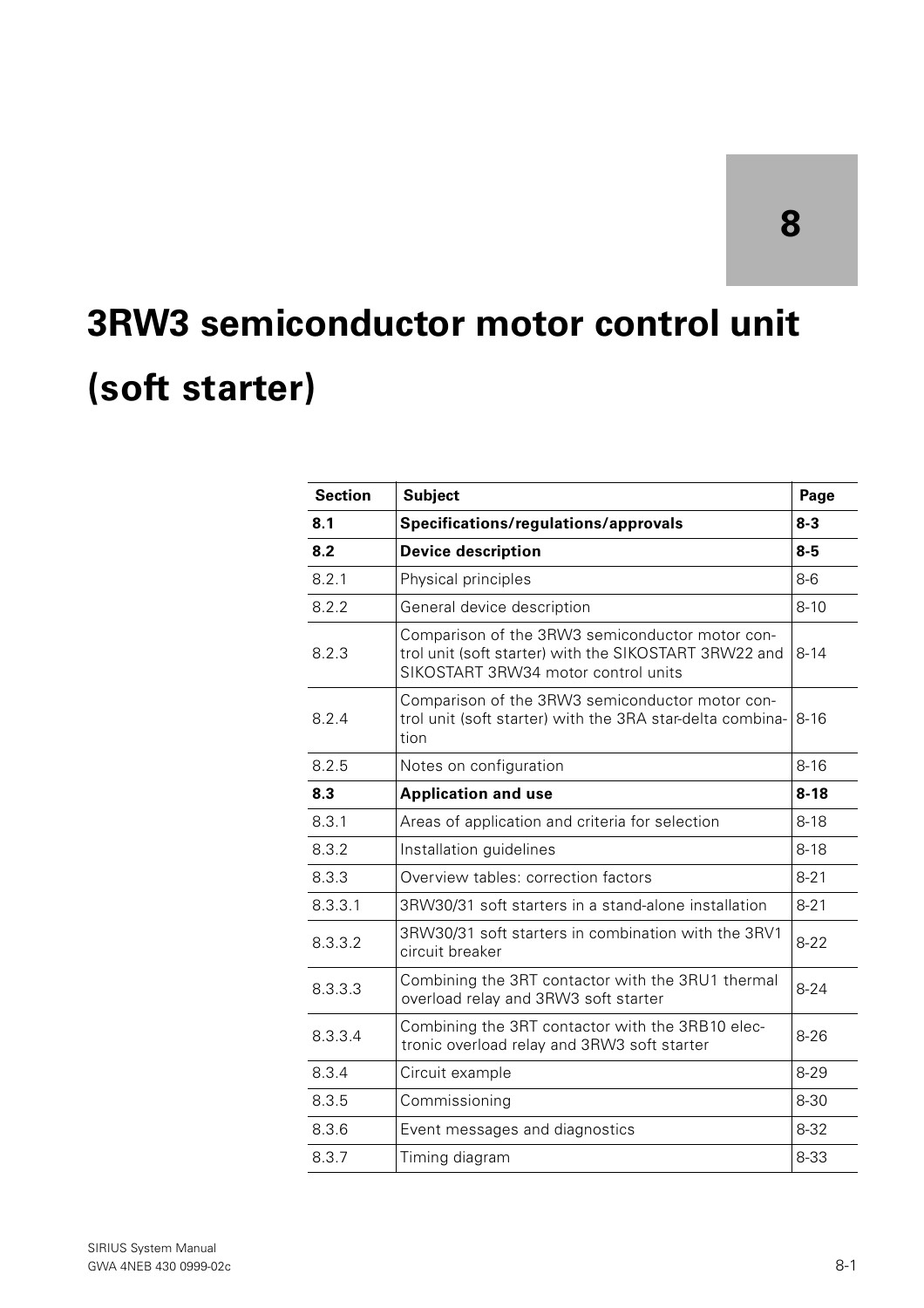| <b>Section</b> | <b>Subject</b>                                 | Page     |
|----------------|------------------------------------------------|----------|
| 8.4            | Accessories                                    | $8 - 35$ |
| 8.5            | <b>Mounting and connection</b>                 | $8 - 37$ |
| 8.5.1          | Mounting                                       | $8 - 37$ |
| 8.5.2          | Connection                                     | $8 - 37$ |
| 8.5.3          | Circuit diagrams                               | 8-38     |
| 8.6            | Dimensioned drawings (dimensions in mm)        | $8 - 41$ |
| 8.7            | <b>Technical specifications</b>                | $8 - 42$ |
| 8.7.1          | Control electronics/power electronics          | $8 - 42$ |
| 8.72           | Short-circuit protection and fuse coordination | $8 - 45$ |
| 8.73           | Site altitude                                  | $8 - 50$ |
| 8.7.4          | Specifications in acc. with IEC                | $8 - 51$ |
| 8.7.5          | Specifications in acc. with NEMA               | $8 - 52$ |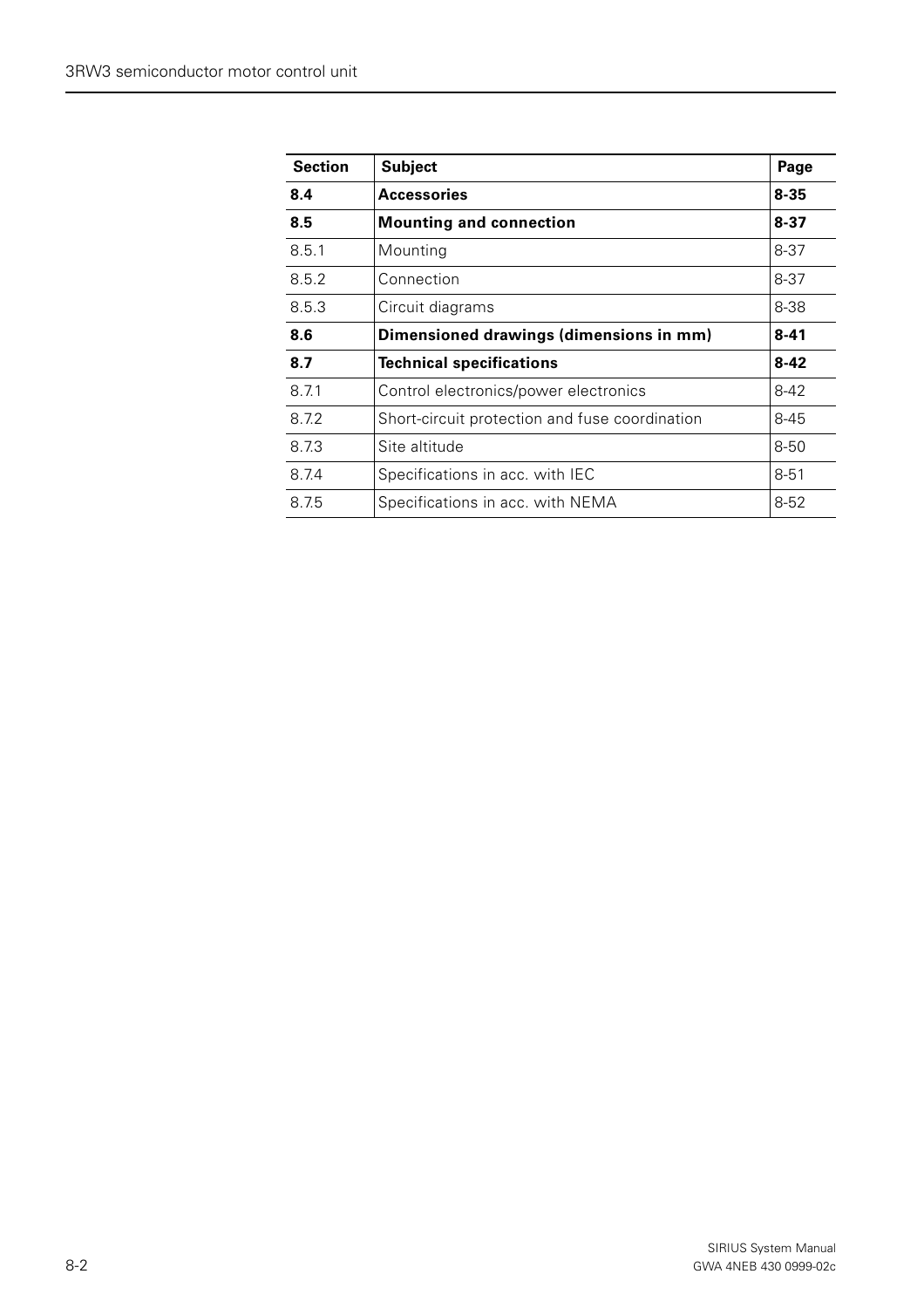# <span id="page-2-0"></span>**8.1 Specifications/regulations/approvals**

The 3RW3 semiconductor motor control units, referred to below more succinctly as soft starters, meet the UL and CSA requirements.

| UL/CSA                                       | <b>UL 508</b>                                                   |
|----------------------------------------------|-----------------------------------------------------------------|
| Degrees of protection<br>offered by housings | EN                                                              |
| DIN standard rail                            | EN 50 022                                                       |
| Electronic<br>Motor control units            | IEC 60947 - 4-2                                                 |
| Shock protection                             | IEC 60947 - 1 and DIN 40050                                     |
| <b>EMC</b>                                   | IEC 60801 - 4 -2 (draft)                                        |
| General specifications                       | EN 602 69 - 1A1                                                 |
| Control devices and<br>switching elements    | EN 602 69 - 1A1                                                 |
| Gost                                         | Approved by Gost                                                |
| <b>CTic</b>                                  | EMC compliance marking for Australia<br>(similar to CE marking) |

Table 8-1: Standards, certificates, and approvals, 3RW3

**Normal switching duty** The 3RW3 soft starters can be used for normal switching duty in acc. with DIN VDE 0100 Part 460: A switch for normal switching duty must be provided for all circuits that are to be switched independently of other parts. Switches for normal switching duty do not **necessarily all switch active conductors** of a circuit. **Isolation** The soft starters do not meet the requirements for isolation in acc. with DIN VDE 0100 Part 460 and EN 60 947-1: Every circuit must be capable of being isolated from the active conductors of the power supply.

Circuit groups can be isolated by a common device if this is permitted by the operating conditions. In the open position, devices with an isolating function must have a corresponding isolating distance and an indicator showing the positions of the moving contacts.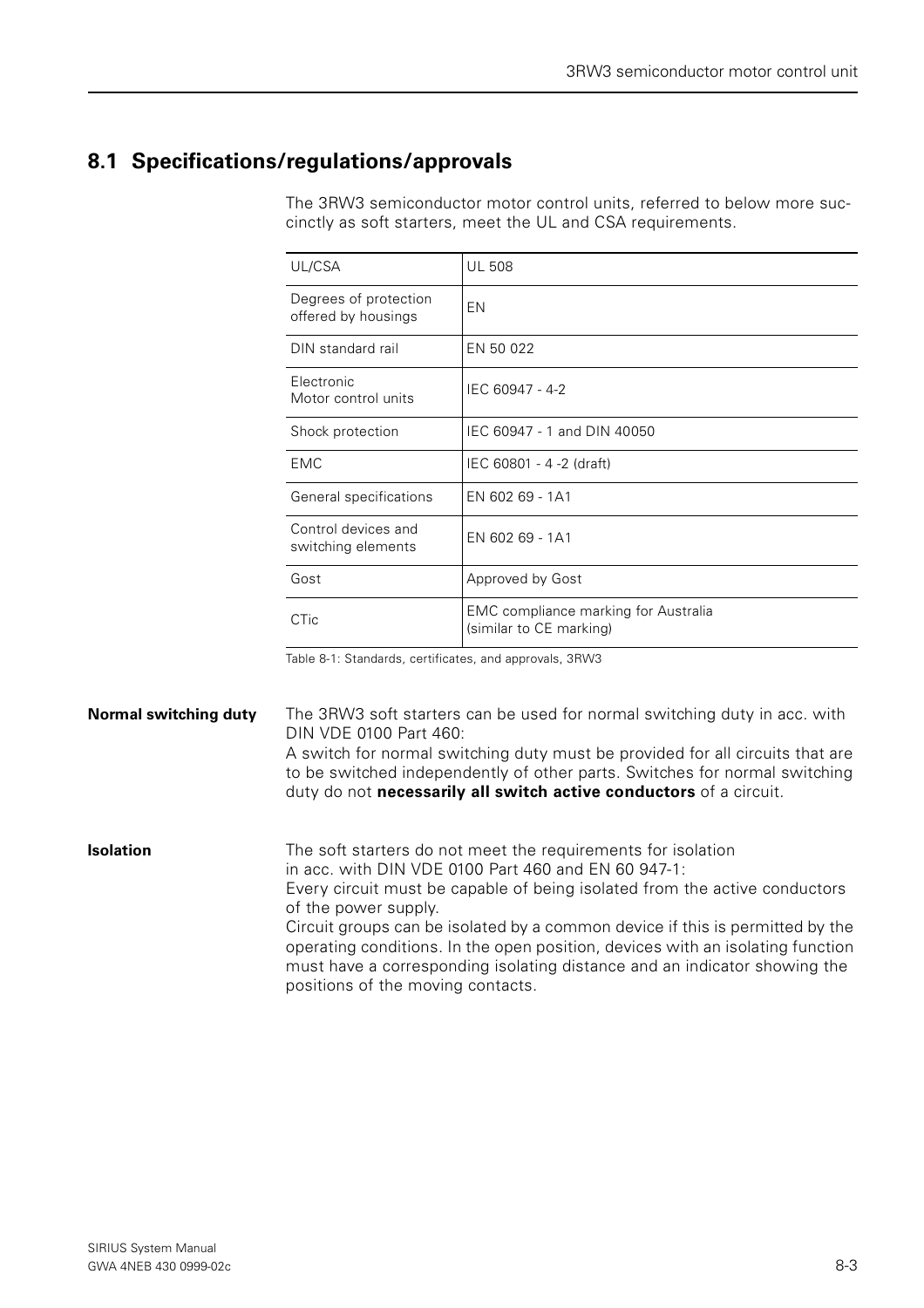# **Warnings**



# **Caution**

The devices are all carefully tested at the factory and are not shipped unless they are found to be in proper working order. However, they may be subjected to stresses during transportation over which we have no control.

Consequently, the impulse series relays in the main circuit may be in an undefined switching state.

In the interests of complete safety, the following procedure should be used at commissioning or after the replacement of the SIRIUS soft starter:

**First**, apply the supply voltage in order to put the impulse series relays in a defined switching state.

**Then**, switch the main circuit on.

If you deviate from this procedure, the motor can be switched on inadvertently and cause damage to people or parts of the system.

# **Important**

 $\bigwedge$ 

The 3RW3...-1.B1. soft starter was built as a class A device. Using this product in residential buildings could cause radio interference.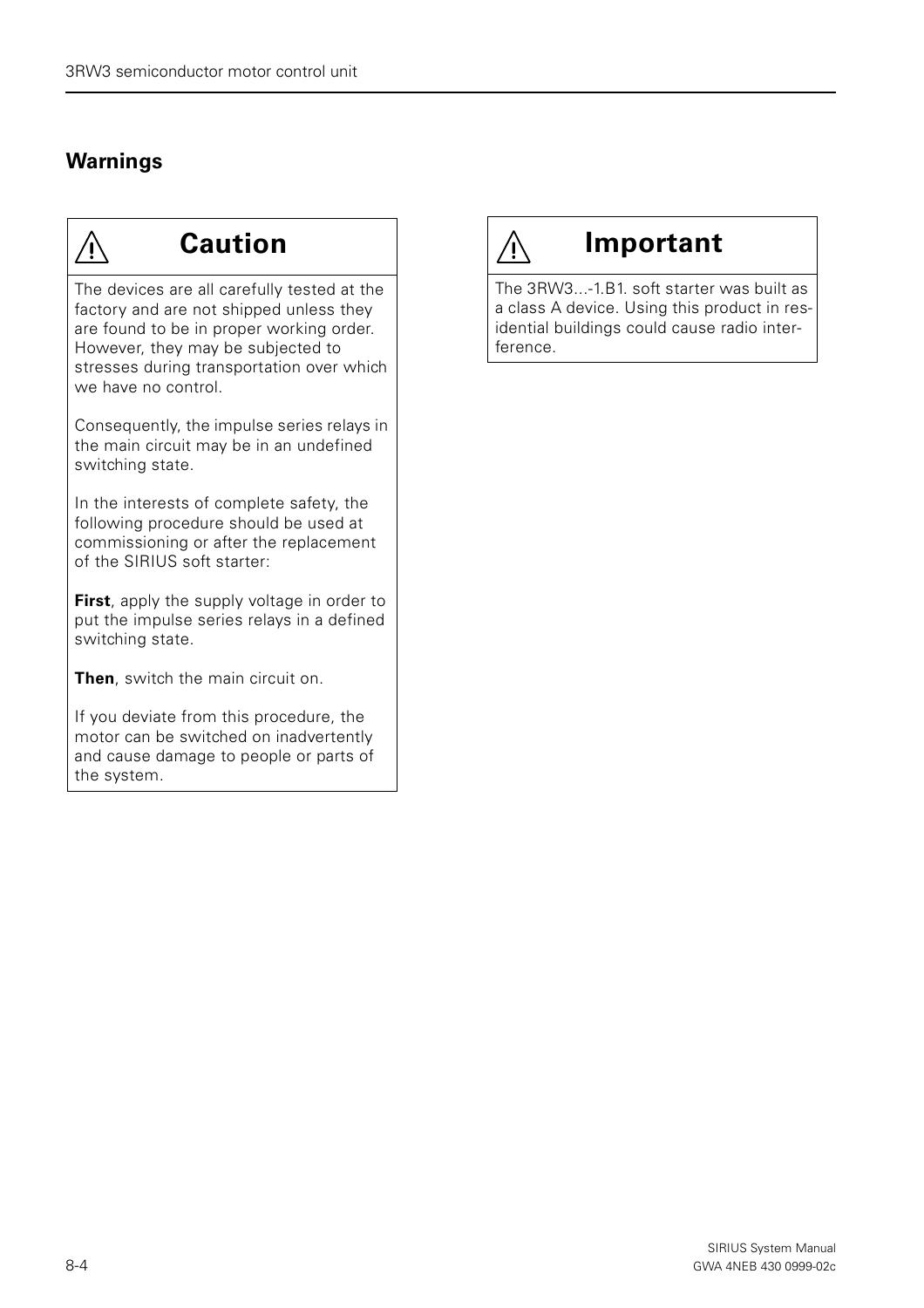# <span id="page-4-0"></span>**8.2 Device description**

The SIRIUS 3RW3 soft starters are part of the SIRIUS modular system. They are compatible with the other SIRIUS switching devices.

The possible combinations are:

- 3RW3 soft starter + 3RV circuit breaker
- 3RW3 soft starter + 3RU/3RB overload relay + 3RT contactor

The link modules used for combinations of contactors and circuit breakers are used for this (see Section 8.3.2, "Installation guidelines").



Fig. 8-1: 3RW3 soft starter

**3RW30/31 frame sizes** The 3RW30 soft starter is available in four frame sizes: S00, S0, S2, and S3. The 3RW31 soft starter is available in frame size S0.

The following table contains the power ranges of the various frame sizes (all specifications apply to  $U_N = 400$  V and 40 ° C ambient temperature):

| <b>Frame size S00</b>                                      | <b>Frame size S0</b>                       | <b>Frame size S2</b>                           | <b>Frame size S3</b>                       |
|------------------------------------------------------------|--------------------------------------------|------------------------------------------------|--------------------------------------------|
| $1.1 - 4$ kW                                               | $5.5 - 11$ kW                              | 15 - 22 kW                                     | 30 - 55 kW                                 |
| 6 - 9 A                                                    | 12.5 - 25 A                                | $32 - 45$ A                                    | 63 - 100 A                                 |
| $(W \times H \times D)$ (mm)<br>$45 \times 97.5 \times 93$ | $(W \times H \times D)$ (mm)<br>45x125x119 | $(W \times H \times D)$ (mm)<br>55 x 160 x 143 | $(W \times H \times D)$ (mm)<br>70x170x178 |

Table 8-2: 3RW3, frame sizes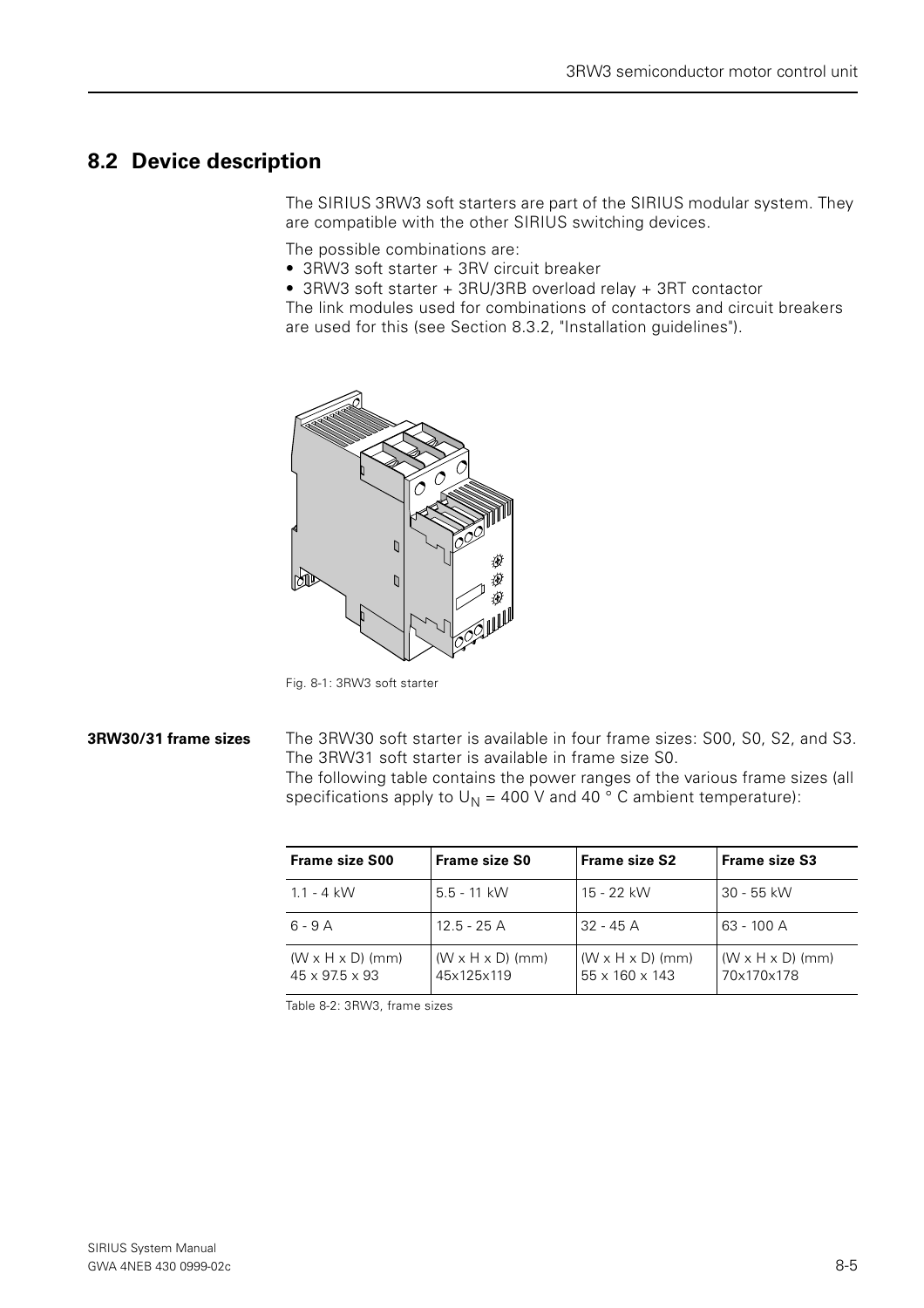#### <span id="page-5-0"></span>**8.2.1 Physical principles**

**Starting current** Three-phase current asynchronous motors have a high inrush current I<sub>(starting)</sub>. This inrush current can be between three and fifteen times as high as the rated operational current, depending on the type of motor. A figure between seven and eight times the rated operational current can be postulated as typical.



Fig. 8-2: Typical current and torque curve of a three-phase asynchronous motor

#### **Important**

This starting current must be taken into consideration in the design of the supply network, among other things by adapting the supply (high heat development) and the fusing (inadvertent tripping of the fuses).

#### **Reducing the starting current**

There are various ways of reducing the starting current:

- By star-delta starter
- By frequency converter
- By soft starter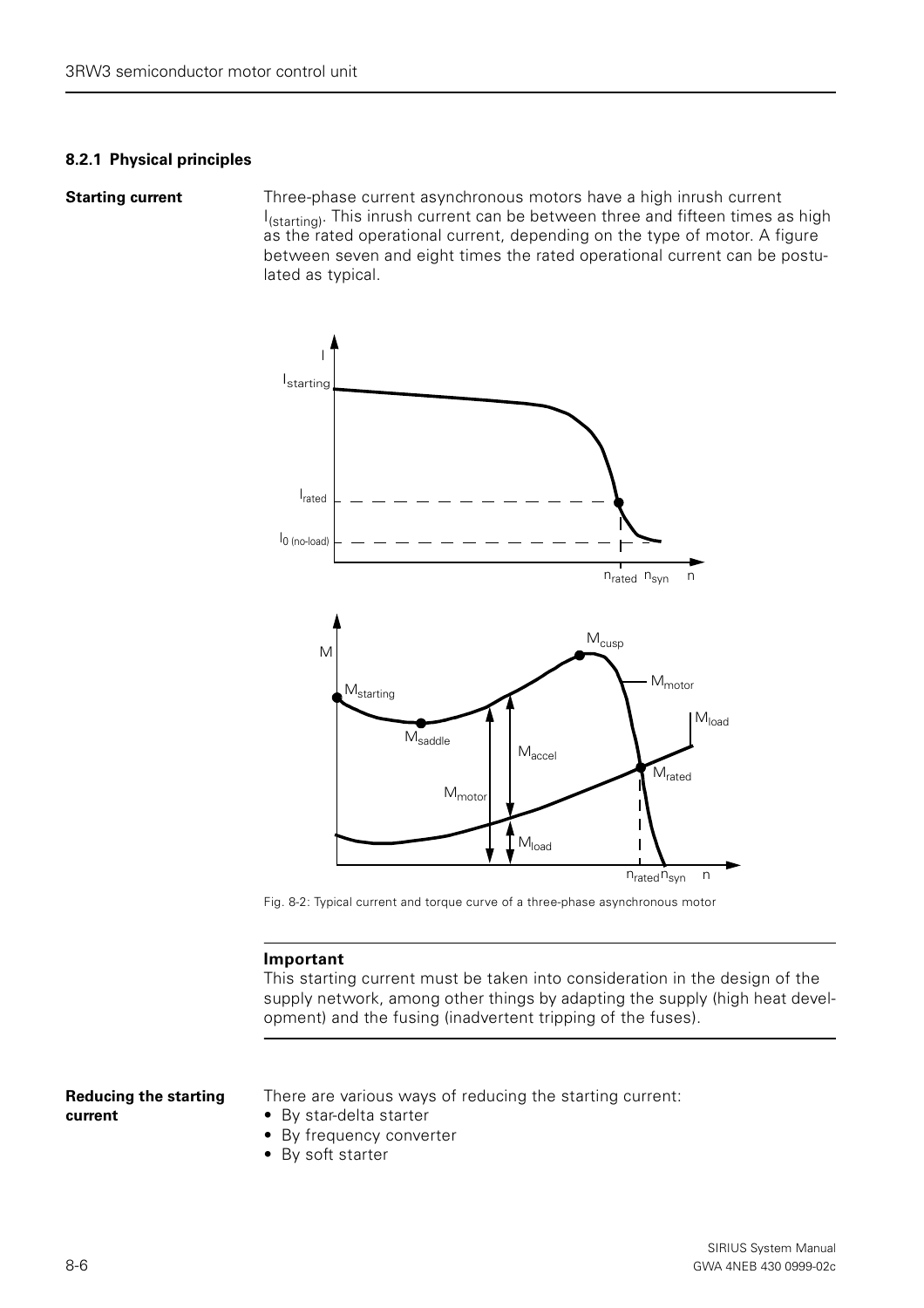**Star-delta starter** After a delay, the motor windings are switched from a star to a delta configuration. The motor current for star starting is only about 1/3 of that required for delta starting (motor torque, too, is reduced to approximately 1/3 of the delta torque).

#### **Disadvantages:**

- 6 motor cables are necessary
- Switching surges occur (in the current and torque transients)
- The startup cannot be adapted to the system environment
- Installation is relatively complicated and time-consuming
- More space is needed in the cubicle



Fig. 8-3: Current and torque curves for star-delta starting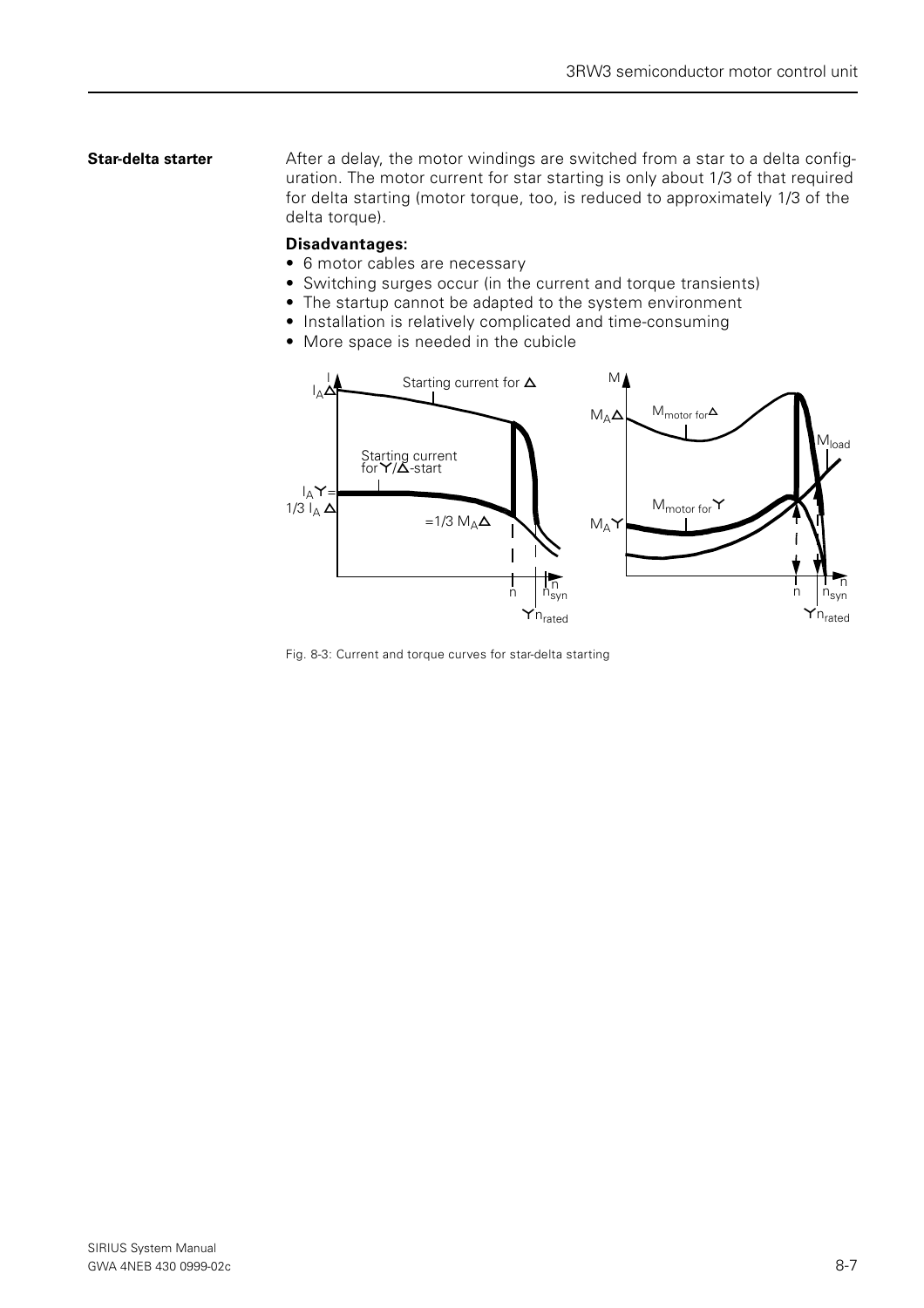**Frequency converter** A frequency converter converts the AC voltage from the grid to direct voltage, which can then be converted to any voltage and frequency. The illustration below shows how a frequency converter works:



Fig. 8-4: Method of operation of a frequency converter

#### **Disadvantages:**

- Relatively complicated wiring needed in order to meet radio interference suppression requirements; filters are often essential.
- Line capacitances limit the lengths of motor feeder cables; it may be necessary to use chokes, sinus filters, or even dV/dt filters.
- Expensive
- System startup is complex and time-consuming on account of the multiplicity of operating parameters.
- It can be necessary to use shielded motor feeder cables.

#### **Advantages:**

• Motor speed is variable; speed can be accurately pegged at constant levels.

The U/f ratio remains virtually constant. It is therefore possible to achieve high torques at relatively low currents.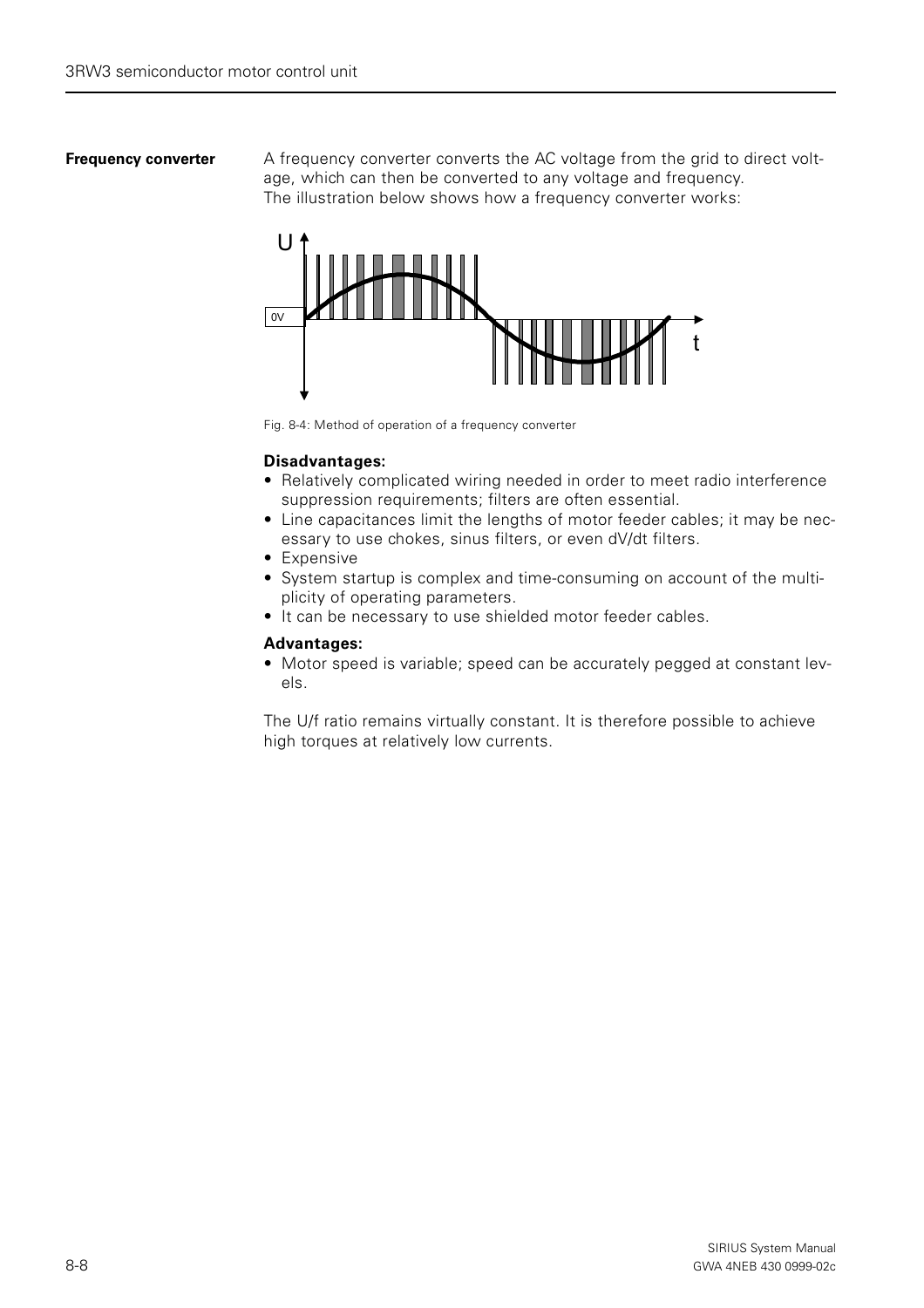### **Soft starter** With a soft starter, motor voltage is increased from a selectable starting voltage to the rated voltage by phase firing within a defined starting time. Motor current is proportional to the motor voltage, so the starting current is reduced by the factor of the defined starting voltage.

The illustration below shows how the 3RW3 soft starter works:



Fig. 8-5: Phase firing of the supply voltage by semiconductor elements in the 3RW3 soft starter

#### **Example:**

Starting voltage 50 % of  $U_e$  => starting current equals 50 % of the motor starting current for direct-on-line starting.

A soft starter also reduces motor torque. This is the reason why a softstarted motor does not jerk into action.

The relationship is as follows: The motor torque is proportional to the square of the motor voltage.

#### **Example:**

Starting voltage 50 % of  $U_e$  => starting torque 25 % of the starting torque for direct-on-line starting.

#### **Advantages:**

- Less space needed in the cubicle
- No protective circuits (e.g. filters) necessary to comply with the radio interference suppression specifications (class A; in UC 24 V control voltage version also class B)
- Lower installation costs
- Straightforward system startup
- Only 3 motor feeder cables, half as many as are needed for a star-delta starter
- Adjustment options permit adaptation to the system.

#### **Disadvantages:**

- Long-term speed settings not possible.
- Lower torque at reduced voltage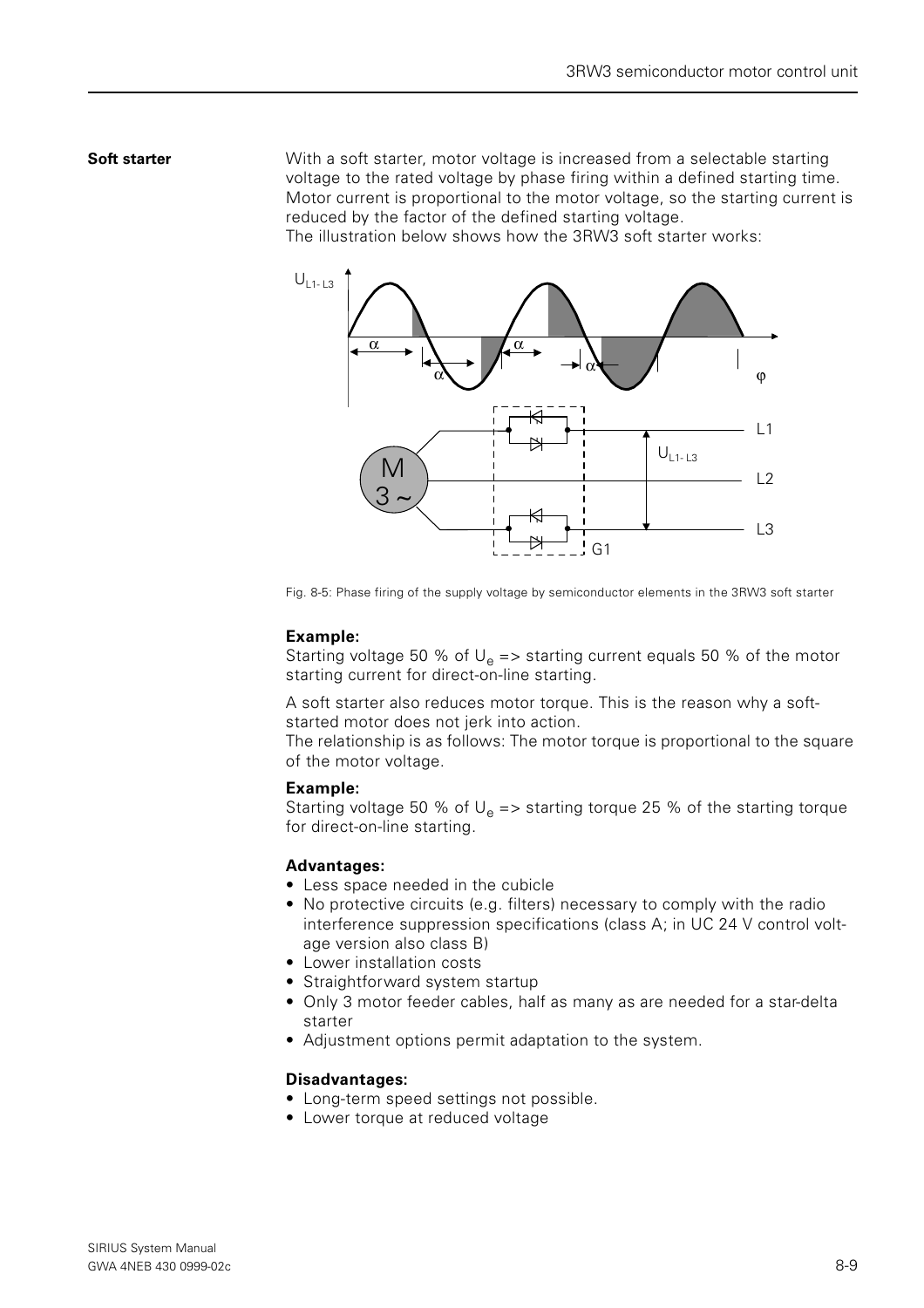

Fig. 8-6: Current and torque curves for a soft starter

#### <span id="page-9-0"></span>**8.2.2 General device description**

The SIRIUS modular system offers a variety of alternatives for load feeders. In addition to the star-delta starters (see Chapter 5, "3RA fuseless load feeders"), the SIRIUS 3RW3 soft starters are also available.

The 3RW3 soft starters can be combined with the following SIRIUS devices:

- 3RT contactors
- 3RV circuit breakers
- 3RU thermal overload relays
- 3RB10 electronic overload relays

They are all mounted and connected up in the same way. Please note the relevant guidelines in Section 8.3.2.

#### **Functions of the load feeder**

**Normal switching duty** Normal switching duty of a circuit can, according to the definitions of isolation and normal switching data in DIN VDE 0100 (see Section 8.1), be implemented with a contactor or a soft starter alone.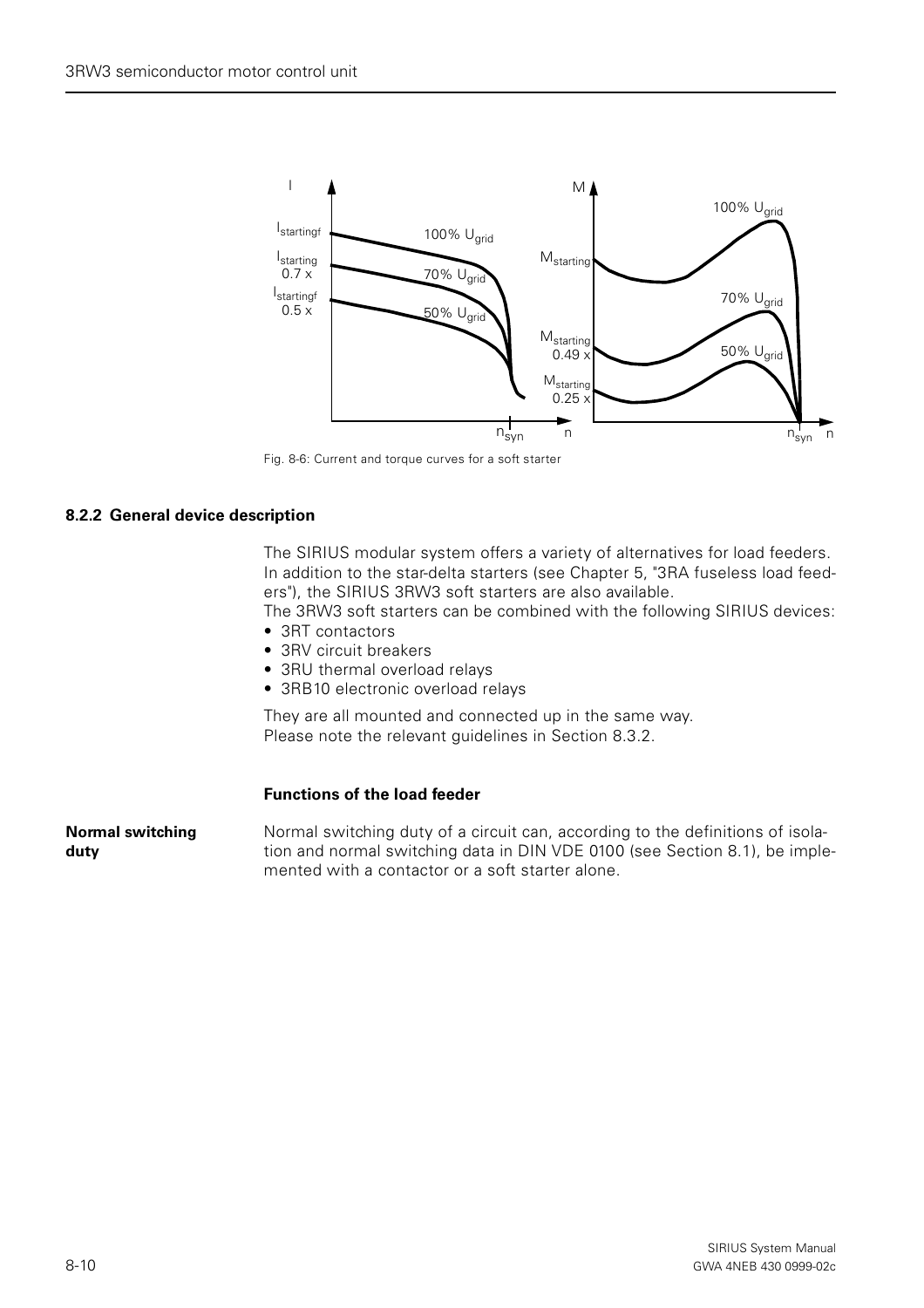| <b>Isolation</b> | According to DIN VDE 0100, isolation from the supplying network cannot be<br>provided by a semiconductor element (i.e. soft starter, frequency converter,<br>contactor, or similar).<br>To implement isolation from the supplying network, a 3RV circuit breaker (or<br>another isolating device that fulfills the requirements of DIN VDE 0100)<br>must be used in addition to the contactor or soft starter. A contactor alone<br>in combination with the soft starter is not enough.<br>Both isolation and normal switching duty can be implemented quickly and<br>easily with the 3RW3 soft starter in combination with the modules from the<br>SIRIUS modular system. |
|------------------|----------------------------------------------------------------------------------------------------------------------------------------------------------------------------------------------------------------------------------------------------------------------------------------------------------------------------------------------------------------------------------------------------------------------------------------------------------------------------------------------------------------------------------------------------------------------------------------------------------------------------------------------------------------------------|
| <b>Variants</b>  | The electronic soft starters are available in two variants:<br><b>Standard 3RW30 variant</b>                                                                                                                                                                                                                                                                                                                                                                                                                                                                                                                                                                               |
|                  | The standard 3RW30 variant is used for single-speed motors. This variant is<br>available in all four frame sizes. The starting voltage $U_s$ , starting time t <sub>Ron</sub> ,<br>and coasting-down time t <sub>Roff</sub> can be set independently of each other on the<br>device. The device is switched on by means of a cycling contact IN.                                                                                                                                                                                                                                                                                                                           |
|                  | 3RW31 special variant<br>The 3RW31 special variant cycles pole-changing motors (Dahlander wind-<br>ing). The following can be set independently of each other:<br>• Starting voltage $U_s$<br>• Starting time of initial speed $t_{R1}$<br>• Starting time of second speed $t_{R2}$<br>The device does not have a coasting-down function. The set starting voltage<br>applies to both ramp times $t_{R1}$ and $t_{R2}$ .<br>The ramp time is selected by means of two inputs, IN1 and IN2, that switch<br>the soft starter on.<br>The devices of the 3RW31 series are only available in frame size S0.                                                                     |
| <b>Settings</b>  | The devices can be set as follows:<br>3RW30<br>By means of 3 potentiometers for setting:<br>Starting time in the range from 0 to 20 seconds<br>Starting voltage in the range from approx. 30 to 100 % of the rated volt-<br>age of the motor<br>• Coasting-down time in the range from 0 to 20 seconds                                                                                                                                                                                                                                                                                                                                                                     |
|                  | 3RW31<br>By means of 3 potentiometers for setting:<br>• Starting time 1 in the range from 0 to 20 seconds<br>• Starting voltage in the range from approx. 30 to 100 % of the rated volt-<br>age of the motor<br>• Starting time 2 in the range from 0 to 20 seconds<br>A special software program ensures that progressive ramp times are set.<br>Short times of up to 5 seconds can thus be set very precisely.                                                                                                                                                                                                                                                           |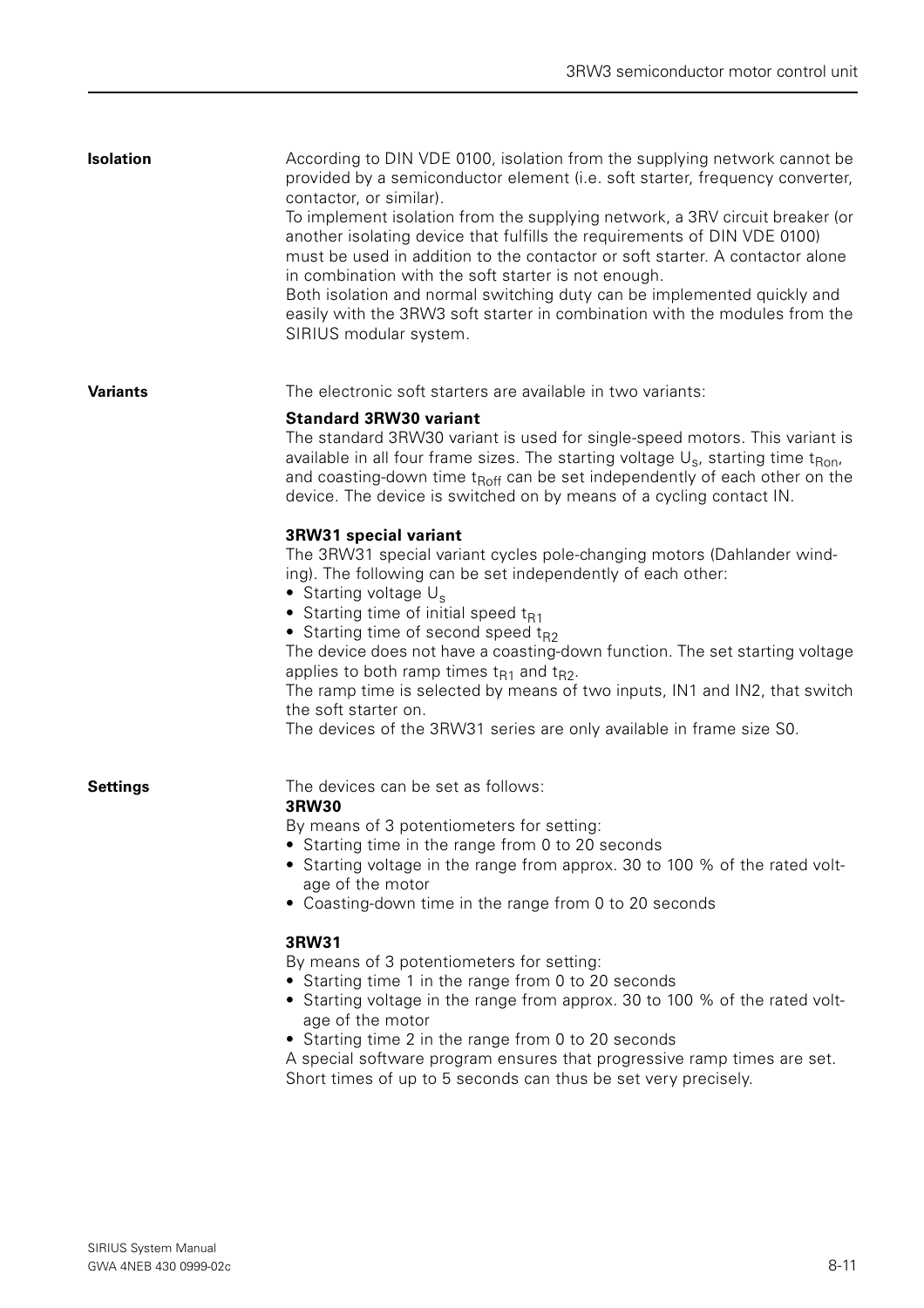| <b>Auxiliary contacts</b>      | <b>3RW30</b><br>In the case of frame sizes S0 to S3, the following auxiliary contacts are inte-<br>grated:<br>• "ON": When triggered, the latching signal is used for locking by means of a<br>simple on/off pushbutton (contact designation 13/14).<br>• "BYPASSED": With the end-of-startup signal, control valves can be<br>addressed after soft starting of a pump, for example, in order to enable<br>pumping (contact designation 23/24).                                               |
|--------------------------------|-----------------------------------------------------------------------------------------------------------------------------------------------------------------------------------------------------------------------------------------------------------------------------------------------------------------------------------------------------------------------------------------------------------------------------------------------------------------------------------------------|
|                                | The devices of frame size S00 do not have any auxiliary switches.                                                                                                                                                                                                                                                                                                                                                                                                                             |
|                                | 3RW31<br>The 3RW31 does not have any auxiliary contacts.                                                                                                                                                                                                                                                                                                                                                                                                                                      |
| <b>Soft starting function</b>  | Torque-reduced start for three-phase asynchronous motors:<br>Triggering is two-phase, which means that the current is kept low through-<br>out the run-up phase. Current peaks such as those that occur in a star-delta<br>start at the changeover from star to delta are prevented by continuous volt-<br>age management.<br>Transient current peaks (inrush peaks) are automatically avoided in each<br>switch-on procedure by a special control function of the power semiconduc-<br>tors. |
| Soft coasting-down<br>function | The integrated soft coasting-down function prevents the drive coming to an<br>abrupt halt when the motor is switched off.                                                                                                                                                                                                                                                                                                                                                                     |

**3RW30 time ramps** The following graphics show the time ramp of the 3RW30 and the timing diagram of the auxiliary contacts:



Fig. 8-7: Time ramp/timing diagram, 3RW30

The graphic below shows the time ramp of the 3RW3:



Fig. 8-8: Time ramp, 3RW31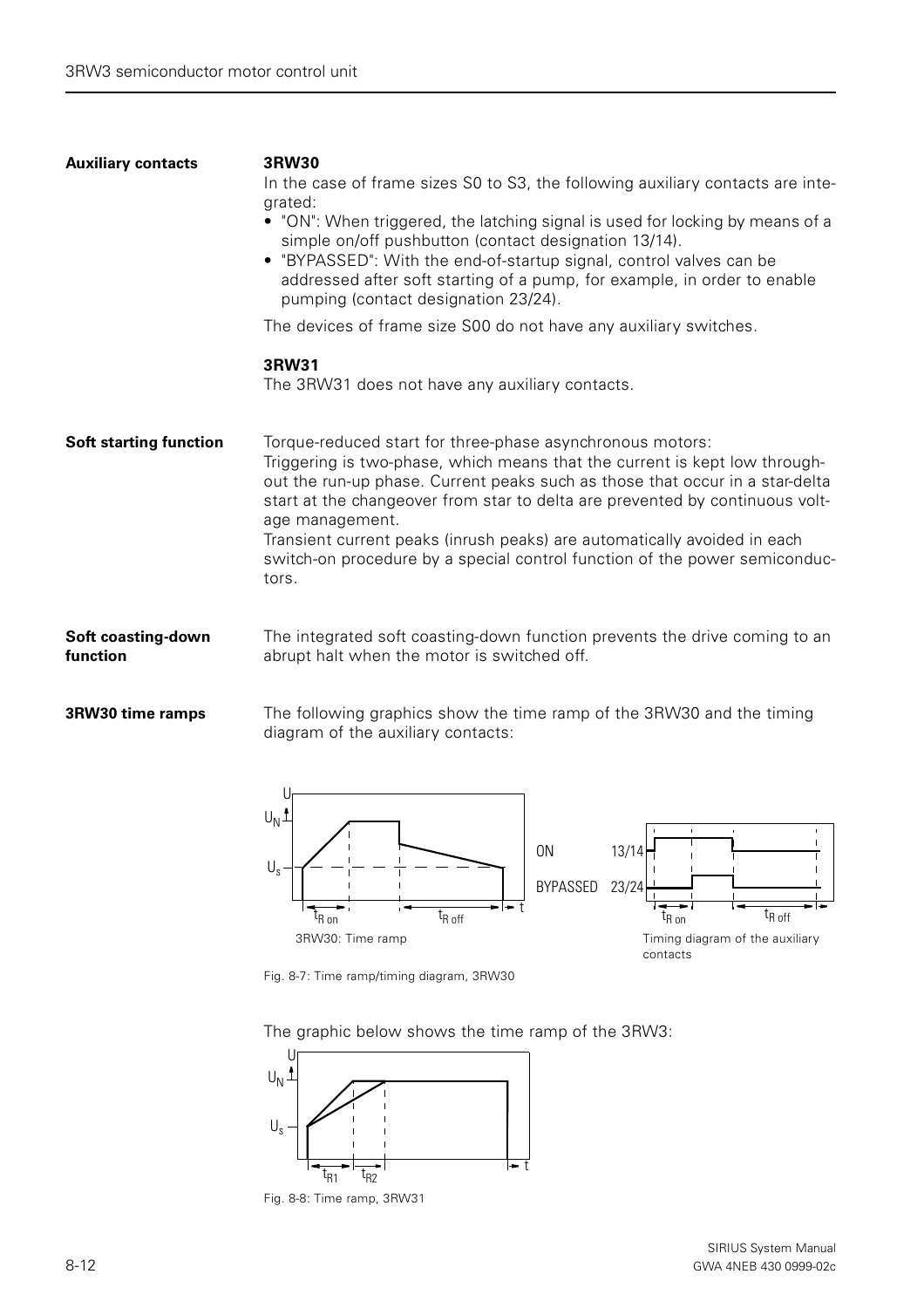| <b>Accessories</b> | A fan can be snapped into the soft starter housing of frame sizes S0 to S3<br>from below. This brings the following benefits:<br>• Improved range of options for the installation position<br>• Increase in the switching frequency (see Section 8.3.2, "Installation guide-<br>lines")                                                                                                                                                                                                                                                             |
|--------------------|-----------------------------------------------------------------------------------------------------------------------------------------------------------------------------------------------------------------------------------------------------------------------------------------------------------------------------------------------------------------------------------------------------------------------------------------------------------------------------------------------------------------------------------------------------|
|                    | In the case of frame sizes S0 and S2, extended terminal covers can be<br>mounted on the box covers in order to cover the cable ends and keep them<br>safe from fingers. These are identical to the extended terminal covers of the<br>SIRIUS 3RT contactors of the same frame sizes.<br>In the case of frame size S3, terminal covers are available for lug connection<br>or bar connection. These, too, are identical to the accessory parts of the cor-<br>responding SIRIUS contactor size.<br>See Section 8.4 for details of other accessories. |
| <b>Mounting</b>    | The devices are attached to the 3RV circuit breakers by means of a link mod-<br>ule and are thus connected mechanically and electrically. This link module is<br>identical to the one that is used for the corresponding contactor/circuit-<br>breaker combinations. This installation variant offers all the advantages of a<br>fuseless load feeder.                                                                                                                                                                                              |

**Link modules** The following link modules are used to combine 3RW3 soft starters and 3RV1 circuit breakers:

| <b>Frame size</b> | Link module |
|-------------------|-------------|
| S <sub>00</sub>   | 3RA1911-1A  |
| S <sub>0</sub>    | 3RA1921-1A  |
| S <sub>2</sub>    | 3RA1931-1A  |
| S3                | 3RA1941-1A  |

Table 8-3: Link modules

**Connection** The 3RW3 electronic soft starters are available with screw-type terminals. Plus-minus POZIDRIV 2 screws are used.

> The SIGUT terminal system is used (captive screws, contacts open on delivery, etc.).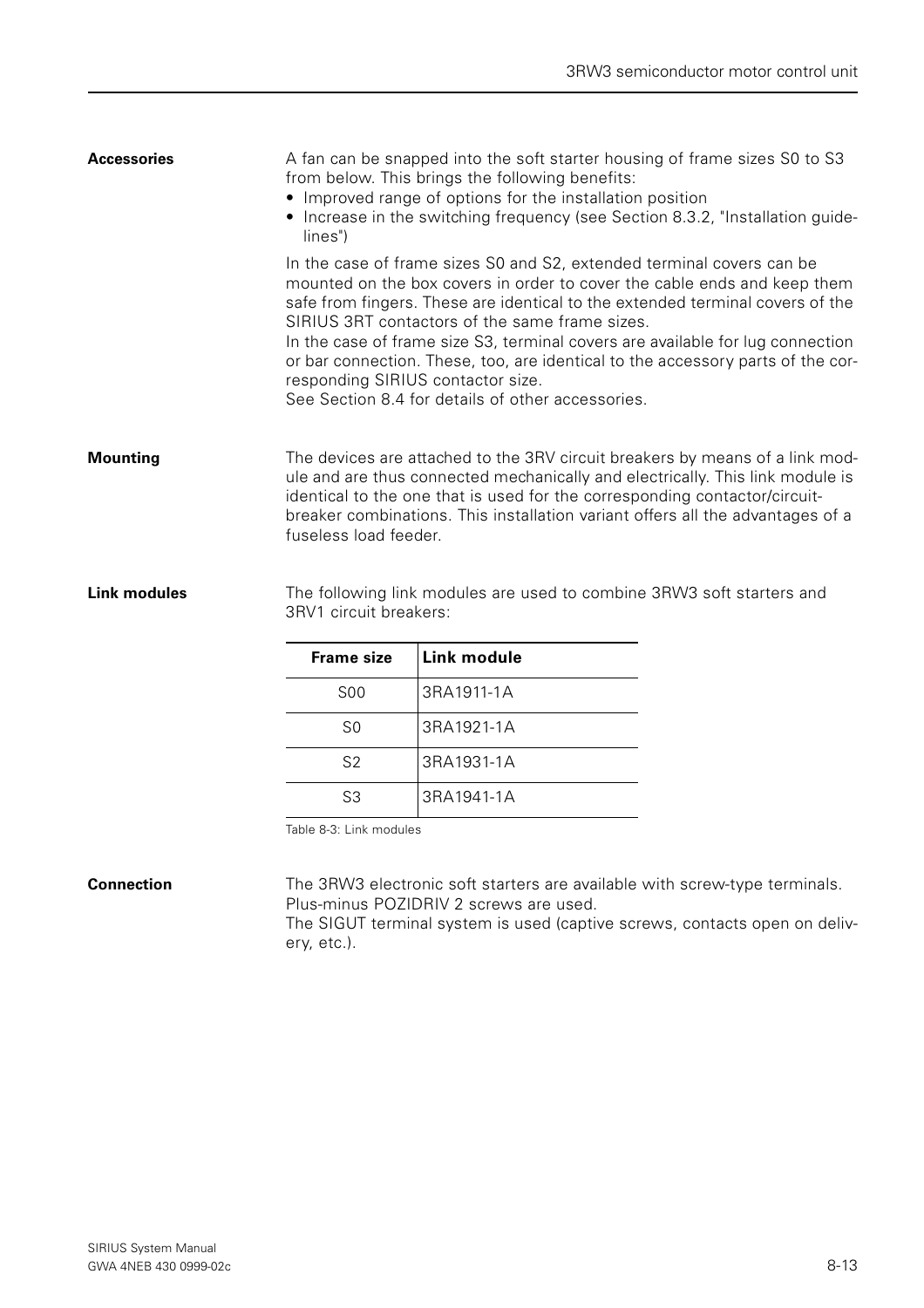#### <span id="page-13-0"></span>**8.2.3 Comparison of the 3RW3 semiconductor motor control unit (soft starter) with the SIKOSTART 3RW22 and SIKOSTART 3RW34 motor control units**



Soft starters are available for different applications. The following graphic provides an overview of the different soft starters:

Fig. 8-9: Overview of soft starters

**SIKOSTART 3RW22** The SIKOSTART 3RW22 is suitable for drives that place high demands on the functionality of the starter. It covers a power range from 3 kW to 710 kW (at 400 V).

SIKOSTART 3RW22 offers the following:

- Soft starting and soft coasting down
- Break-loose torque
- DC brakes
- Energy-saving operation
- Temperature monitoring
- Operation using a PC and an RS232 interface
- Selection and configuration program
- Current and voltage limitation
- Pump functionalities (e.g. pump coasting down)
- Startup detection
- Three parameter sets
- Different coasting-down types
- Electronic device overload protection

The SIKOSTART 3RW22 application manual presents the various application areas and circuit variants (order no. E20001-P285-A484-V3).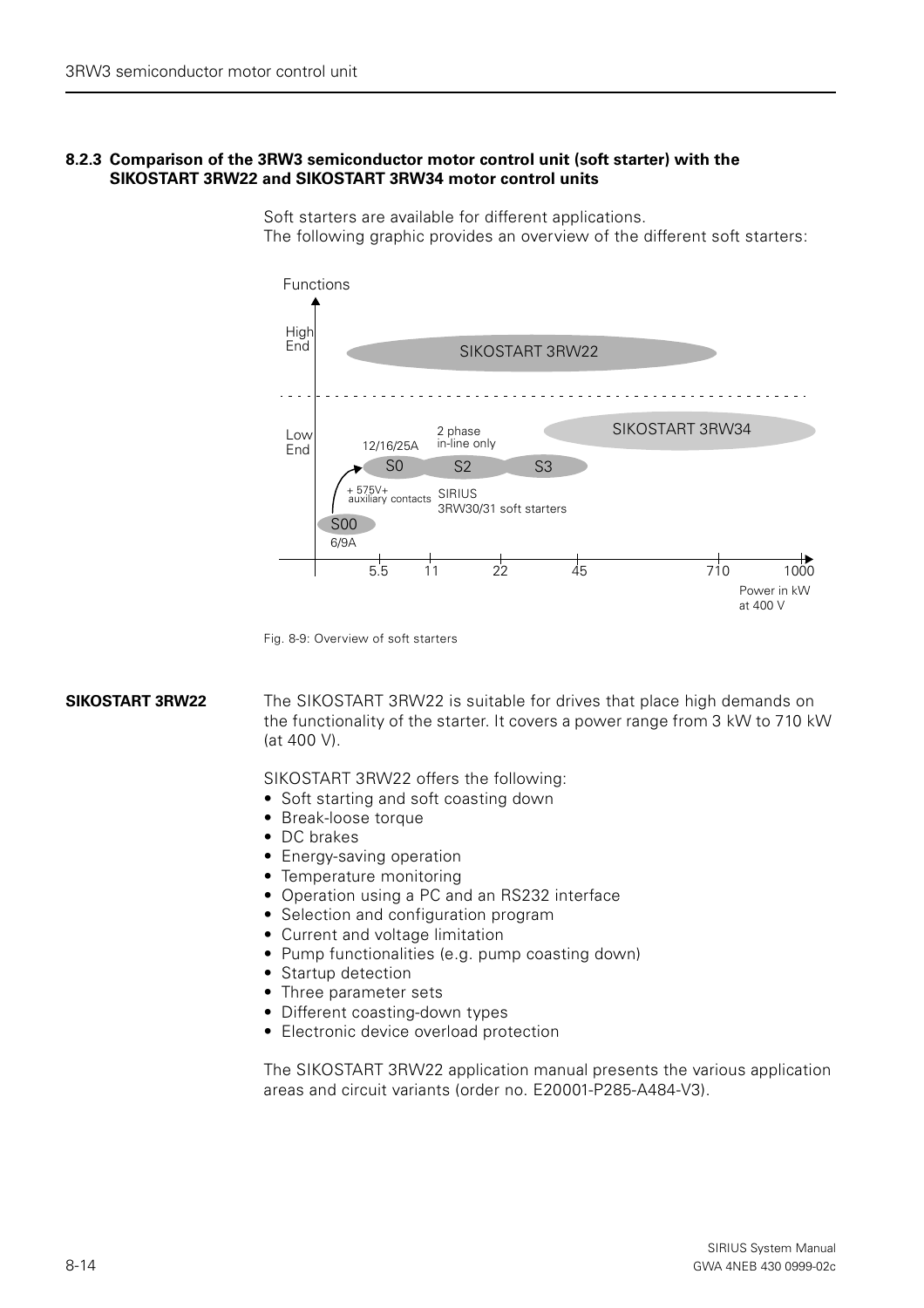| <b>SIKOSTART 3RW34</b>             | The SIKOSTART 3RW34 is suitable for drives with low demands in terms of<br>the functionality of the soft starter. The SIKOSTART 3RW34 is very similar to<br>the SIRIUS 3RW3 soft starter in terms of its operation and configuration. It<br>covers a power range of up to 1000 kW (400 V).<br>The functions of the 3RW34 are as follows:<br>• Soft starting and soft coasting down<br>• 2 circuit variants: standard and root 3 circuits<br>• Three-phase control<br>• Optional AS-Interface bus control                                                                                                                                                                                                                                                                                                                                                                                                                                                                                                                                                              |
|------------------------------------|-----------------------------------------------------------------------------------------------------------------------------------------------------------------------------------------------------------------------------------------------------------------------------------------------------------------------------------------------------------------------------------------------------------------------------------------------------------------------------------------------------------------------------------------------------------------------------------------------------------------------------------------------------------------------------------------------------------------------------------------------------------------------------------------------------------------------------------------------------------------------------------------------------------------------------------------------------------------------------------------------------------------------------------------------------------------------|
|                                    | You will find the technical specifications and a detailed description of the<br>3RW34 in the document describing SIKOSTART 3RW22/3RW34 solid-state<br>motor controllers (order no.: E20001-A200-P302).                                                                                                                                                                                                                                                                                                                                                                                                                                                                                                                                                                                                                                                                                                                                                                                                                                                                |
| <b>SIRIUS 3RW3 soft</b><br>starter | The SIRIUS 3RW3 soft starter covers the power range from 1.5 kW to<br>45 kW.<br>Power semiconductors always exhibit power loss. This manifests itself in<br>heat generation. In order to keep this power loss as low as possible, the<br>semiconductors are bypassed by relay contacts after the motor has started<br>up. The device's heat sink and its dimensions can thus be smaller than they<br>otherwise would be. In addition, it is necessary to use a bypass contactor,<br>which bypasses the line semiconductors in the conventional configuration.<br>For further processing in the system controller, the device offers two relay<br>outputs:<br>• "ON" contact (terminals 13/14), which can be used, for example, to control<br>the soft starter by button (locking)<br>• "BYPASSED" contact (terminals 23/24), which signals the completion of<br>startup (e.g. in order to switch a solenoid valve after a soft-started pump<br>has started up)<br>For drives in this power range, good motor startups can be achieved with a<br>two-phase controller. |
|                                    | In the case of a two-phase controller, semiconductor elements are only<br>used in two phases in order to reduce motor current and motor voltage in all                                                                                                                                                                                                                                                                                                                                                                                                                                                                                                                                                                                                                                                                                                                                                                                                                                                                                                                |

three phases. The third phase is bypassed internally in the soft starter.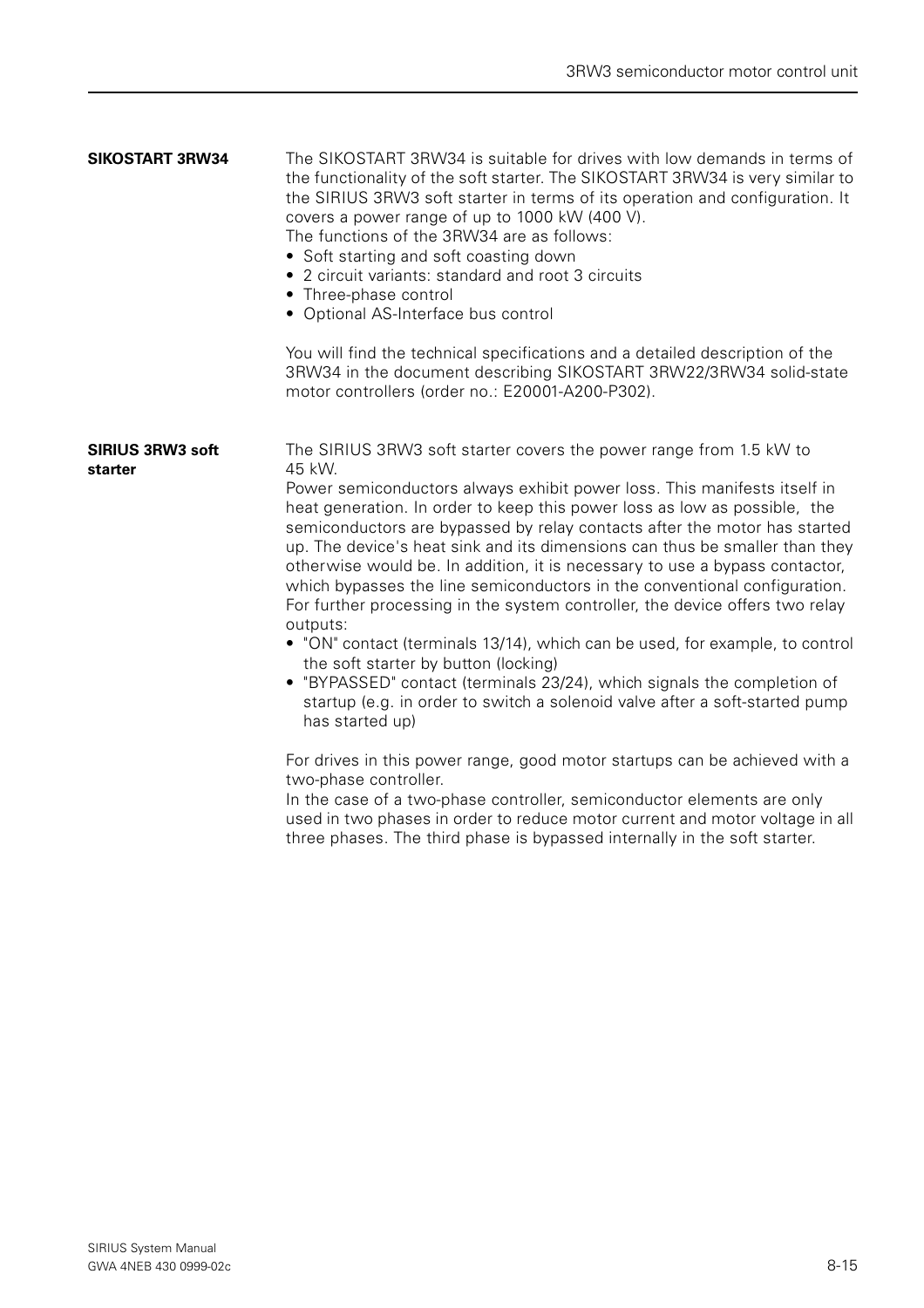#### <span id="page-15-0"></span>**8.2.4 Comparison of the 3RW3 semiconductor motor control unit (soft starter) with the 3RA star-delta combination**

The comparison of soft starter and star-delta combinations shows that the 3RW3 has the following advantages (example here 22 kW):

| 3RW3 soft starter                     | 3RA star-delta starter                                        |
|---------------------------------------|---------------------------------------------------------------|
| Width: 55 mm                          | Width: 165 mm                                                 |
| Wiring: 3 motor supply leads          | Wiring: 6 motor supply leads                                  |
| Selectable startup parameters         | None                                                          |
| Minimum current values at startup     | Fixed current ratios ( $I_{\Upsilon} = 1/3I_{\Lambda}$ )      |
| No dangerous switchover current peaks | Switchover current peaks when switching<br>from star to delta |
| Special variant for Dahlander motors  |                                                               |
| Soft coasting-down function           |                                                               |

Table 8-4: Comparison of 3RW3/3RA

#### <span id="page-15-1"></span>**8.2.5 Notes on configuration**

In order for a motor to reach its rated speed, motor torque at any given time during startup must be greater than the torque needed by the load, since otherwise a stable operating point would be reached before the motor achieved its rated speed (the motor would "drag to a stop"). The difference between motor torque and load torque is the accelerating torque that is responsible for the increase in the speed of the drive. The lower the accelerating torque, the longer the motor needs to run up to its operating speed.

#### **Starting torque** Reducing the terminal voltage of a three-phase asynchronous motor reduces the motor's starting current and the starting torque. Current is directly proportional to voltage, whereas voltage is proportional to the square root of motor torque.

#### **Example:**

Motor = 55 kW, rated current = 100 A, starting current = 7 x rating current, motor torque =  $355$  Nm, starting torque =  $2.4$  x rated torque Settings for the soft starter: starting voltage 50 % of rated voltage for motor The reductions are thus as follows:

- The starting current is reduced to half the starting current for a direct start: 50 % of  $(7 \times 100 \text{ A}) = 350 \text{ A}$
- Starting torque is reduced to  $0.5 \times 0.5 = 25$  % of the starting torque for a direct start: 25 % of  $2.4 \times 355$  Nm = 213 Nm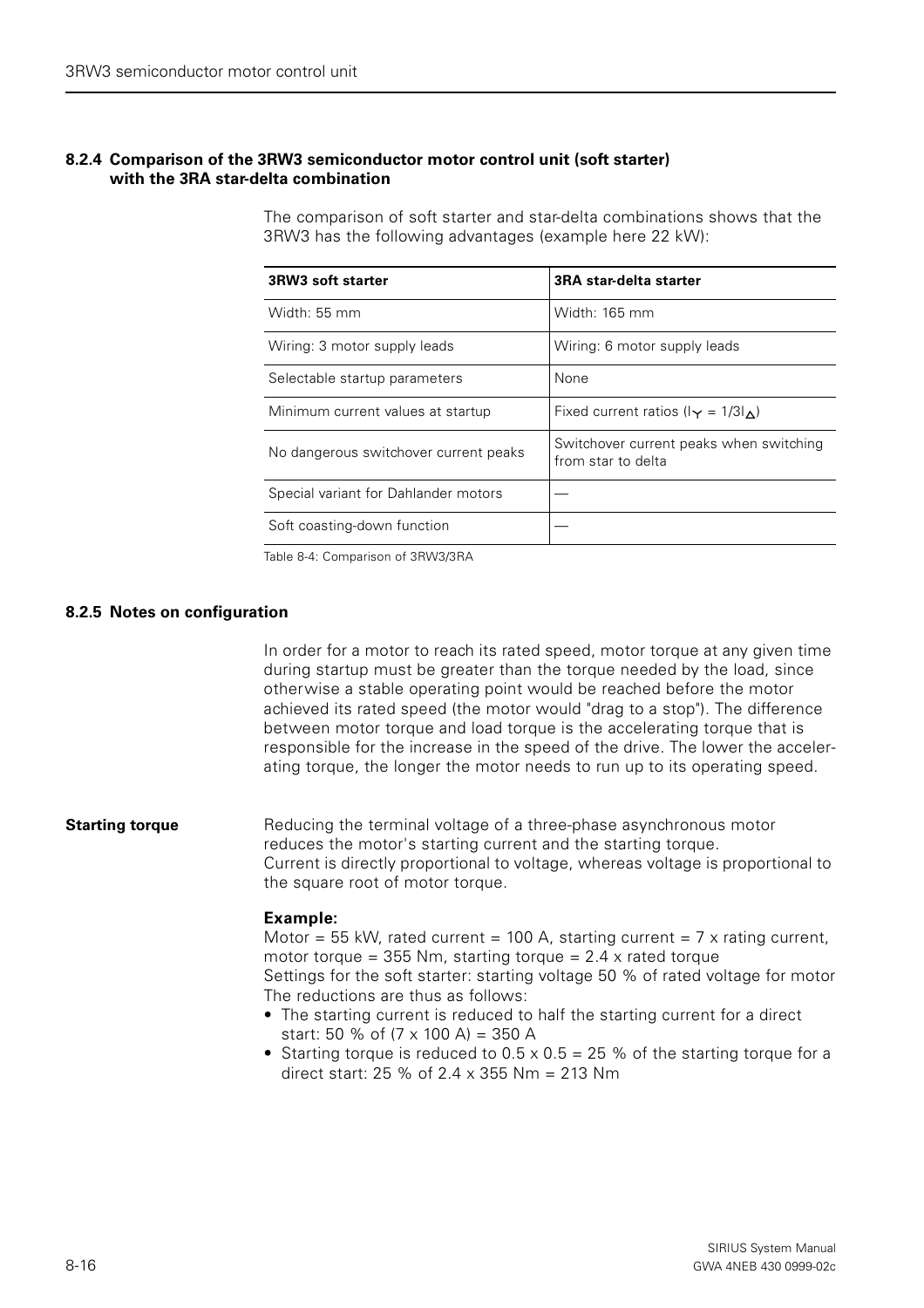#### **Note**

On account of the fact that the starting voltage is proportional to the square root of the motor torque, it is important to ensure that the starting voltage is not too low. This applies particularly for a pronounced saddle torque, the lowest motor torque that occurs during run-up to rated speed.



Fig. 8-10: Load and motor torques and motor terminal voltage for operation with soft starter

#### **Criteria for selection Note**

In the case of the SIRIUS 3RW30/31 soft starters, the corresponding soft starter must be selected on the basis of the rated current for the motor (the rated current of the soft starter must be  $\geq$  the rated current for the motor).

The 3 potentiometers on the starter are for setting the starting voltage, the starting time, and the coasting-down time.

The soft starter is correctly set when the motor starts smoothly and runs up rapidly to its rated speed.

Ramp times of up to 20 seconds can be set.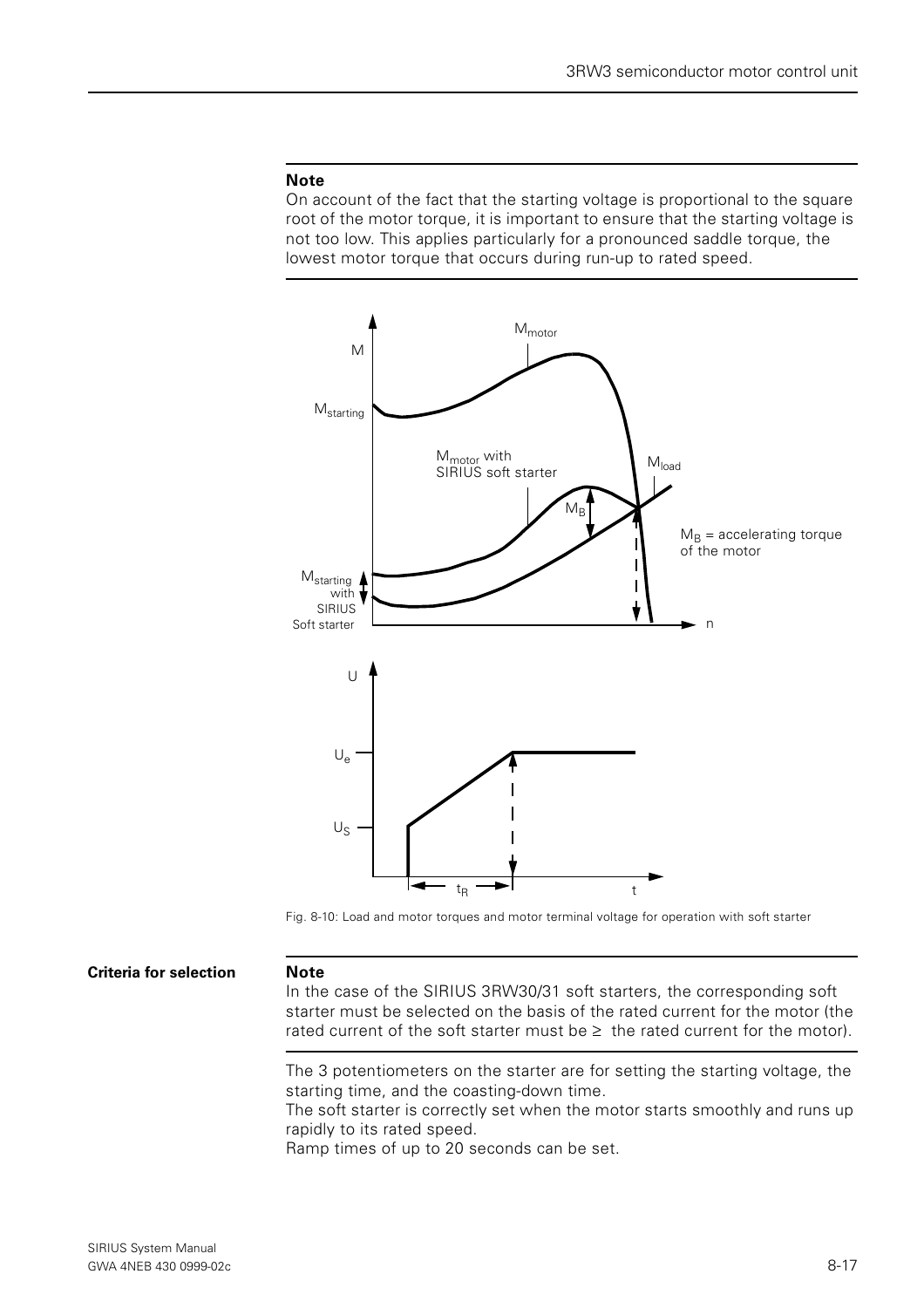# <span id="page-17-0"></span>**8.3 Application and use**

#### <span id="page-17-1"></span>**8.3.1 Areas of application and criteria for selection**

|                     | The SIRIUS 3RW3 soft starters offer an alternative to star-delta starters (see<br>Section 8.2.4 for a comparison and the advantages).<br>The most important advantages are soft starting and soft coasting-down,<br>interruption-free switching without current spikes that could interfere with<br>the supply system, and compact dimensions.<br>Many drives that needed frequency converters in the past can be changed<br>to soft-start operation with the 3RW3, if the applications do not call for vari-<br>ations in speed. |
|---------------------|-----------------------------------------------------------------------------------------------------------------------------------------------------------------------------------------------------------------------------------------------------------------------------------------------------------------------------------------------------------------------------------------------------------------------------------------------------------------------------------------------------------------------------------|
| Applications        | Typical applications include, for example:                                                                                                                                                                                                                                                                                                                                                                                                                                                                                        |
|                     | Conveyor belts, conveyor systems:<br>• Smooth starting<br>• Smooth slowing<br>• Use of better-value conveyor material                                                                                                                                                                                                                                                                                                                                                                                                             |
|                     | Rotary pumps, piston-type pumps<br>• Avoidance of pressure surges<br>• Extended service life of the piping system                                                                                                                                                                                                                                                                                                                                                                                                                 |
|                     | Agitators, mixers:<br>• Reduced starting current                                                                                                                                                                                                                                                                                                                                                                                                                                                                                  |
|                     | Fans:<br>• Less strain on gearing and drive belts                                                                                                                                                                                                                                                                                                                                                                                                                                                                                 |
| <b>Cooling time</b> | <b>Note</b><br>The cooling time must be taken into consideration in the starting frequency.                                                                                                                                                                                                                                                                                                                                                                                                                                       |
|                     |                                                                                                                                                                                                                                                                                                                                                                                                                                                                                                                                   |

### <span id="page-17-2"></span>**8.3.2 Installation guidelines**

On account of the heat generated, certain installation guidelines must be adhered to when combining 3RW30/31 soft starters with other SIRIUS switching devices.

**Stand-alone installation** Stand-alone installation is when minimum vertical **and** lateral clearances between the mounted devices are not violated. This applies both to individual devices and complete load feeders. The following minimum clearances must be adhered to in stand-alone installation (these minimum clearances depend on the frame size):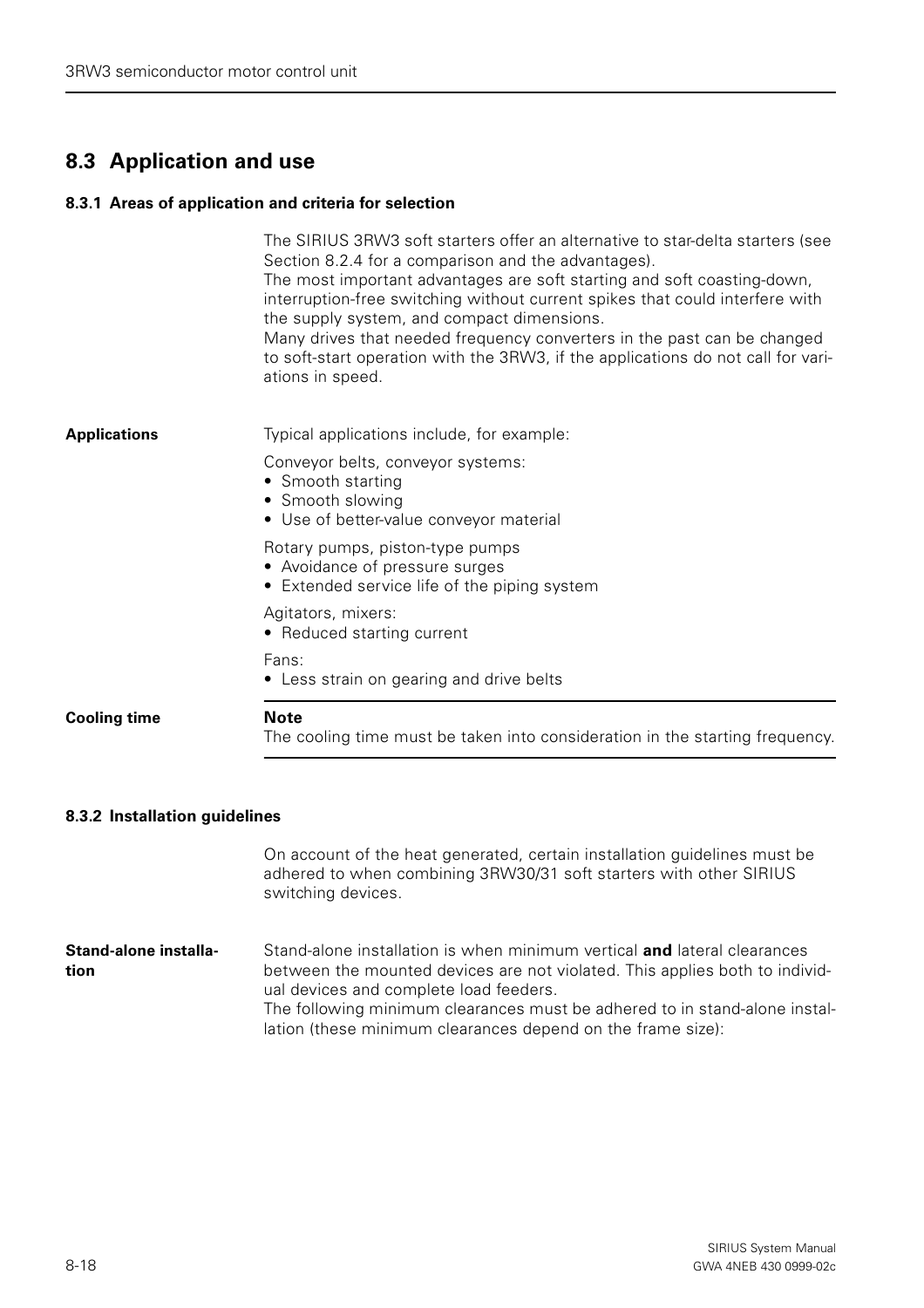| <b>Frame size</b> | Minimum clearance on<br>both sides in mm |
|-------------------|------------------------------------------|
| <b>SOO</b>        | 15                                       |
| S0                | 20                                       |
| S <sub>2</sub>    | 30                                       |
| 53                |                                          |



Table 8-5: Stand-alone installation, minimum clearances at the side, 3RW3

| <b>Frame size</b> | <b>Vertical</b><br>clearance a | <b>Vertical</b><br><b>clearance b</b> | a     |
|-------------------|--------------------------------|---------------------------------------|-------|
| <b>S00</b>        | 50                             | 50                                    |       |
| S <sub>0</sub>    | 60                             | 40                                    | 3RW30 |
| S <sub>2</sub>    | 50                             | 30                                    |       |
| S3                | 60                             | 30                                    | b     |

Table 8-6: Stand-alone installation, minimum clearances at the side, 3RW3

#### **Line lengths for the drive circuit**

The control inputs for starting and stopping are not rated for longer distances. This means:

- In the case of a drive circuit that goes beyond the control cubicle, coupling relays must be used.
- The control cables in the cubicle should not be laid together with main circuit cables.

When electronic output modules are used in the drive circuit (e.g. Triac outputs at 230 VAC), RC elements (e.g.  $3TX7462-3T$  or similar with  $C > 100$  nF) may be required at the control inputs under certain circumstances.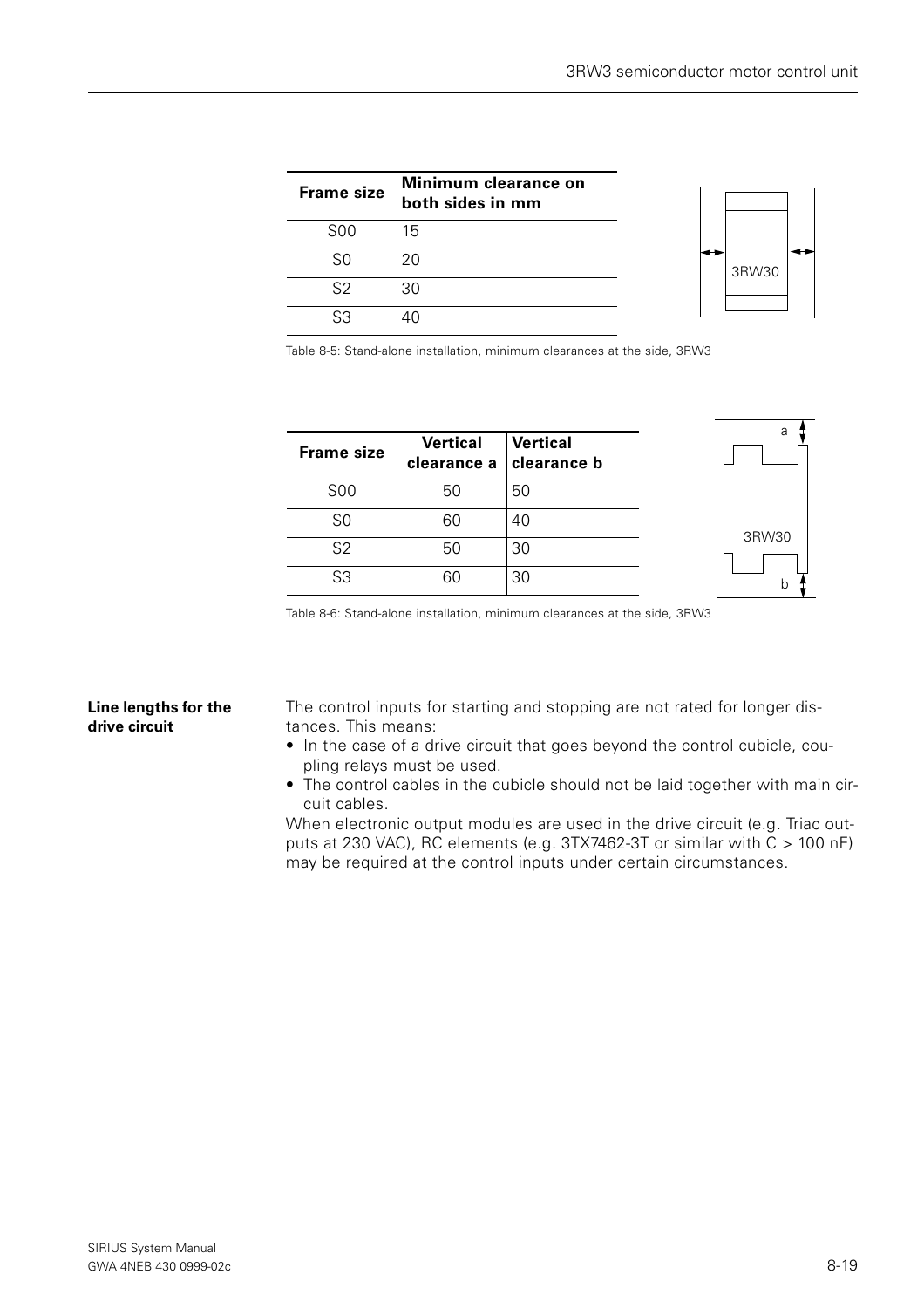| <b>Correction factors</b>                                                     | If the minimum clearances are violated, in a combination of a soft starter<br>with a circuit breaker, fixed correction factors must be used to determine<br>the rated current for the device and the switching frequency.<br>The following variables can be modified by means of correction factors:<br>• Rated current for the device<br>• Switching frequency<br>• Current setting of the circuit breaker<br>• Current setting of the overload relay    |
|-------------------------------------------------------------------------------|-----------------------------------------------------------------------------------------------------------------------------------------------------------------------------------------------------------------------------------------------------------------------------------------------------------------------------------------------------------------------------------------------------------------------------------------------------------|
| <b>Correction factor for the</b><br>rated current of the                      | A factor is specified by which the device rated current of the soft starter is<br>reduced.                                                                                                                                                                                                                                                                                                                                                                |
| device                                                                        | Example:<br>Correction factor for the rated current of the device $= 0.9$<br>Selected device = $3$ RW3014-1CB14 (under normal conditions at 40 $^{\circ}$ C a<br>device rated current of 6 A)<br>This results in an actual device rated current of:<br>$0.9 \times 6$ A = 5.4 A                                                                                                                                                                           |
| <b>Correction factor for</b><br>switching frequency                           | The switching frequency is the maximum permissible number of starts per<br>hour. This value must be adjusted by the specified correction factor. The<br>number of permissible starts per hour is given in Table 8.7.1, Control elec-<br>tronics/power electronics, in Section 8.7, Technical specifications.<br>The specified correction factors refer to the following operating conditions:<br>S4 operation, 40 °C ambient temperature, 30 % duty cycle |
|                                                                               | <b>Example:</b><br>Correction factor for the switching frequency = $1.5$<br>Selected device = 3RW3014-1CB14 (has a maximum switching frequency of<br>30 starts per hour under the conditions specified above)<br>This results in a corrected switching frequency of:<br>$1.5 \times 30 = 45$ starts per hour                                                                                                                                              |
|                                                                               | To increase the switching frequency, it is also possible to use a larger<br>device.                                                                                                                                                                                                                                                                                                                                                                       |
| <b>Correction factor for the</b><br>current setting of the<br>circuit breaker | In combinations of a 3RW30 soft starter and a 3RV1 circuit breaker, the set<br>value of the circuit breaker may have to be corrected appropriately. The cor-<br>rection factor specifies the extent of the change.                                                                                                                                                                                                                                        |
|                                                                               | Example:<br>Correction for the current setting of the circuit breaker: 1.1<br>Selected device = 3RW3014-1CB14<br>The connected motor has a motor rated current of 5 A.<br>The set value of the circuit breaker must be changed to:<br>$1.1 \times 5$ A = 5.5 A                                                                                                                                                                                            |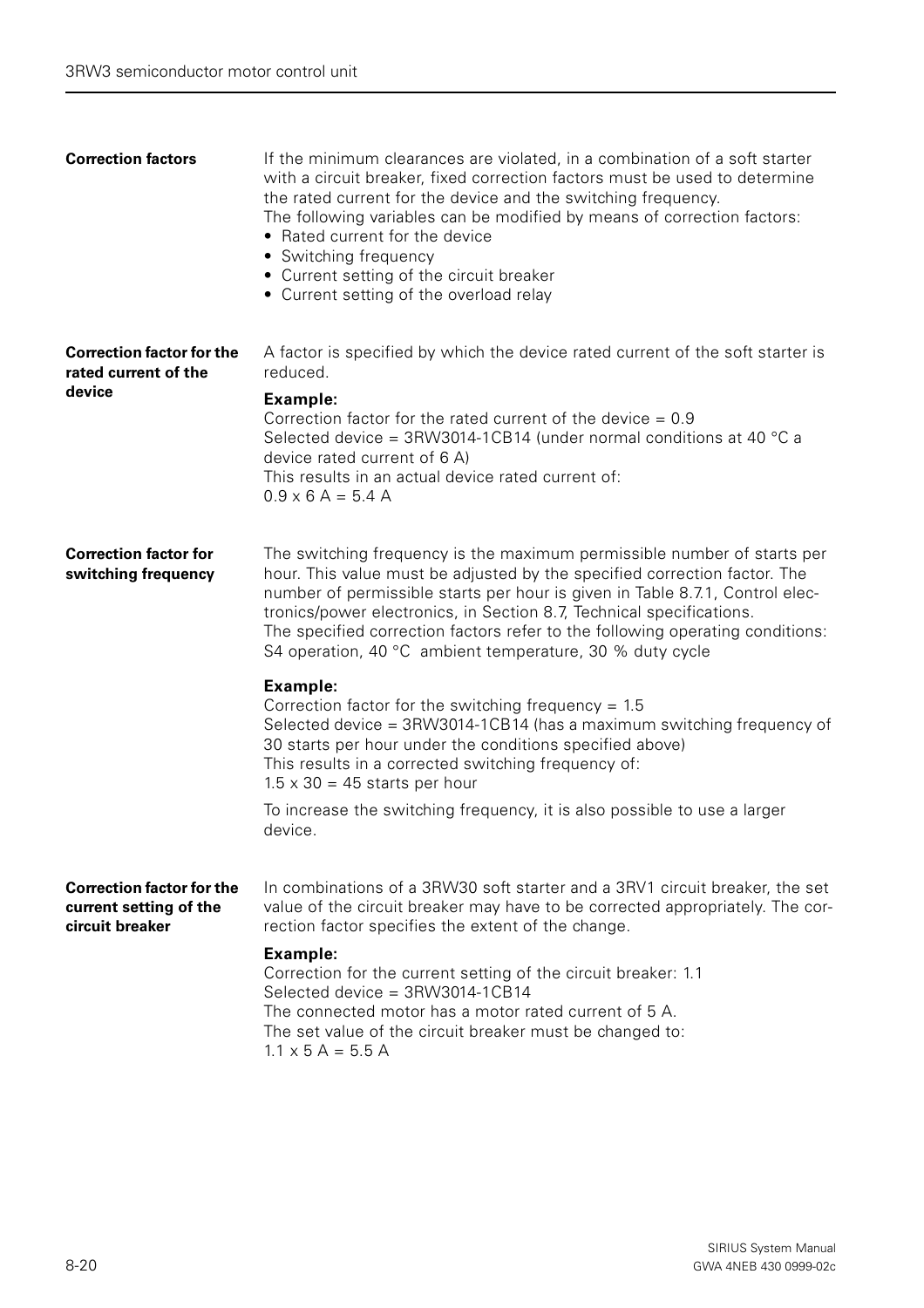| <b>Correction factor for the</b><br>current setting of the<br>overload relay | In combinations of a 3RW30 soft starter + 3RU1 thermal overload relay or<br>3RW30 software starter + 3RB10 electronic overload relay, the set value of<br>the overload relay must be corrected appropriately. The correction factor<br>specifies the extent of the change. |
|------------------------------------------------------------------------------|----------------------------------------------------------------------------------------------------------------------------------------------------------------------------------------------------------------------------------------------------------------------------|
|                                                                              | Example:<br>Correction factor for the current setting of the overload relay 0.9<br>Selected device = 3RW3014-1CB14                                                                                                                                                         |

The connected motor has a motor rated current of 5 A. The set value of the overload relay now has to be changed to:  $0.9 \times 5 A = 4.5 A$ 

#### <span id="page-20-0"></span>**8.3.3 Overview tables: correction factors**

The tables below give the correction factors for the circuit-breaker current setting, the device rated current, and the switching frequency. The values indicate the difference between use with a fan (accessory) and use without a fan. All correction fans apply throughout the entire temperature range (i.e. for 40 °C, 50 °C, and 60 °C). The various tables specify the values in turn for the following: 3RW30/31 soft starters in a stand-alone installation 3RW30/31 soft starter + 3RV1 circuit breaker 3RW30/31 soft starter + 3RT1 contactor + 3RU1 thermal overload relay 3RW30/31 soft starter + 3RT1 contactor + 3RB10 electronic overload relay

#### <span id="page-20-1"></span>**8.3.3.1 3RW30/31 soft starters in a stand-alone installation**

**Minimum clearance** In the case of frame size S00 (3RW301..), the following applies to standalone, vertical installation without directly attached switching devices: In order to maintain the required space above the arc chute, clearance of at least 50 mm must be maintained to grounded parts above and below.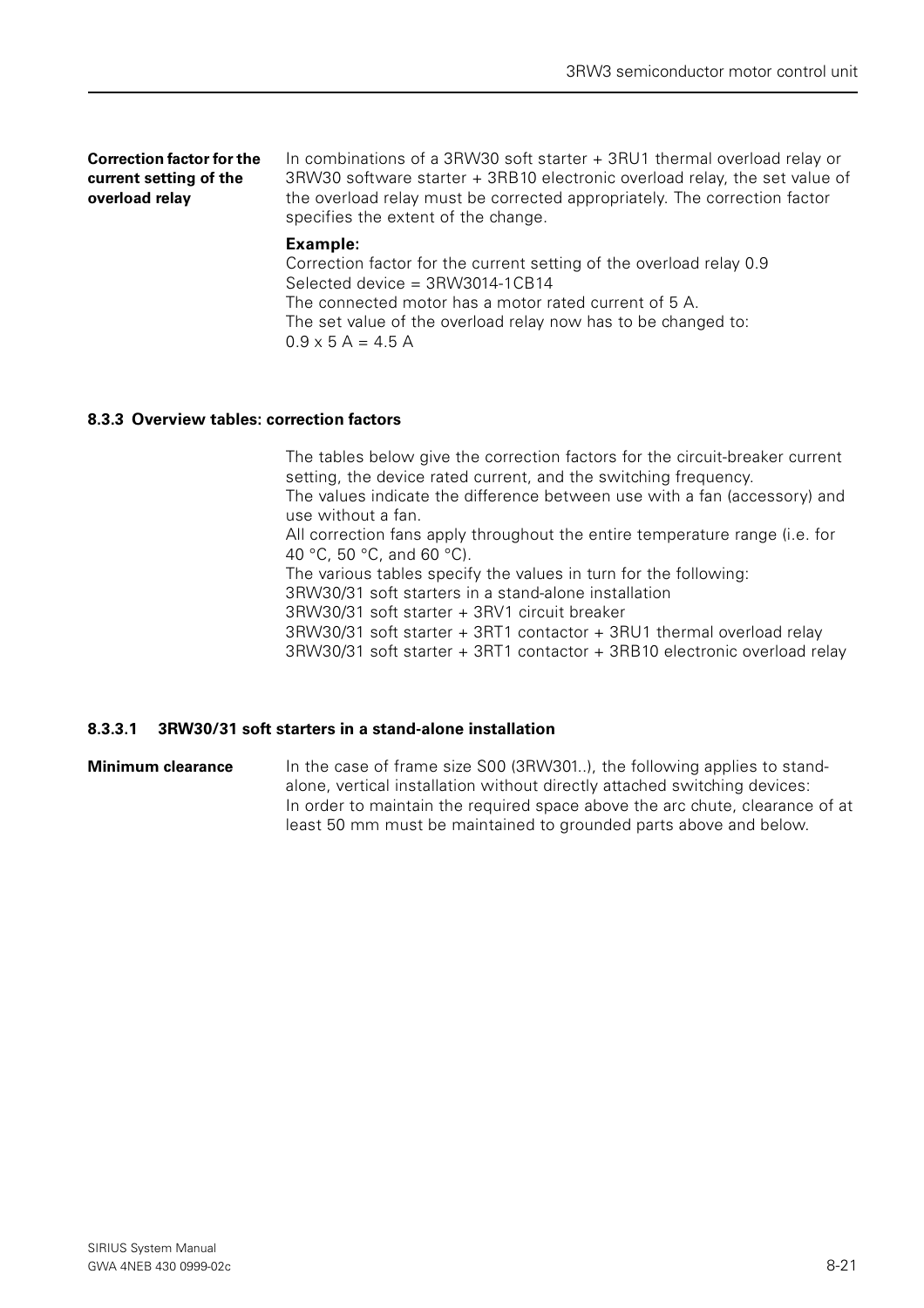**3RW30/31 correction** 

**factors**

3RW30/31 soft starters not combined with any other switching devices:

#### Without fan **With fan With fan With fan Ditter** Stand-alone installa-Installed side by side Stand-alone installation or side by side Correction factor Correction factor Correction factor Order number Frame size Device rated current in A at the device 40 °C Rated current for Switching frequency Rated current for the device Switching frequency Rated current for the device Switching frequency 3RW3014-1CB.. S00 6 1 1 1 1 0.75 - 1) - 1) 3RW3016-1CB.. S00 9 1 1 1 0.75 - 1) - 1) 3RW3.24-1AB.. S0 12.5 11 1 1 1 0.65 1 1.8 3RW3.25-1AB.. S0 16 1 1 1 1 0.65 1 1.8 3RW3.26-1AB.. S0 25 1 1 1 1 0.65 1 1.8 3RW3034-1AB.. S2 32 1 1 1 1 0.65 1 13 3RW3035-1AB.. S2 38 1 1 1 1 1 0.65 1 1.8 3RW3036-1AB.. S2 45 1 1 1 1 0.65 1 1.8 3RW3044-1AB.. S3 63 1 1 1 1 1 0.8 1 1.6 3RW3045-1AB.. S3 75 1 1 1 0.75 1 1.6 3RW3046-1AB.. S3 100 1 1 1 1 0.7 1 1.6

Table 8-7: Correction factors, 3RW30/31

1) The SIRIUS 3RW301.. soft starters cannot be operated with a fan.

#### <span id="page-21-0"></span>**8.3.3.2 3RW30/31 soft starters in combination with the 3RV1 circuit breaker**



Fig. 8-11: 3RW3 soft starter + 3RV1 circuit breaker

#### **Dimensioning of the circuit breaker** The frame size selected for the circuit breaker should be large enough so that the current value calculated can just be set. In the event of current values that are lower than can be set for the specified circuit breaker, the next smaller circuit breaker must be used.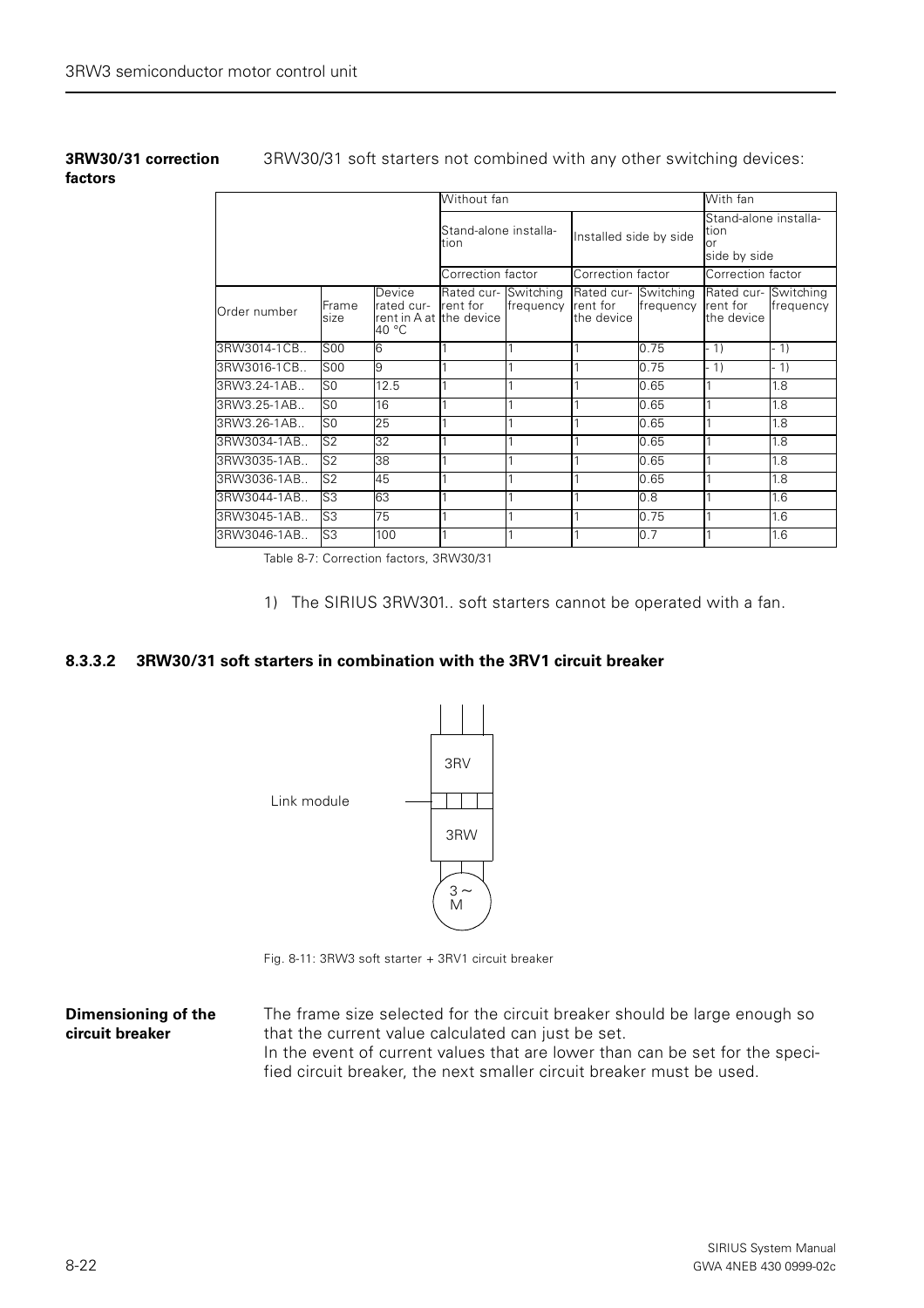#### **Correction factors: 3RV1 + 3RW30/31**

Combination of a 3RV1 circuit breaker + 3RW30/31 soft starter:

|                          | Correction factor<br>Current setting of the circuit breaker     | $\overline{\phantom{a}}$                                                      |                                   | ロロロ                                              |                                                                                                    |                            | $\Xi \equiv \Xi$                                                                                                                                                            |              | EEE                                  |                                         |             |                                          |
|--------------------------|-----------------------------------------------------------------|-------------------------------------------------------------------------------|-----------------------------------|--------------------------------------------------|----------------------------------------------------------------------------------------------------|----------------------------|-----------------------------------------------------------------------------------------------------------------------------------------------------------------------------|--------------|--------------------------------------|-----------------------------------------|-------------|------------------------------------------|
| side by side             | Correction factor<br>Switching frequency                        | ≘                                                                             |                                   | いいい                                              |                                                                                                    |                            | 227                                                                                                                                                                         |              |                                      | $\frac{20}{11}$ $\frac{20}{11}$         |             |                                          |
| hstalled<br>With fan     | Correction factor<br>Rated current for the device               |                                                                               |                                   |                                                  |                                                                                                    |                            |                                                                                                                                                                             |              |                                      |                                         |             |                                          |
|                          | Correction factor<br>Current setting of the circuit breaker     | ≘<br>$\overline{\phantom{a}}$                                                 |                                   |                                                  |                                                                                                    |                            |                                                                                                                                                                             |              |                                      |                                         |             |                                          |
| Stand-alone installation | Correction factor<br>Switching frequency                        | $\widehat{\overline{\phantom{m}}}\hspace{1pt}$                                |                                   |                                                  |                                                                                                    |                            | $2.800$<br>$-2.800$                                                                                                                                                         |              |                                      | 69.6                                    |             |                                          |
| With fan                 | Correction factor<br>Rated current for the device               | $\overline{\phantom{a}}$                                                      |                                   |                                                  |                                                                                                    |                            |                                                                                                                                                                             |              |                                      |                                         |             |                                          |
| side                     | Correction factor<br>Current setting of the circuit breaker     |                                                                               |                                   |                                                  |                                                                                                    |                            | ココロ                                                                                                                                                                         |              |                                      | ごごご                                     |             |                                          |
| side by                  | Correction factor<br>Switching frequency                        | G<br>G<br>o o                                                                 |                                   | ro ro ro<br>$\circ$ $\circ$ $\circ$              |                                                                                                    | က က                        | 0000                                                                                                                                                                        |              |                                      | <b>@</b> @ @<br>$\circ$ $\circ$ $\circ$ | ഥ           |                                          |
| Without fan<br>hstalled  | Correction factor<br>Rated current for the device               |                                                                               |                                   |                                                  | $\circ$                                                                                            |                            | စ္ ဗို စ္<br>$\circ$ $\circ$ $\circ$                                                                                                                                        |              |                                      | 8 0 8<br>8<br>000                       |             |                                          |
|                          | Correction factor<br>Current setting of the circuit breaker     |                                                                               |                                   |                                                  |                                                                                                    |                            |                                                                                                                                                                             |              |                                      |                                         |             |                                          |
| Stand-alone installation | Correction factor<br>Switching frequency                        | တ တ<br>$\circ$                                                                |                                   | 5<br>5 5 5 6<br>5 5 6                            |                                                                                                    |                            | <b>888</b><br>000                                                                                                                                                           |              |                                      | 8<br>8<br>8<br>8<br>7<br>5<br>000       |             |                                          |
| Without fan              | Correction factor<br>Rated current for the device               |                                                                               |                                   |                                                  |                                                                                                    |                            |                                                                                                                                                                             |              |                                      |                                         |             |                                          |
|                          | Adjustment range<br>Circuit breaker                             | ⋖<br>$\widehat{\omega}$<br>ဖ<br>$\widehat{\Theta}$<br>ഥ<br>$\mathbf{I}$<br>ココ | $\triangleleft$<br>$\overline{2}$ | $\triangleleft$ $\triangleleft$<br>$-16$<br>9.58 | $-25$                                                                                              | 32)<br>$\mathbf I$<br>(22) | $\begin{array}{c} \mathcal{A} \\ \mathcal{A} \\ \mathcal{A} \\ \mathcal{G} \\ \mathcal{G} \\ \mathcal{B} \\ \mathcal{A} \\ \mathcal{B} \end{array}$<br>$\mathbf{I}$<br>(28) | $\mathbf{1}$ | $5 - 63)$ A<br>$-75)$ A<br>$-100)$ A | 4580                                    |             | not be used with a fan                   |
|                          | Order number<br>Circuit breaker                                 | $\supseteq$<br>3RV1011-1GA<br>3RV1011-1JA                                     |                                   |                                                  | 3RV1021-1KA10<br>3RV1021-4AA10<br>3RV1021-4DA10<br>3RV1031-4EA10<br>3RV1031-4EA10<br>3RV1031-4GA10 |                            |                                                                                                                                                                             |              | 222<br>3RV1041-4JA                   | 3RV1041-4KA                             | 3RV1041-4M  | soft starters ca                         |
|                          | Device rated current in A<br>at an ambient temperature of 40 °C | ဖ ၈                                                                           |                                   | 269                                              |                                                                                                    |                            | 3<br>3<br>3<br>4<br>4                                                                                                                                                       |              |                                      | 63<br>75                                | 100         |                                          |
|                          | Frame size                                                      | <u>ဒီ</u>                                                                     |                                   | 888                                              |                                                                                                    |                            | 888                                                                                                                                                                         |              | အ အ                                  |                                         | S           |                                          |
|                          | Order number                                                    | 3RW3014-1CB<br>3RW3016-1CB                                                    |                                   | 3RW3.24-1AB.<br>3RW3.25-1AB.                     | 3RW3.26-1AB.                                                                                       | 3RW3034-1AB.               | 3RW3035-1AB<br>3RW3036-1AB                                                                                                                                                  |              | 3RW3044-1AB                          | 3RW3045-1AB                             | 3RW3046-1AB | SIRIUS 3RW301<br>$\overline{\mathbf{u}}$ |

Table 8-8: Correction factors: 3RV1 circuit breaker + 3RW3 soft starter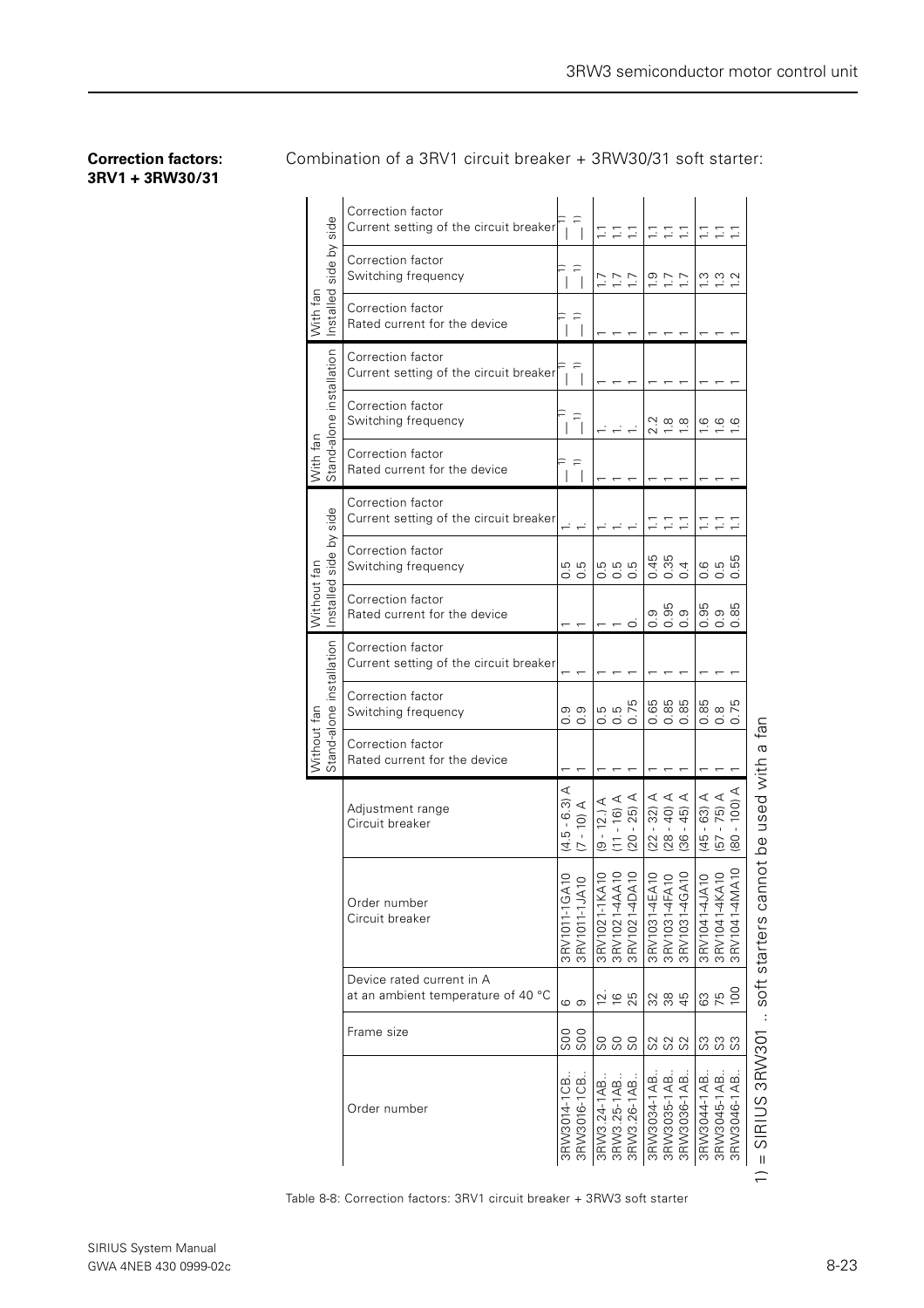#### <span id="page-23-0"></span>**8.3.3.3 Combining the 3RT contactor with the 3RU1 thermal overload relay and 3RW3 soft starter**

**Frame size of the overload relay** The frame size selected for the overload relay should be large enough so that it is just possible to set the current value calculated.

In the event of current values that are lower than can be set for the specified overload relay, the next smaller overload relay must be used.

#### **Important**

It is not permissible to mount the thermal overload relay under the contactor/connecting lead/soft starter combination.

The overload relay must be integrated in the feeder before the contractor/ connecting lead/soft starter combination. The specified correction factors apply only to this permissible mounting sequence.



Fig. 8-12: 3RT+3RU1+3RW3 combination

**Minimum clearance** For thermal reasons, a minimum clearance is necessary between the contactor/overload relay combination and the soft starter, as is a minimum length of the connecting leads.

> The following table specifies the minimum clearances and minimum lengths of the connecting leads for the various frame sizes:

| Frame size     | Minimum clearance between<br>rail 1 and rail 2<br>(center to center) in mm | Minimum length of the<br>connecting lead<br>$\mathsf{In} \mathsf{mm}$ |
|----------------|----------------------------------------------------------------------------|-----------------------------------------------------------------------|
| S <sub>0</sub> | 160                                                                        | 100                                                                   |
| S <sub>0</sub> | 200                                                                        | 150                                                                   |
| S <sub>2</sub> | 240                                                                        | 200                                                                   |
| S3             | 300                                                                        | 250                                                                   |

Table 8-9: 3RW3 installation guidelines, minimum clearances/lengths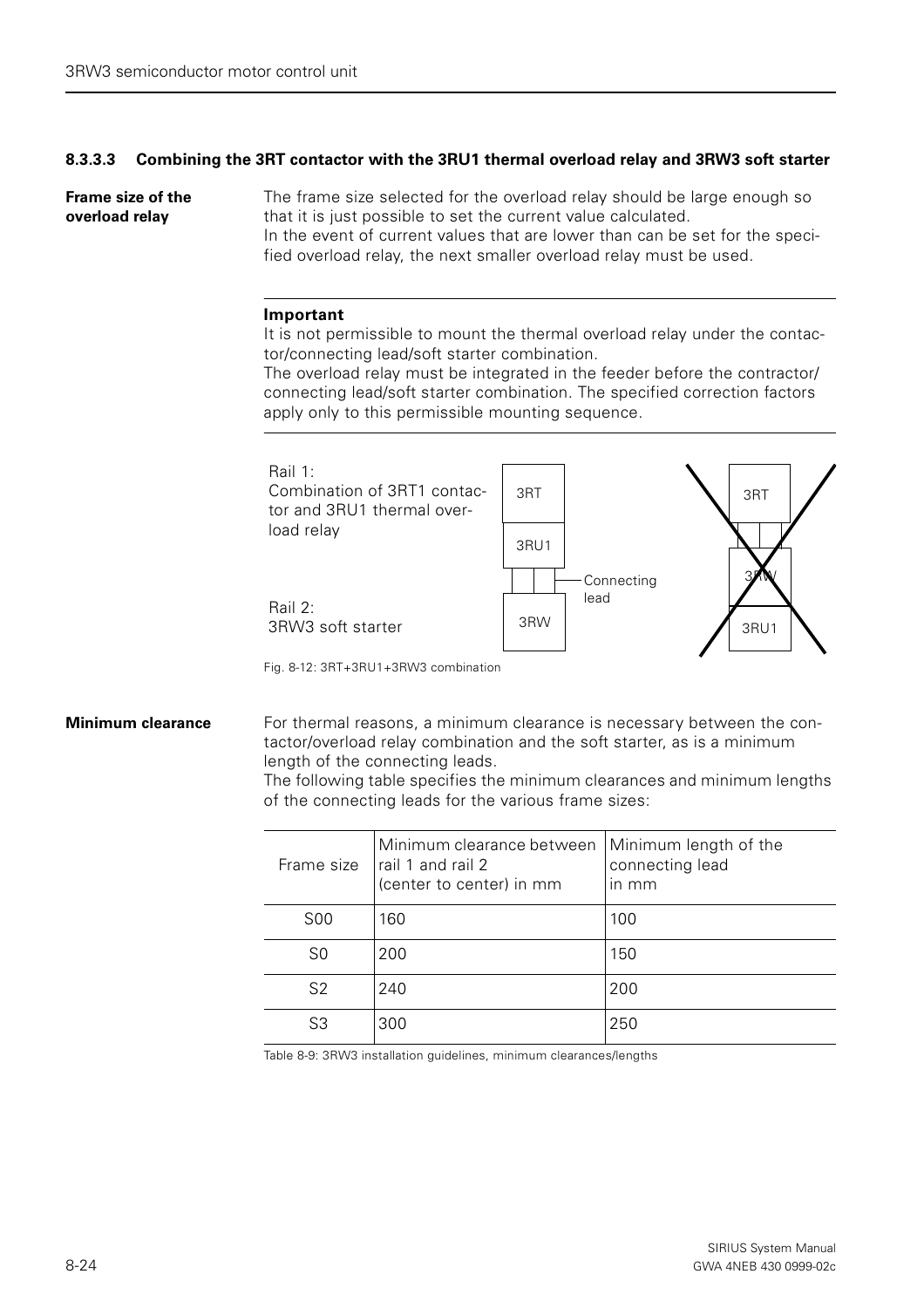#### **Correction factors: 3RT + 3RU1 + 3RW30/31**

Combination of the 3RT1 contactor with an attached 3RU1 thermal overload relay/connecting lead/3RW30/31 soft starter:

| side                                    | Correction factor<br>Set value for th. overload relay           |                                | $\widehat{-}$<br>$\blacksquare$           |                             |             | 8<br>9<br>0 0 0<br>0 0 0                                                |             | 0.92<br>0.92<br>0.92                                           |                                     |                  |                        | 0.92<br>0.92<br>0.92                                                                   |               |                 |                               |
|-----------------------------------------|-----------------------------------------------------------------|--------------------------------|-------------------------------------------|-----------------------------|-------------|-------------------------------------------------------------------------|-------------|----------------------------------------------------------------|-------------------------------------|------------------|------------------------|----------------------------------------------------------------------------------------|---------------|-----------------|-------------------------------|
| Installed side by<br>With fan           | Correction factor for switching frequency                       |                                | $\overline{\phantom{a}}$                  |                             |             | いごご                                                                     |             | 227                                                            |                                     |                  |                        | a a a                                                                                  |               |                 |                               |
|                                         | Correction factor<br>Rated current for the device               |                                | $\widehat{=}$<br>$\vert \ \ \vert$        |                             |             |                                                                         |             |                                                                |                                     |                  |                        |                                                                                        |               |                 |                               |
|                                         | Correction factor<br>Current setting of the circuit breaker     |                                | $\widehat{=}$<br>$\overline{\phantom{0}}$ |                             |             | စ္ပဲ စ္ပဲ<br>၁၀ စ<br>$\circ$ $\circ$ $\circ$                            |             |                                                                | 9, 9, 9,<br>$\circ$ $\circ$ $\circ$ |                  |                        | $\overline{O}$ $\overline{O}$ $\overline{O}$ $\overline{O}$<br>$\circ$ $\circ$ $\circ$ |               |                 |                               |
| With fan                                | Correction factor for switching frequency                       |                                |                                           |                             |             | $\frac{\infty}{\infty}$ $\frac{\infty}{\infty}$                         |             | $2, 8, 8$<br>$7, 8, 8$                                         |                                     |                  |                        | $\frac{6}{1}$ $\frac{6}{1}$ $\frac{6}{1}$                                              |               |                 |                               |
| Stand-alone installation                | Correction factor<br>Rated current for the device               |                                | ≘<br>- 1                                  |                             |             |                                                                         |             |                                                                |                                     |                  |                        |                                                                                        |               |                 |                               |
| side                                    | Correction factor<br>Set value for th. overload relay           |                                |                                           |                             |             |                                                                         |             |                                                                |                                     |                  |                        |                                                                                        |               |                 |                               |
| $\gtrsim$<br>fan<br>side<br>Without     | Correction factor for switching frequency                       |                                | $0.75$<br>0.8                             |                             |             | ង<br>ង ង ង<br>o o o                                                     |             |                                                                |                                     |                  |                        | 9.5<br>0.5<br>0.0<br>0.0                                                               |               |                 |                               |
| hstalled                                | Correction factor<br>Rated current for the device               |                                | တ ထ<br>$\circ$ $\circ$                    |                             |             | တ တ ထ<br>0 0 0                                                          |             |                                                                | တ တ ထ<br>$\circ \circ \circ$        |                  |                        | တ တ ထ<br>000                                                                           |               |                 |                               |
|                                         | Correction factor<br>Set value for th. overload relay           |                                |                                           |                             |             |                                                                         |             |                                                                |                                     |                  |                        |                                                                                        |               |                 |                               |
| Stand-alone installation<br>Without fan | Correction factor for switching frequency                       |                                | 95<br>ö                                   |                             |             | စစစစ<br>ဓဝဝ                                                             |             | 0.9                                                            |                                     | 0.95             |                        | 0.85<br>0.85<br>0.8                                                                    |               |                 |                               |
|                                         | Correction factor<br>Rated current for the device               |                                | $0.95$<br>0.9                             |                             |             | 6.0<br>98.0<br>98.0                                                     |             | 0.95<br>0.95                                                   |                                     | $0.\overline{9}$ |                        | 6.0<br>98.0<br>98.0                                                                    |               |                 |                               |
|                                         | Setting range of the overload relay                             | ကြ<br>$\ddot{\circ}$<br>Б<br>4 | $\prec$                                   | $-10$ ) A<br>$\overline{C}$ | $(A-12.5)$  | $(11 - 16)A$                                                            | $(22-25)A$  | $(22 - 32)A$                                                   | $(28-40)A$                          | $(36-45)$ A      | V (S9-57)              | $(57-75)$                                                                              | $(80 - 100)$  | $\triangleleft$ |                               |
|                                         | Order number<br>Therm. overload relay                           | 3RI<br>3RI                     | 101116-1GBO<br>101116-1JBO                |                             | U1126-1KBO  | 101126-4ABO<br>101126-4DBO<br>$\frac{1}{6}$ $\frac{1}{6}$ $\frac{1}{6}$ |             | RU1136-4EBO<br>RU1136-4FBO<br>RU1136-4HBO<br>$E \napprox 2$    |                                     |                  | OBLT-9711N<br>3R<br>3R | <b>3U1146-4KBO</b><br>1U1146-1MBO                                                      | $\frac{1}{3}$ |                 | nnot be used with a fan<br>69 |
|                                         | Contactor order number                                          |                                | 3RT1015-1A.<br>3RT1016-1A.                |                             | 3RT1024-1A  | 3RT1025-1A.                                                             | 3RT1026-1A. | 3RT1034-1A                                                     | 3RT1035-1A.                         | 3RT1036-1A.      | 3RT1044-1A             | 3RT1045-1A.                                                                            |               |                 | soft starters                 |
|                                         | Device rated current in A<br>at an ambient temperature of 40 °C |                                | ဖ ၈                                       |                             | ω<br>$\sim$ | $16$<br>25                                                              |             | 2884                                                           |                                     |                  |                        | 870                                                                                    |               |                 |                               |
|                                         | Frame size                                                      |                                | 88<br>88                                  |                             |             | ននន                                                                     |             | 888                                                            |                                     |                  | ಜ ಜ ಜ                  |                                                                                        |               |                 |                               |
|                                         | Order number                                                    | 3RW3014-1CB.<br>3RW3016-1CB.   | 3RW301                                    |                             | 3RW3.24-1AB | 3RW3.25-1AB.<br>3RW3.26-1AB.                                            |             | 3RW3034-1AB<br>3RW3035-1AB<br>3RW3036-1AB<br><b>A1-450SMBS</b> |                                     |                  |                        |                                                                                        |               |                 | SIRIUS 3RW301                 |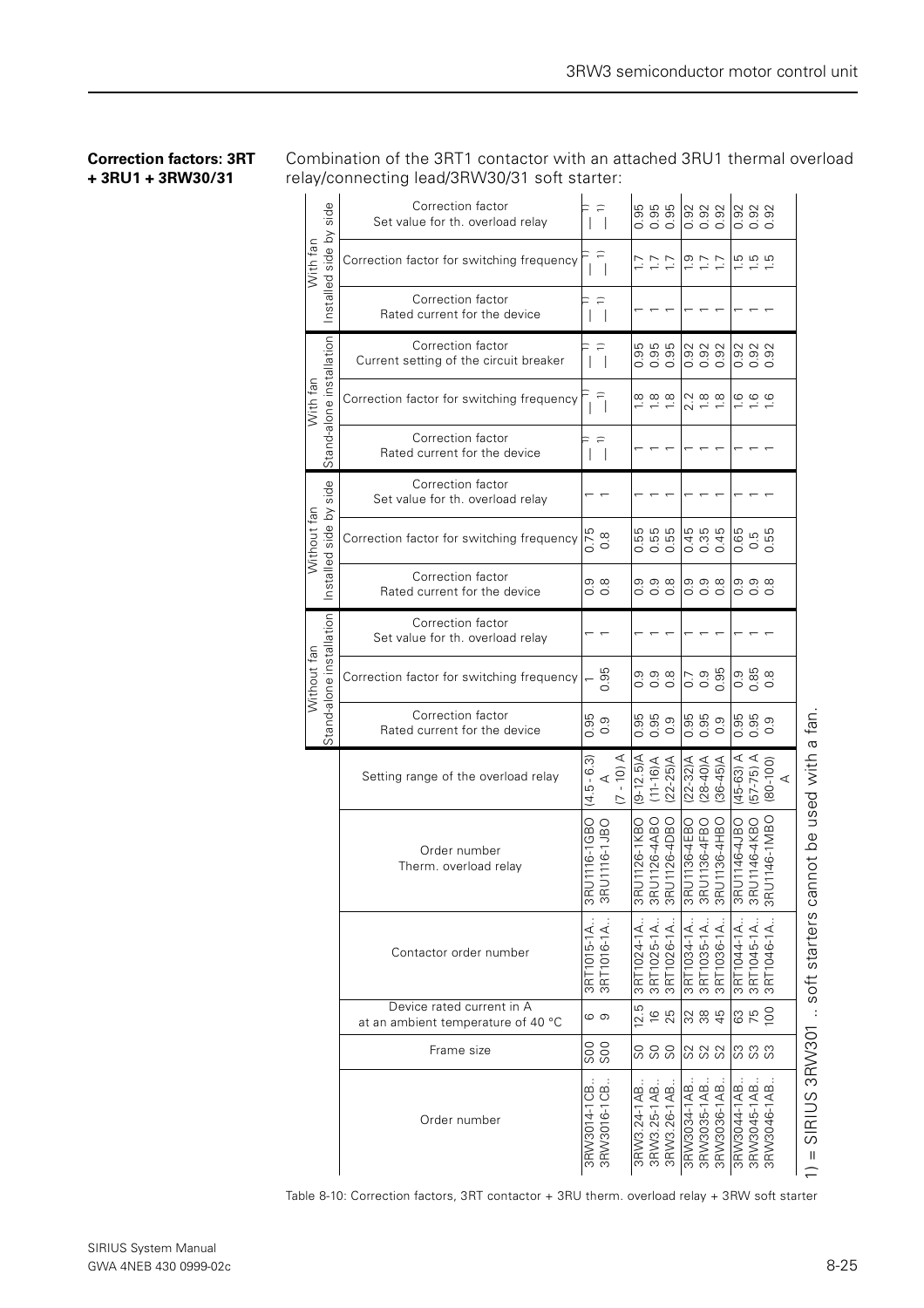#### <span id="page-25-0"></span>**8.3.3.4 Combining the 3RT contactor with the 3RB10 electronic overload relay and 3RW3 soft starter**

The contactor, electronic overload relay, and soft starter can be connected in two ways:

- Combining a 3RT1 contactor with an attached 3 RB10 electronic overload relay, a connecting lead, and a 3RW30/31 soft starter
- Combining a 3RT1 contactor with a connecting lead and a combination of a 3RW30/01 soft starter with an attached 3RB10 electronic overload relay



Fig. 8-13: 3RT+3RB10+3RW3 combination

**Minimum clearance** For thermal reasons, a minimum clearance is necessary between the contactor/overload relay combination and the soft starter, as is a minimum length of the connecting leads.

> The following table specifies the minimum clearances and minimum lengths of the connecting leads for the various frame sizes:

| Frame size     | Minimum clearance between<br>rail 1 and rail 2<br>(center to center) in mm | Minimum length of the<br>connecting lead<br>$\overline{m}$ mm |
|----------------|----------------------------------------------------------------------------|---------------------------------------------------------------|
| <b>S00</b>     | 160                                                                        | 100                                                           |
| S <sub>0</sub> | 200                                                                        | 150                                                           |
| S <sub>2</sub> | 240                                                                        | 200                                                           |
| S <sub>3</sub> | 300                                                                        | 250                                                           |

Table 8-11: 3RT + 3RB10 + 3RW3 installation guidelines, minimum clearances/minimum lengths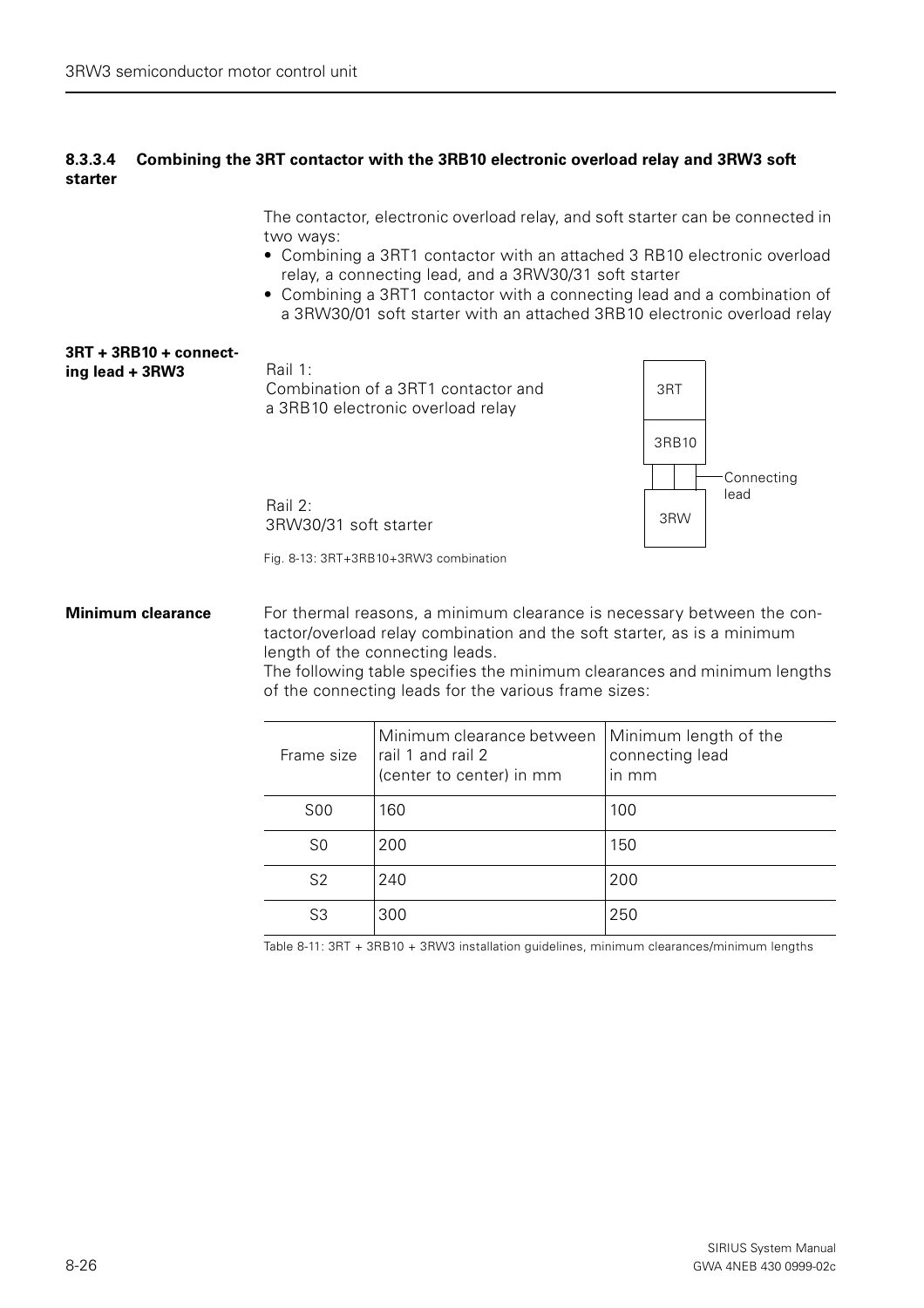#### **3RT + connecting lead + 3RB10 + 3RW3**

Rail 1: 3RT1 contactor

Rail 2: Combination of 3RW30/31 soft starter and 3RB10 electronic overload relay



Fig. 8-14: 3RT+3RW3+3RB10 combination

#### **Minimum clearances**

| Frame size | Minimum clearance between<br>rail 1 and rail 2<br>(center to center) in mm | Minimum length of the<br>connecting lead<br>in mm |
|------------|----------------------------------------------------------------------------|---------------------------------------------------|
| <b>S00</b> | 100                                                                        | 100                                               |
| S0         | 140                                                                        | 150                                               |
| S2         | 180                                                                        | 200                                               |
| S3         | 240                                                                        | 250                                               |

Table 8-12: 3RT1 + 3RW30/31 + 3RB10 installation guidelines, minimum clearances/minimum lengths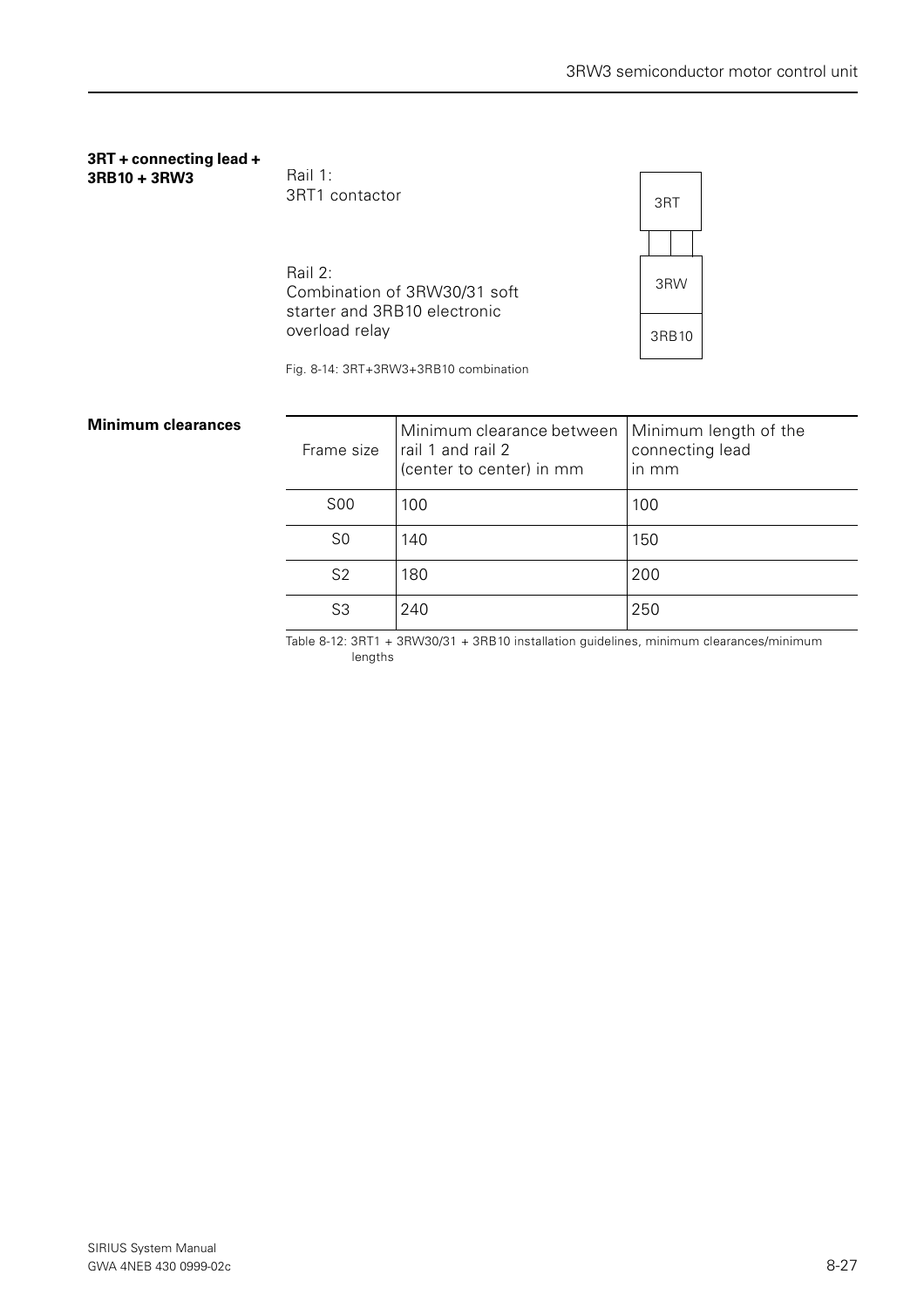#### **Correction factors: 3RT + 3RB10 + 3RW3**

Combining a 3RT1 contactor with an attached 3RB10 electronic overload relay, a connecting lead, and a 3RW30/31 soft starter

| side                                    | Correction factor<br>Set value of the el. overload relay        |                       |                                        |            |                                                          |                                            |                                             |                                |            |                                                                                           |                          |                          |                                                        |  |
|-----------------------------------------|-----------------------------------------------------------------|-----------------------|----------------------------------------|------------|----------------------------------------------------------|--------------------------------------------|---------------------------------------------|--------------------------------|------------|-------------------------------------------------------------------------------------------|--------------------------|--------------------------|--------------------------------------------------------|--|
| nstalled side by<br>With fan            | Correction factor for switching frequency                       |                       |                                        |            | いいけ                                                      |                                            |                                             | $\frac{1}{2} \div \frac{1}{2}$ |            | $\frac{15}{10}$ in the set                                                                |                          |                          |                                                        |  |
|                                         | Correction factor<br>Rated current for the device               |                       |                                        |            |                                                          |                                            |                                             |                                |            |                                                                                           |                          |                          |                                                        |  |
|                                         | Correction factor<br>Current setting of the circuit breaker     |                       |                                        |            |                                                          |                                            |                                             |                                |            |                                                                                           |                          |                          |                                                        |  |
| Stand-alone installation<br>With fan    | Correction factor for switching frequency                       |                       |                                        |            | $\frac{\infty}{1}$ $\frac{\infty}{1}$ $\frac{\infty}{1}$ |                                            | $\sim$                                      | $2, 8, 8$<br>$2, 6, 8$         |            |                                                                                           | ဖ ဖ ဖ                    |                          |                                                        |  |
|                                         | Correction factor<br>Rated current for the device               |                       |                                        |            |                                                          |                                            |                                             |                                |            |                                                                                           |                          |                          |                                                        |  |
| side                                    | Correction factor<br>Set value of the el. overload relay        |                       |                                        |            |                                                          |                                            |                                             |                                |            |                                                                                           |                          |                          |                                                        |  |
| Without fan<br>side by                  | Correction factor for switching frequency                       |                       |                                        |            | 5<br>0.5<br>0.45                                         |                                            |                                             | $0.35$<br>$0.35$               |            |                                                                                           |                          | 0.5<br>0.5<br>0.0<br>0.0 |                                                        |  |
| nstalled                                | Correction factor<br>Rated current for the device               |                       |                                        |            |                                                          |                                            |                                             |                                |            |                                                                                           |                          |                          |                                                        |  |
|                                         | Correction factor<br>Set value of the el. overload relay        |                       |                                        |            |                                                          |                                            |                                             |                                |            |                                                                                           |                          |                          |                                                        |  |
| Stand-alone installation<br>Without fan | Correction factor for switching frequency                       |                       | 95<br>96<br>o o                        |            | 920<br>980<br>980                                        |                                            |                                             | 98<br>98<br>99<br>99           |            | 0.85                                                                                      | $\frac{6}{5}$<br>$\circ$ | $\circ$                  |                                                        |  |
|                                         | Correction factor<br>Rated current for the device               |                       |                                        |            |                                                          |                                            |                                             |                                |            |                                                                                           |                          |                          | tan.<br>$\boldsymbol{\varpi}$                          |  |
|                                         | Setting range of the overload relay                             |                       | $(3-12)A$<br>$(3-12)A$                 |            | (6-25)A<br>(6-25)A<br>(6-25)A                            |                                            | $(15-50)A$<br>(15-50) $A$<br>(15-50) $A$    |                                |            | $25 - 100$ ) A                                                                            | 25-100)A                 | $(001-55)$               |                                                        |  |
|                                         | Order number<br>of electronic overload relay                    |                       | OBS1-910LBL<br>OBS1-910LBL<br>3R<br>3R |            | $\overline{5}$ $\overline{5}$ $\overline{5}$             | 0101-970188<br>10201-970188<br>0101-970188 | 181036-1UBO<br>181036-1UBO<br>181036-1UBO   | $E \napprox 2$                 |            | 3B1046-1EBO<br>3B1046-1EBO<br>3B1046-1EBO<br>$\overline{5}$ $\overline{5}$ $\overline{5}$ |                          |                          | nnot be used with<br>ෆී                                |  |
|                                         | Contactor order number                                          | <b>RT1015-1A</b><br>S | 3RT1016-1A                             | 3RT1024-1A | 3RT1025-1A.                                              |                                            | 3RT1034-1A                                  | 3RT1035-1A                     | 3RT1036-1A | 3RT1044-1A                                                                                | 3RT1045-1A.              | 3RT1046-1A.              | soft starters                                          |  |
|                                         | Device rated current in A<br>at an ambient temperature of 40 °C |                       | ဖ ၈                                    | 2.5        | 167                                                      |                                            |                                             | 384                            |            |                                                                                           | 63<br>75                 | S                        |                                                        |  |
|                                         | Frame size                                                      |                       | SSO<br>SSO                             |            | 888<br>88                                                |                                            |                                             | 828                            |            | n n n<br>0 0 0                                                                            |                          |                          |                                                        |  |
|                                         | Order number                                                    |                       | 3RW3014-1CB<br>3RW3016-1CB             |            | 3RW3.24-1AB.<br>3RW3.25-1AB.<br>3RW3.26-1AB.             |                                            | 3RW3034-1AB.<br>3RW3035-1AB.<br>3RW3036-1AB |                                |            | 3RW3044-1AB.<br>3RW3045-1AB.<br>3RW3046-1AB                                               |                          |                          | S3RW30<br>$\overline{\mathbb{E}}$<br>5<br>$\mathbf{H}$ |  |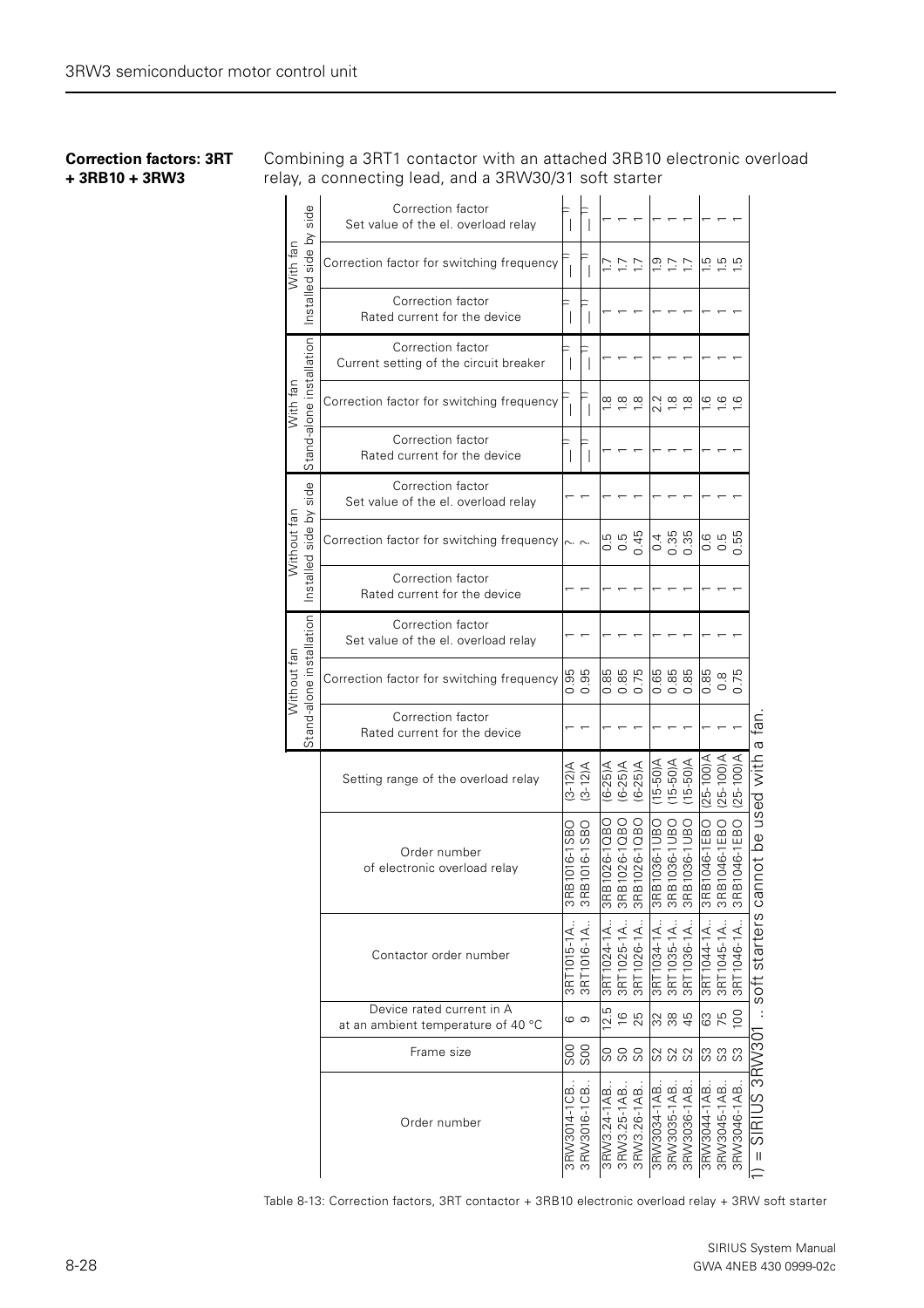### **8.3.4 Circuit example**

Circuit example with 3RW30 frame size S0, S2, S3 (variant with UC110-230 V):





Fig. 8-15: Circuit example, 3RW3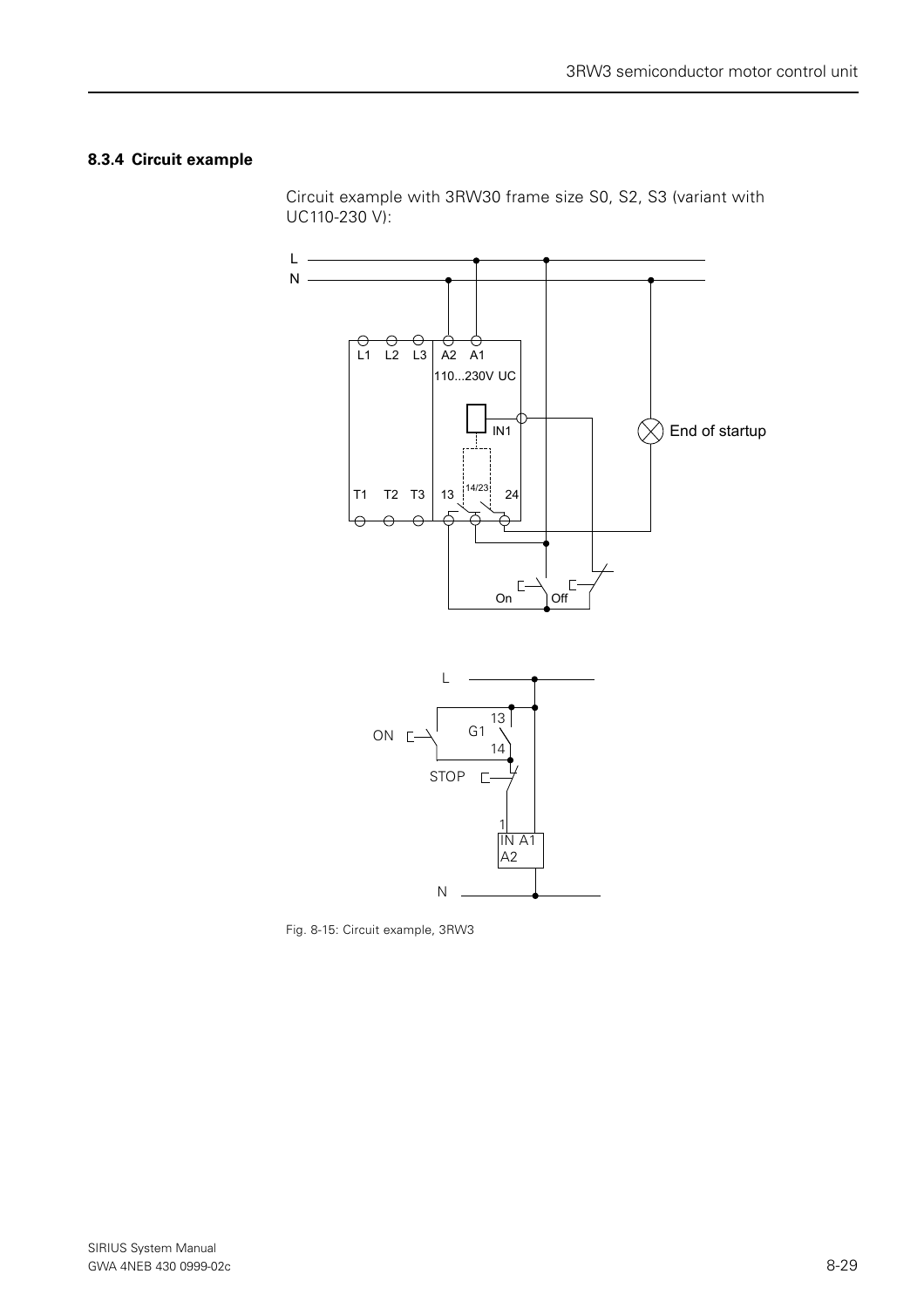#### <span id="page-29-0"></span>**8.3.5 Commissioning**

Every SIRIUS 3RW soft starter comes with the following warning, which it is imperative to heed:



#### **Caution**

This device has been tested carefully at the factory and found to be in working order.

During transportation, however, it may have been subject to stresses over which we have no control. The bypass relays in the main circuit may be in an undefined state.

In the interests of complete safety, the following procedure should be used at commissioning or after the replacement of the SIRIUS soft starter:

**First**, apply the supply voltage to A1/A2 in order to put the impulse series relays in a defined switching state.

**Then**, switch on the main circuit (L1/L2/L3).

If you do not do this, the motor can be switched on inadvertently and cause damage to people or parts of the system.





Fig. 8-16: Settings, 3RW3

#### **Note**

At commissioning, the settings of the potentiometers for the ramp time and the starting voltage should remain unchanged. These set values must be obtained in a trial.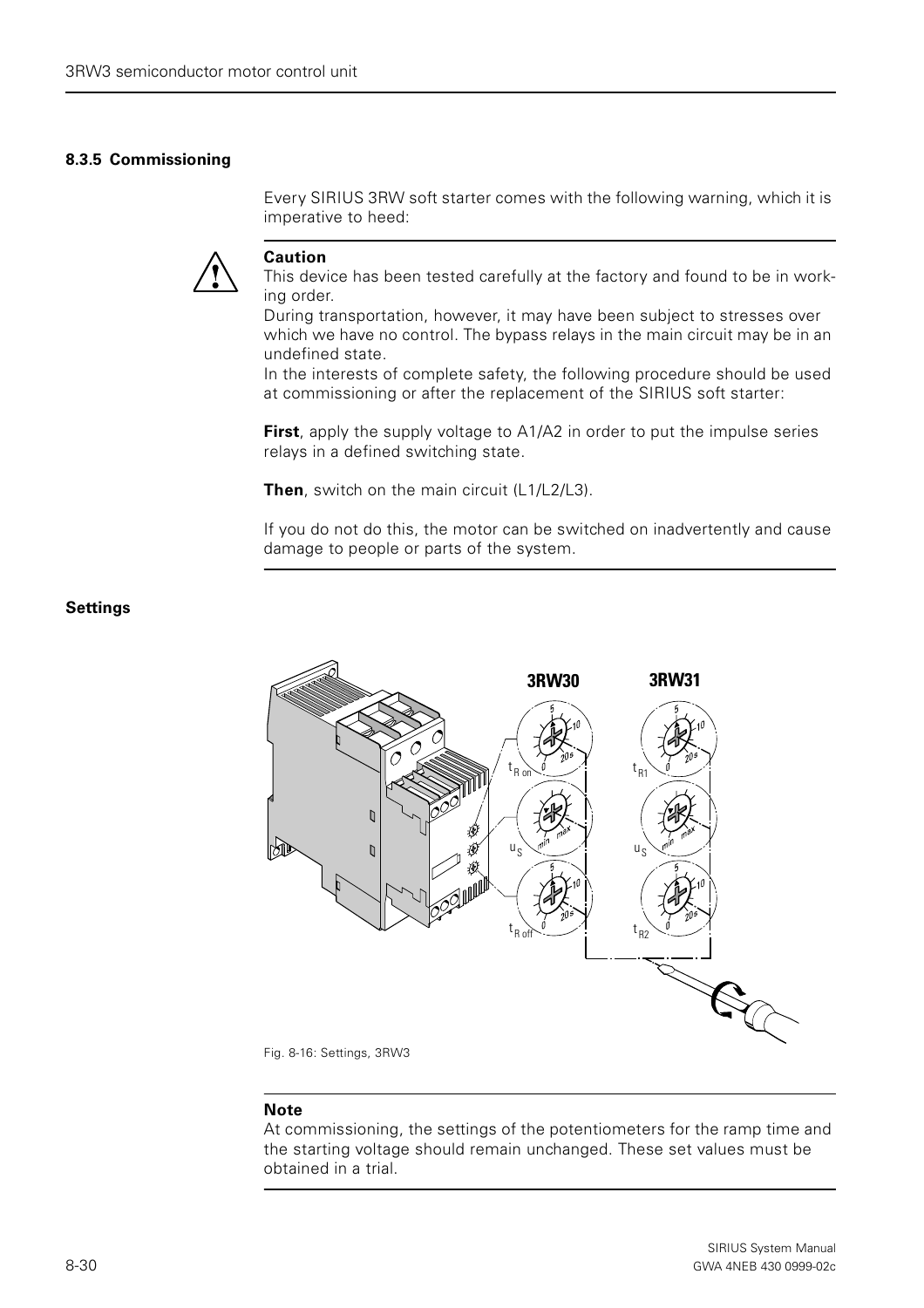| <b>Changing settings</b>   | The potentiometer settings are scanned before each switching operation<br>("ON" or "OFF").<br>If, for example, the setting of the potentiometer for starting time is changed<br>while the motor is running up, the change does not come into effect until<br>the next start.                                                                                                                                                                                                                                                                         |
|----------------------------|------------------------------------------------------------------------------------------------------------------------------------------------------------------------------------------------------------------------------------------------------------------------------------------------------------------------------------------------------------------------------------------------------------------------------------------------------------------------------------------------------------------------------------------------------|
| <b>Starting voltage</b>    | The starting voltage should be set to a value at which the motor starts rap-<br>idly.                                                                                                                                                                                                                                                                                                                                                                                                                                                                |
| <b>Ramp time</b>           | The ramp time should be set such that the motor can run up within the time<br>defined in this way.<br>If the star time for star-delta starting is known, the ramp time can be set to<br>this value.                                                                                                                                                                                                                                                                                                                                                  |
| <b>Coasting-down time</b>  | The potentiometer for the coasting-down time is for setting the duration of<br>the voltage ramp for coasting down. This parameter can be used to make<br>the motor run-down longer than it would be if the motor were merely to<br>coast to a stop.<br>The motor coasts to a stop on its own if this potentiometer is set to a value<br>of 0.                                                                                                                                                                                                        |
| <b>Switching frequency</b> | To prevent thermal overloading of the devices, the maximum permissible<br>switching frequency must be adhered to and the correction factor tables<br>must be used (see the installation guidelines in Section 8.3.2).                                                                                                                                                                                                                                                                                                                                |
| <b>Starting time</b>       | In order to obtain optimum operating conditions for the 3RW3 soft starter,<br>the setting for the starting time should be approx. 1 second longer than the<br>resultant motor run-up time, in order to ensure that the internal jumpering<br>contacts do not have to carry the starting current. This protects the internal<br>jumpering contacts and increases their service life. Longer starting times<br>increase the thermal load on the devices and the motor unnecessarily and<br>lead to a reduction in the permissible switching frequency. |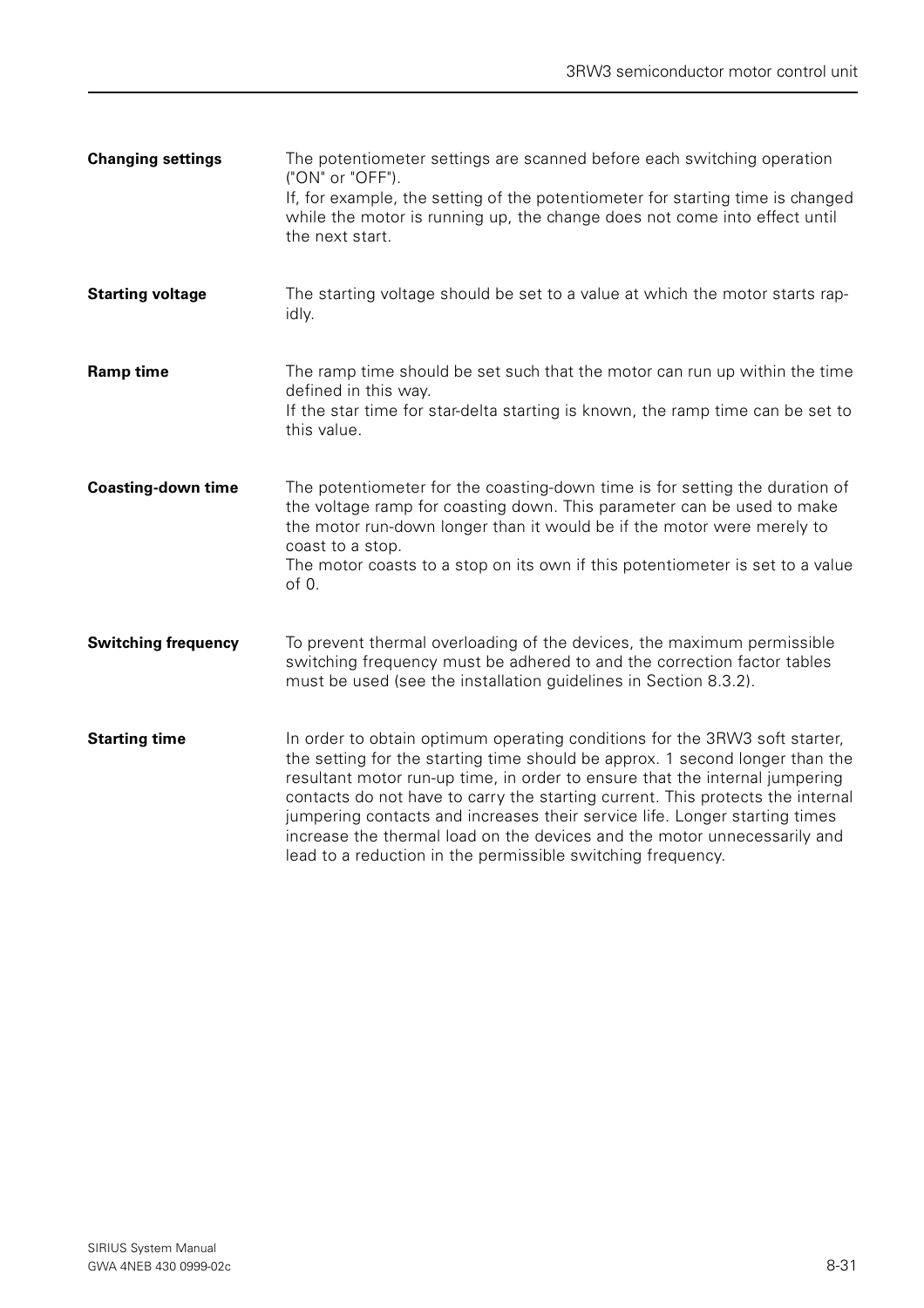**Position of the terminals**

#### **3RW30**

The following graphic illustrates the position of the terminals and the potentiometers for adjustment.

> **Frame size S0 to S3 3RW302./303./304.**

**Frame size S00 3RW301.**



Fig. 8-17: Position of the terminals and the potentiometers for adjustment

#### **3RW31**

The 3RW31 soft starters are available in frame size S0. Outwardly, they differ from the 3RW30 in the labeling of the contacts and the terminals:

- There is no BYPASSED auxiliary contact. The free contact is used to enable the necessary drive contact IN2 to switch between the ramp times  $t_{R1}$  and  $t_{R2}$ .
- The 3RW31 does not have a coasting-down ramp. The potentiometer with which the coasting-down time is adjusted on the 3RW30 is used here to set the second ramp time  $t_{R2}$ .
- There is no ON auxiliary contact.

#### **Line length of the control cable** To eliminate problems with the cable coupler capacitances, the control cable should be shorter than 15 m. (This is based on devices with a rated control supply voltage of UC 24 V to 50 m.)

To eliminate problems in control cables that are fed out of the cubicle, coupling links must be used.

#### <span id="page-31-0"></span>**8.3.6 Event messages and diagnostics**

#### **Event messages**

| READY LED    | Continuous<br>Flashing | Ready for operation<br>while starting up or coasting<br>down |
|--------------|------------------------|--------------------------------------------------------------|
| BYPASSED LED | Continuous             | <b>Bypassed</b>                                              |

Table 8-14: 3RW30/31 event messages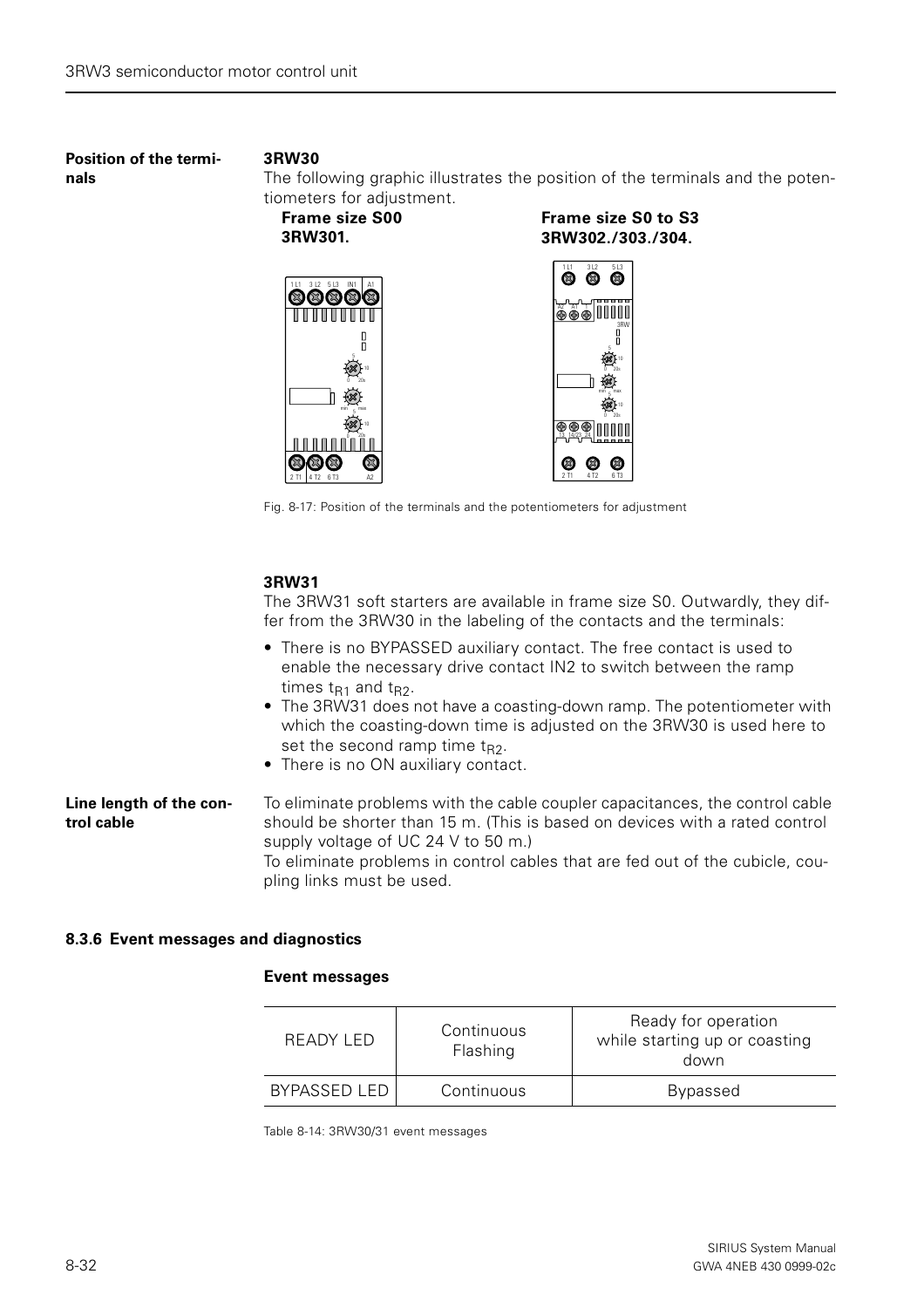| Malfunction                                      | Possible cause                                                                                                         | Remedy                                                                              |
|--------------------------------------------------|------------------------------------------------------------------------------------------------------------------------|-------------------------------------------------------------------------------------|
| READY LED off                                    | • Supply voltage too low                                                                                               | • Check and adapt the supply<br>voltage at A1, A2                                   |
|                                                  | • No supply voltage                                                                                                    | • Check fuses/line contactor                                                        |
| No reaction to con-<br>trol input IN             | • Phase loss                                                                                                           | • Check fuses/line contactor<br>• Check voltages at L1 to L3                        |
| (READY LED on)                                   | • Wrong cable connected to IN                                                                                          | • Connect to IN as shown in the graphic<br>of the terminals                         |
|                                                  | • No load                                                                                                              | • Connect the motor                                                                 |
| Start the motor<br>directly<br>(BYPASSED LED on) | • The line voltage is switched off<br>and on in continuous operation<br>without operation of the con-<br>trol input IN | Always switch the line contactor off and<br>on in conjunction with control input IN |

### **Diagnostics**

Table 8-15: 3RW30/31 diagnostics

### <span id="page-32-0"></span>**8.3.7 Timing diagram**

**Starting and coastingdown behavior**

The following timing diagram shows the switchover times when the device is switched on/off:



Fig. 8-18: Starting and coasting-down behavior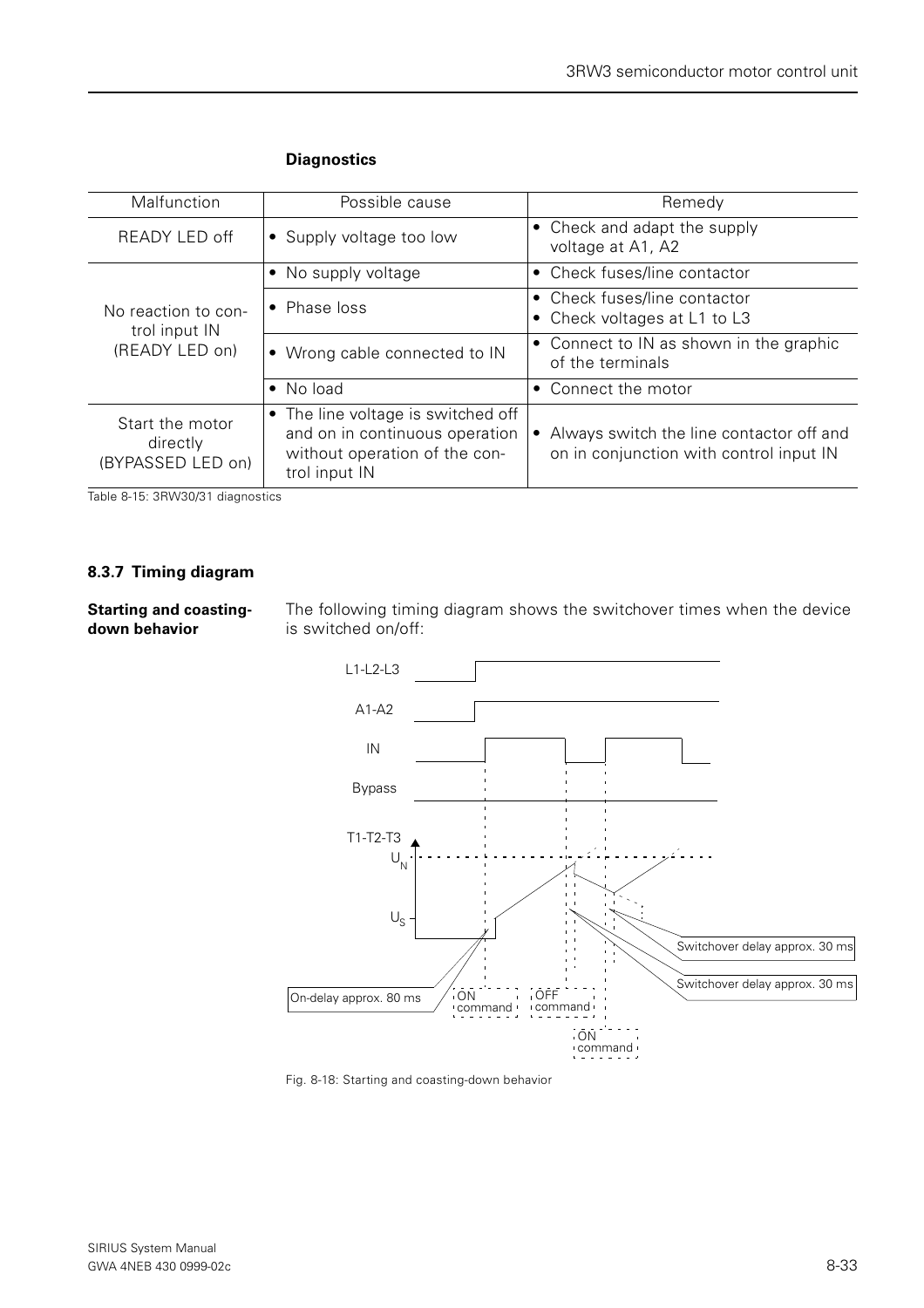#### **Supply interruption in bypassed state**

If the load voltage is switched off in the bypassed state while the auxiliary supply continues to be applied at terminals A1/A2, the soft starter performs a direct start of the motor after the load voltage is switched on again. To prevent this, the "on" command must be removed in the event of the loss of the main voltage.

The following graphic illustrates what happens when the supply is interrupted in the bypassed state:



Fig. 8-19: Supply interruption in the bypassed state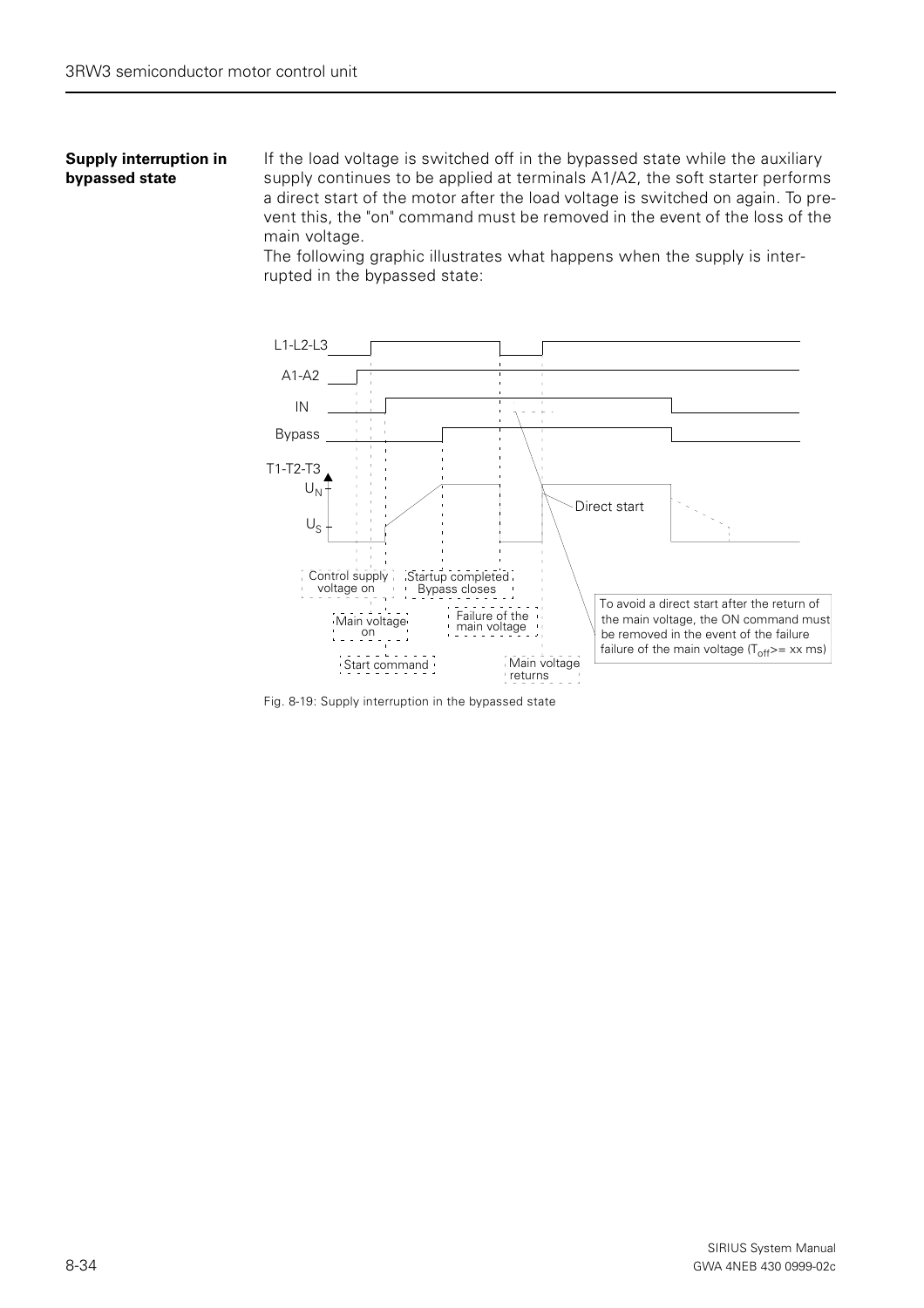# <span id="page-34-0"></span>**8.4 Accessories**

The following accessories are available for the 3RW3 soft starters:

| <b>Description</b>                                        | Order number                       |
|-----------------------------------------------------------|------------------------------------|
| Fan for 3RW3.2.                                           | 3RW3926-8A                         |
| Fan for 3RW303<br>and $3$ RW $304$                        | 3RW3936-8A                         |
| Terminal covers for box covers for<br>3RW303.             | 3RT1936-4EA2                       |
| Terminal covers for box covers for<br>3RW304.             | 3RT1946-4EA2                       |
| Terminal cover for bar connection for<br>3RW304.          | 3RT1946-4EA1                       |
| Link modules for combination with 3RV1<br>circuit breaker | 3RA19.1-1A (frame sizes S00 to S3) |
| RC element for control from PLC                           | 3TX7462-3T                         |

Table 8-16: Accessories, 3RW30/31

**Control of the fan** The fan is controlled by the control electronics of the soft starter. It runs at the following times: • When the fan is switched on: approx. 0.5 seconds after the bypass contacts close (end-of-startup signal) • When the fan is switched off: approx. 0.5 hours after the soft starter is switched off **Attachment of the fan** The fan is snapped into the recess provided on the underside of the soft starter, and the plug-in cable is inserted in the corresponding connector. The direction of installation is indicated on the fan by an arrow. Additional parameter assignment is not necessary. These fan modules mean that the starter can be installed in any position. The only exception to this is when the fan cannot blow against the convection downward from above.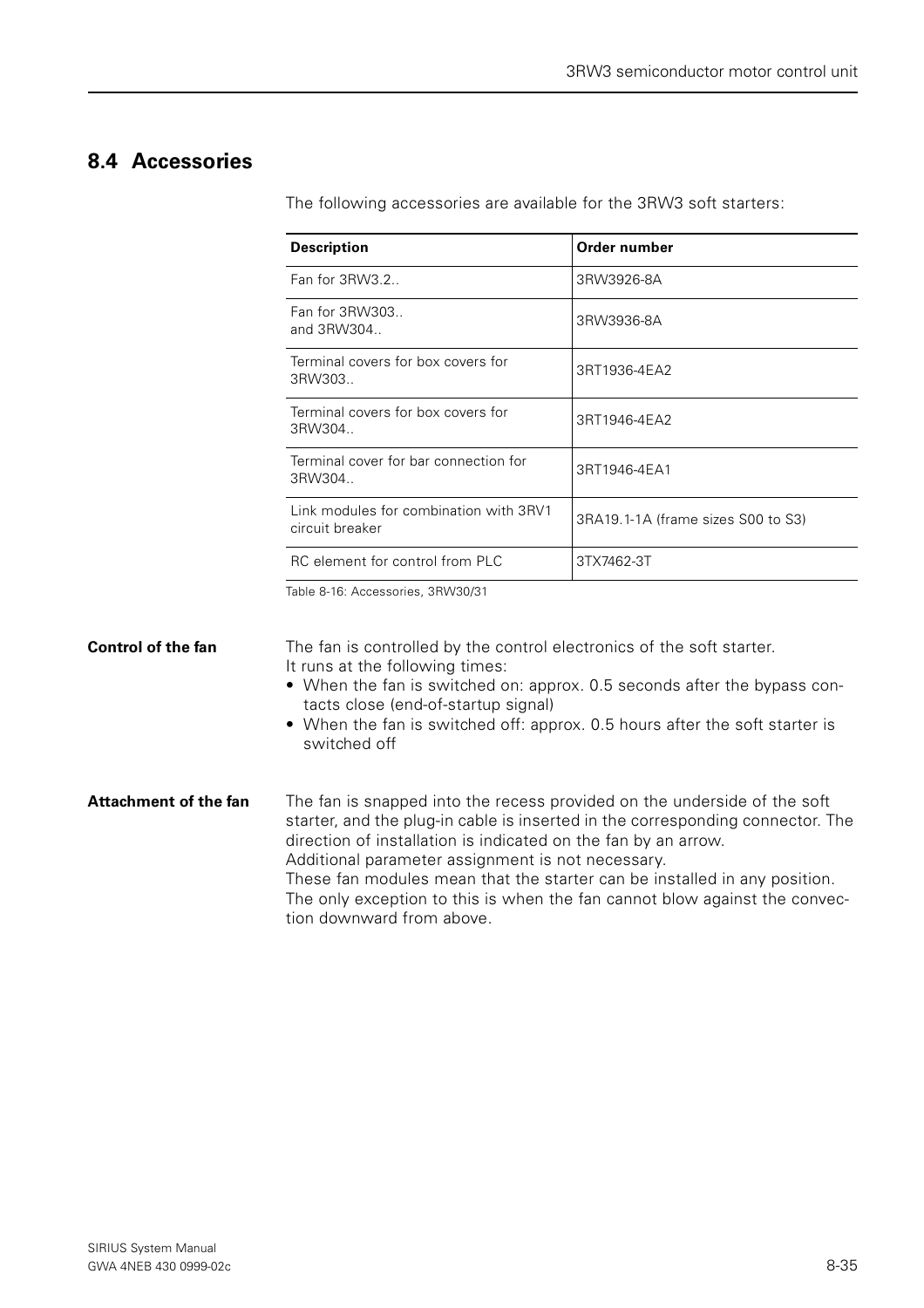### **Attachment of the fan**

**Connection example for** 

**an RC element**



Fig. 8-20: Accessories: attachment of the fan

**Terminal covers** To provide additional finger protection, for frame sizes S2 and S3 the terminal covers of the 3RT1 contactors of the same frame sizes can be used. Installation on the soft starter is analogous to that on the contactors.

**Link modules** The same link modules are available for building fuseless feeders (soft starter + 3RV circuit breaker) as are used for the 3RT contactor + 3RV circuit breaker combinations.

Refer to the information and assignment tables in Section 8.3.2, "Installation guidelines".

**RC element** If the 3RW30/31 soft starter is to be controlled from a PLC with a Triac or thyristor output, malfunctioning can be avoided with an RC element. If there is leakage current of more than 1 mA, without an RC element the soft starter may interpret the drop in voltage that occurs at the input as an "ON" command.

# A2 A1 IN1 Auxiliary supply PLC control contact RC element 3RW30/31...

Fig. 8-21: Connection example with an RC element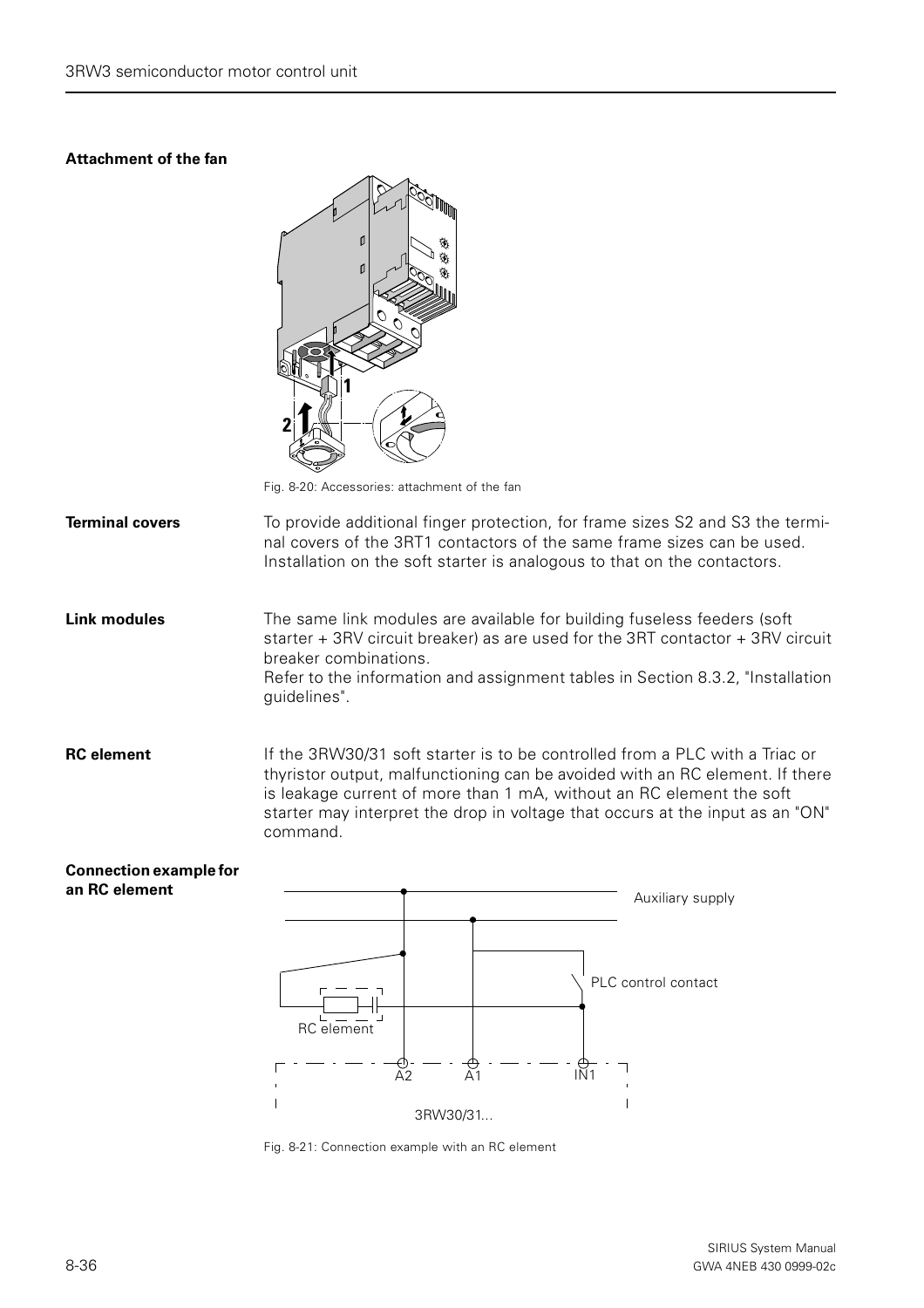# <span id="page-36-0"></span>**8.5 Mounting and connection**

### <span id="page-36-1"></span>**8.5.1 Mounting**

#### **Snap-on attachment**

The 3RW30 soft starters are snapped onto 35 mm rails in acc. with DIN EN 50 022 without a tool.

The starter is placed on the upper edge of the rail and pressed downward until it snaps onto the lower edge of the rail.

Frame sizes S00 and S0 can be removed just as easily: The starters are pressed downward so that the tension of the attachment springs is loosened, and the starters can be removed.

In the case of frame sizes S2 and S3, these attachment springs are released by a lug on the underside of the starter that can be moved using a screwdriver.

#### <span id="page-36-2"></span>**8.5.2 Connection**

**Screw-type terminals** The 3RW3 electronic soft starters are available with the SIGUT<sup>,</sup> terminal system and plus-minus POZIDRIV 2 screws.

**Conductor cross-sections** The following table shows the permissible conductor cross-sections for the 3RW30 electronic soft starters:

|                             | 3RW301.<br>L1 L2 L3<br><b>A1/A2; NO/NC</b>                                          | 3RW302.<br>3RW312.<br>L1 L2 L3                                                             |                                         | 3RW303.<br>L1 L2 L3                                                                |               | 3RW304<br>L1 L2 L3                                                                           |
|-----------------------------|-------------------------------------------------------------------------------------|--------------------------------------------------------------------------------------------|-----------------------------------------|------------------------------------------------------------------------------------|---------------|----------------------------------------------------------------------------------------------|
| $\varnothing$ 5  6 mm / PZ2 | 0.8 to 1.2 Nm<br>7 to 10.3 lb.in                                                    | 2 to 2.5 Nm<br>18 to 22 lb.in                                                              | $\varnothing$ 56 mm/<br>PZ <sub>2</sub> | 3 to 4.5 Nm<br>27 to 40 lb.in                                                      | min<br>$-22$  | 4 to 6 Nm<br>35 to 53 lb.in                                                                  |
|                             | $2 \times (0.5 \text{ to } 1.5 \text{ mm}^2)$<br>2 x (0.75 to 2.5 mm <sup>2</sup> ) | $2 \times (1 \text{ to } 2.5 \text{ mm}^2)$<br>$2 \times (2.5 \text{ to } 6 \text{ mm}^2)$ | 13                                      | $2 \times (0.75 \text{ to } 16 \text{ mm}^2)$                                      |               | $2 \times (2.5 \text{ to } 16 \text{ mm}^2)$                                                 |
|                             | $2 \times (0.5 \text{ to } 2.5 \text{ mm}^2)$                                       | $2 \times (1 \text{ to } 2.5 \text{ mm}^2)$<br>$2 \times (2.5 \text{ to } 6 \text{ mm}^2)$ |                                         | 2 x (0.75 to 16 mm <sup>2</sup> )<br>1 x (0.75 to 25 mm <sup>2</sup> )             |               | $2 \times (2.5 \text{ to } 35 \text{ mm}^2)$<br>$1 \times (2.5 \text{ to } 50 \text{ mm}^2)$ |
|                             |                                                                                     |                                                                                            | 13<br>777.                              | 2 x (0.75 to 25 mm <sup>2</sup> )<br>$1 \times (0.75 \text{ to } 35 \text{ mm}^2)$ | 17<br>↞<br>ZZ | $2 \times (10 \text{ to } 50 \text{ mm}^2)$<br>$1 \times (10 \text{ to } 70 \text{ mm}^2)$   |
| <b>AWG</b>                  | $2 \times (18 \text{ to } 14)$                                                      | 2 x (14 to 10)                                                                             | <b>AWG</b>                              | $2 \times (18 \text{ to } 3)$<br>$1 \times (18 \text{ to } 2)$                     | <b>AWG</b>    | 2 x (10 to 1/0)<br>1 x (10 to 2/0)                                                           |

Table 8-17: Conductor cross-sections, 3RW30/31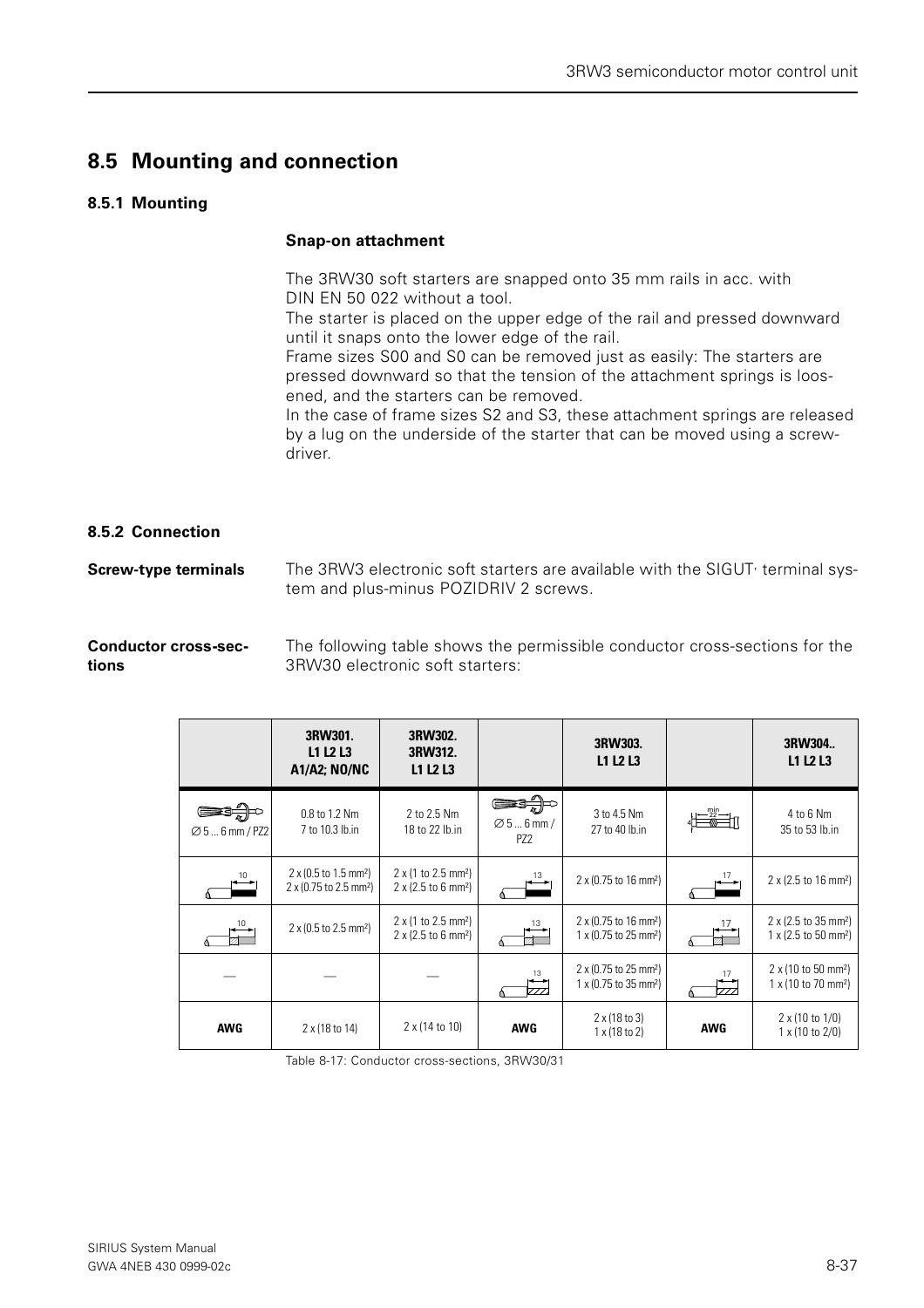#### <span id="page-37-0"></span>**8.5.3 Circuit diagrams**

There are two ways to connect up the 3RW3 soft starter:

- Control by button and locking of the ON button via the "ON" auxiliary contact of the 3RW3
- Control by switch



Fig. 8-22: Circuit diagrams, 3RW3

#### **L3RW30**

#### 3RW302. 3RW303./3RW304





Fig. 8-23: Circuit diagrams, 3RW30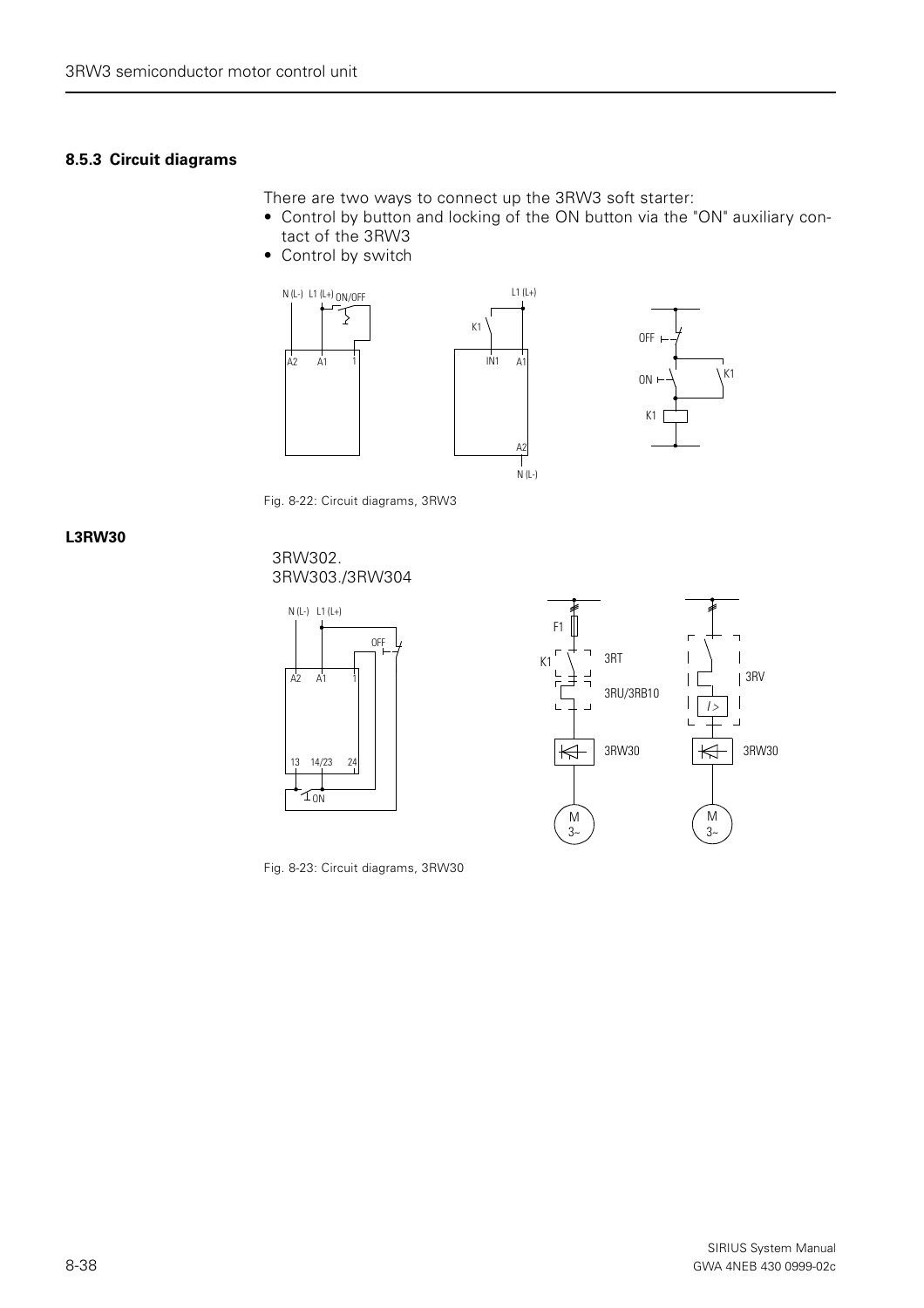



**3RW31**

**Automatic operation** Direct starting of the soft starter is possible as long as the auxiliary supply is applied at terminals A1 and A2. To this end, a jumper is required between the auxiliary supply contact A1 and the control contact IN. The following must be taken into consideration:

- An on delay of up to 4 seconds can occur, depending on the frame size.
- Soft coasting down is no longer possible after the auxiliary supply is switched off.

**Control via PLC** The 3RW3 soft starter can be controlled by means of a programmable controller (PLC). It is connected up in the same way as for control via switch.

#### **Important**

Always ensure that A1 and A2 are connected up correctly. Although polarity reversal cannot damage the device, it can lead to malfunctioning.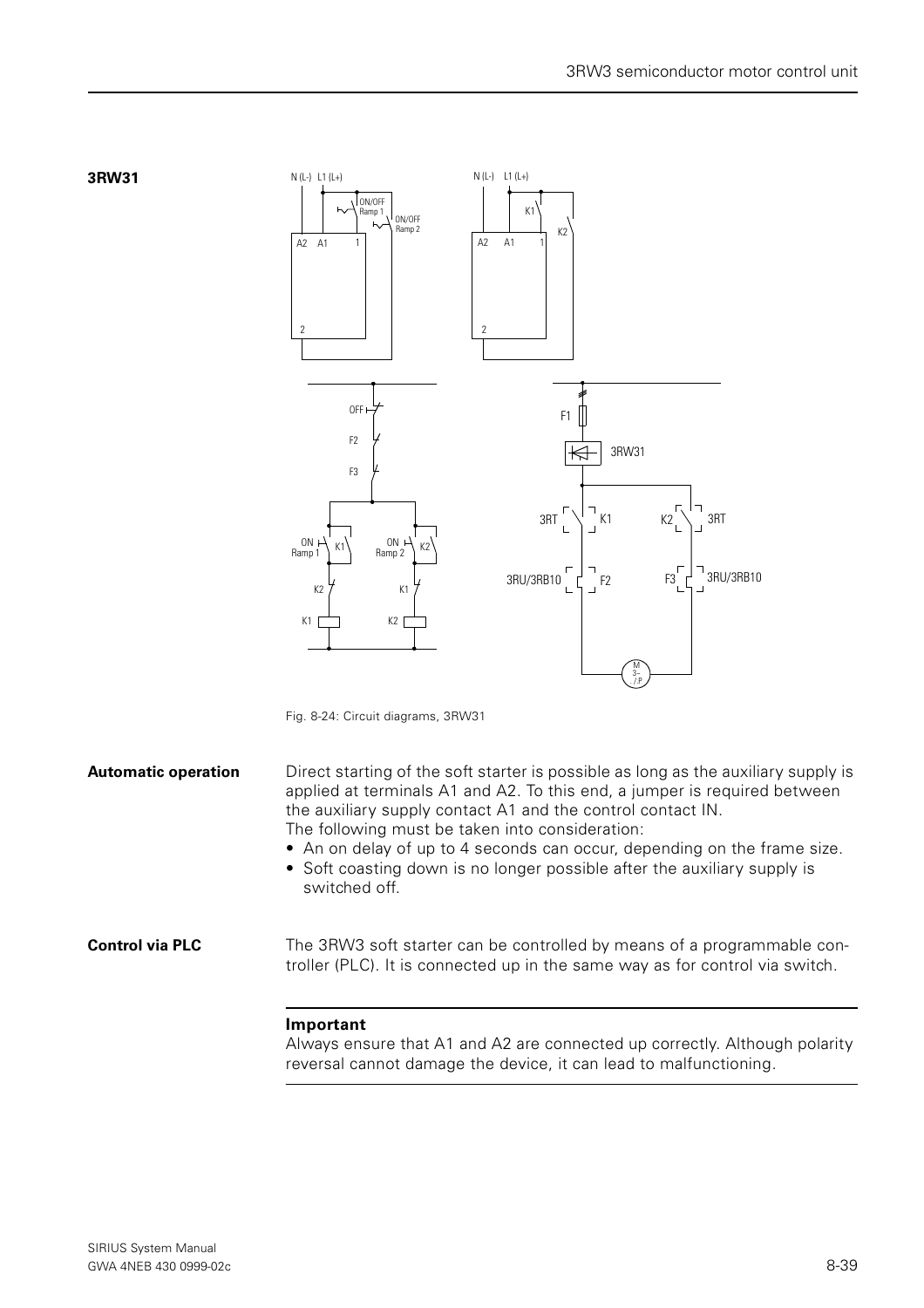#### **Control of a motor with an electromechanical brake**

An electromechanical brake with infeed from the main voltage (L1/L2/L3) should not be connected directly to the output of the soft starter. An electromechanical brake should be controlled by means of a separate contactor (K1 in the circuit diagram below):



Fig. 8-25: Motor control with an electromechanical brake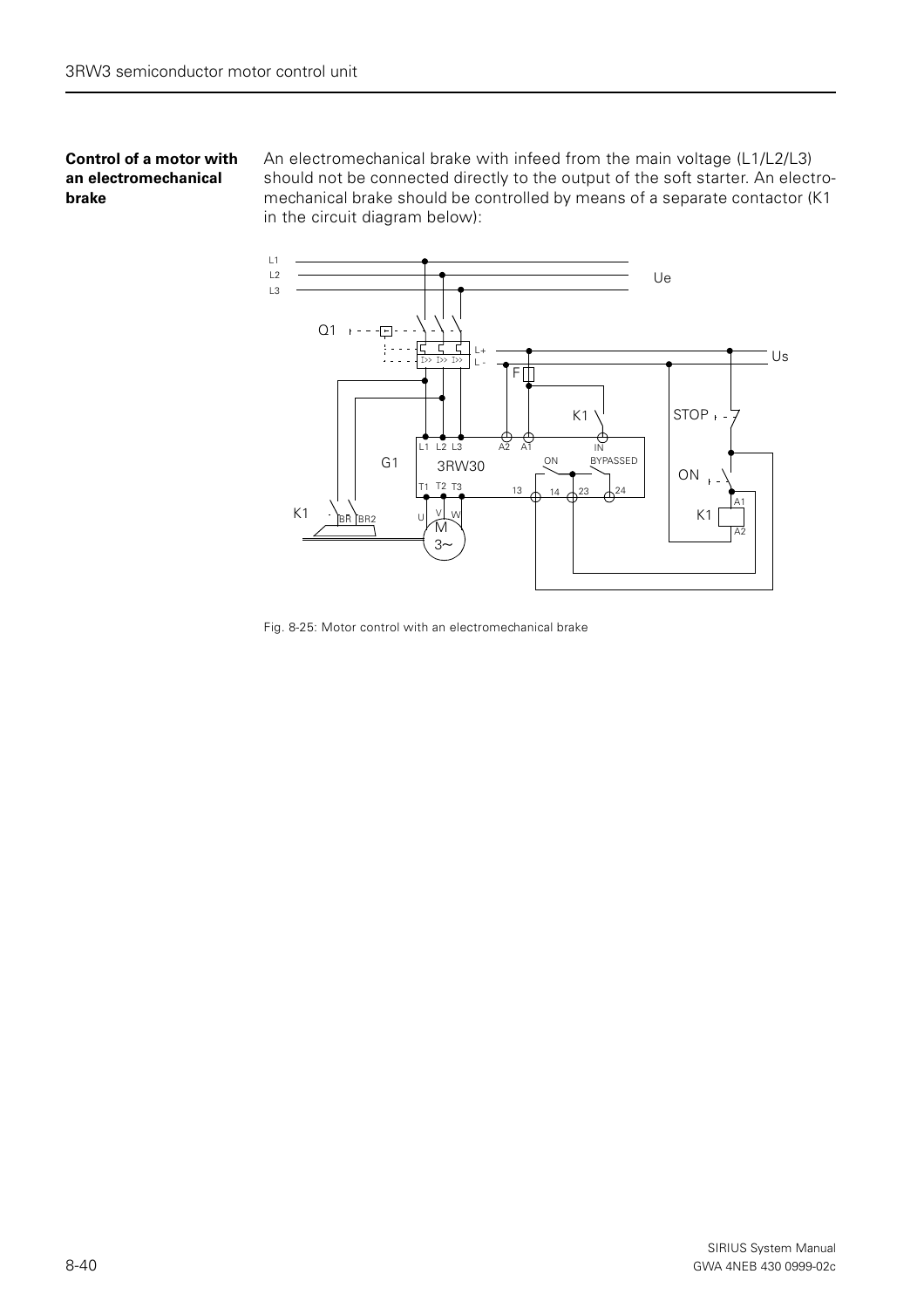

<span id="page-40-0"></span>





5

| mm              | а    |          | u    |     | е   |    |     |         |     |            |             | m          | n  |
|-----------------|------|----------|------|-----|-----|----|-----|---------|-----|------------|-------------|------------|----|
| 3RW301.         | 97.5 | 45       | 93   | 95  | 66  | 51 |     | h<br>ن. | 76  |            | 86          | 90         | 35 |
| 3RW302./3RW312. | 125  | 45       | l 19 | 125 | 81  | 63 | 96  |         | 101 | 63         | 4           | 11E<br>ل ا | 35 |
| 3RW303.         | 160  | 55       | ,43  | 41  | 95  | 63 | 115 | n       | 119 | $\neg\neg$ | 18          | 150        | 30 |
| 3RW304.         | 70   | 7٨<br>็∪ | 183  | 162 | 108 | 87 | 156 | Զ       | 132 | 87         | nn<br>ے ۔ ے | 160        | 60 |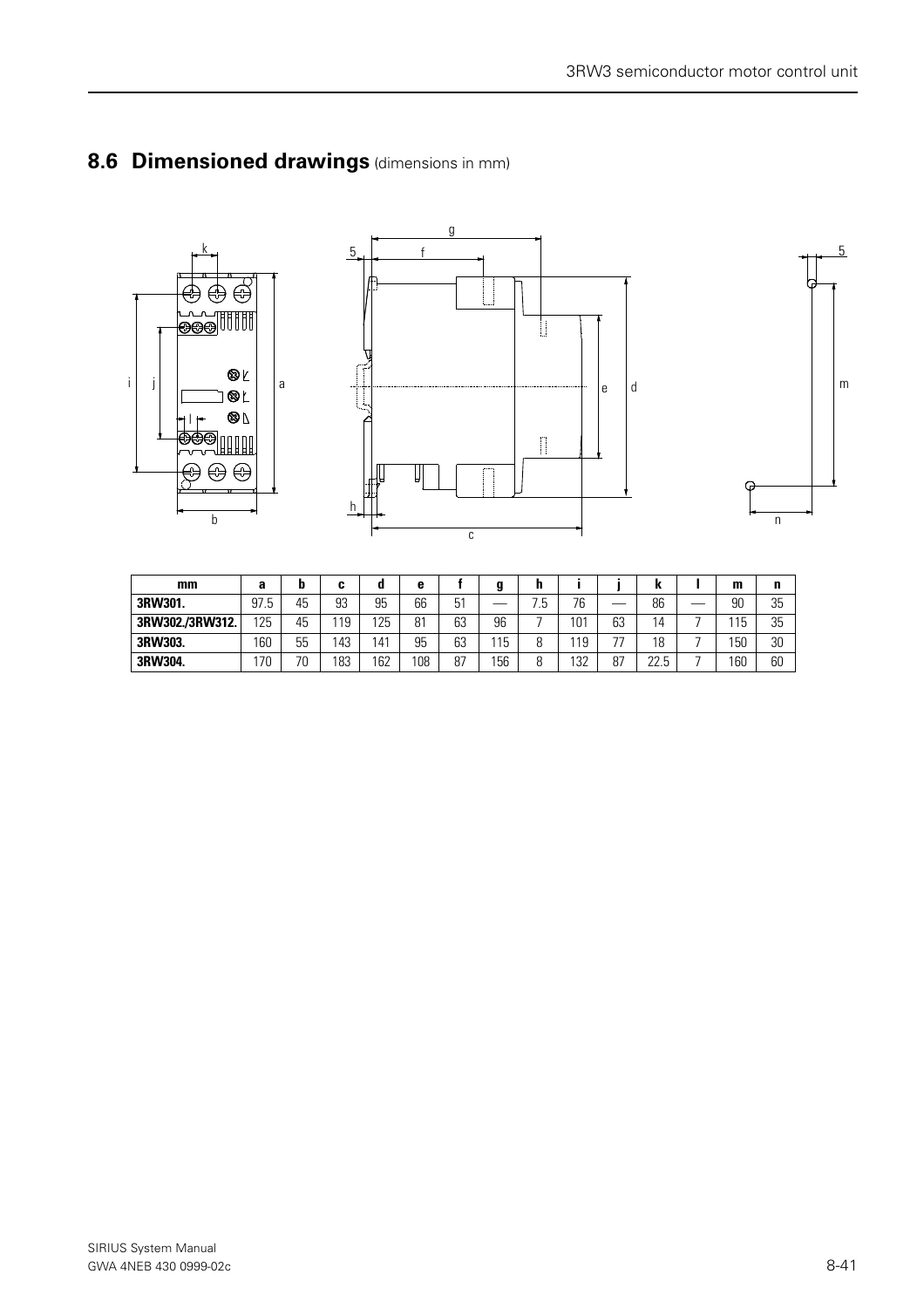# <span id="page-41-0"></span>**8.7 Technical specifications**

## <span id="page-41-1"></span>**8.7.1 Control electronics/power electronics**

| <b>Control electronics</b>                                                |                                                                                                                                                                         |             |                                        |                                                              |                              |                                                                                   |                                                        |
|---------------------------------------------------------------------------|-------------------------------------------------------------------------------------------------------------------------------------------------------------------------|-------------|----------------------------------------|--------------------------------------------------------------|------------------------------|-----------------------------------------------------------------------------------|--------------------------------------------------------|
| Type                                                                      |                                                                                                                                                                         |             | 3RW3.  - 1.BO.                         |                                                              | 3RW3-1.B1.                   |                                                                                   |                                                        |
| Rated control supply voltage                                              |                                                                                                                                                                         | $\vee$      | <b>UC 24</b>                           |                                                              | UC 110 to 230                |                                                                                   |                                                        |
| Rated control supply current                                              |                                                                                                                                                                         | mA          | Approx. 50                             |                                                              | Approx. 25 to<br>20          |                                                                                   |                                                        |
| Rated frequency at AC                                                     |                                                                                                                                                                         | Hz          | $50/60 \pm 10 %$                       |                                                              |                              |                                                                                   |                                                        |
| <b>Power electronics</b>                                                  |                                                                                                                                                                         |             |                                        |                                                              |                              |                                                                                   |                                                        |
| Type                                                                      |                                                                                                                                                                         |             | 3RW3.  1.B.4                           |                                                              | 3RW3-1.B.5                   |                                                                                   | 3RW30<br><b>1AA12</b>                                  |
| Voltage operating range                                                   |                                                                                                                                                                         | $\vee$      | $(\pm 10 \%)$                          | 200 AC to 460 AC, three-phase                                | $(\pm 10 \% - 15 \% )$       | 460 AC to 575 AC, three phase                                                     | 115 AC to<br>240 AC, single-<br>phase<br>$(\pm 10 \%)$ |
| Rated frequency                                                           |                                                                                                                                                                         | Hz          | $50/60 \pm 10 %$                       |                                                              |                              |                                                                                   |                                                        |
| Permissible site altitude                                                 | Reduction of $I_F$<br>· Up to 1000 m above sea level<br>. Up to 2000 m above sea level<br>. Up to 3000 m above sea level<br>• Up to 4000 m ab. sea level <sup>1</sup> ) |             | 100 %<br>92 %<br>85 %<br>78 %          |                                                              |                              |                                                                                   |                                                        |
| Installation position                                                     | Without additional fan<br>With additional fan <sup>3</sup> )                                                                                                            |             |                                        | Any installation position (except vertical rotated by 180 °) |                              | The soft starters are designed for operation when mounted in a vertical position. |                                                        |
| Type                                                                      |                                                                                                                                                                         | 3RW30 1.    |                                        | 3RW3.2.                                                      | 3RW303.                      | 3RW30 4.                                                                          |                                                        |
| Frame size                                                                |                                                                                                                                                                         | <b>S00</b>  |                                        | S0                                                           | S <sub>2</sub>               | S3                                                                                |                                                        |
| Continuous operation (% of $I_{\alpha}$ )                                 |                                                                                                                                                                         | %           | 100                                    |                                                              |                              |                                                                                   |                                                        |
| Minimum load <sup>2</sup> ) (% of $I_{\alpha}$ ); At 40 °C                |                                                                                                                                                                         | %           | $\overline{4}$                         |                                                              |                              |                                                                                   |                                                        |
| Permissible ambient temperature                                           |                                                                                                                                                                         | $^{\circ}C$ |                                        | $-25$ to $+60$ (derating as of 40 °C, see below)             |                              |                                                                                   |                                                        |
| Switching capacity of the auxiliary<br>contacts                           | 230 V/AC-15<br>230 V/DC-13<br>24 V/DC-13                                                                                                                                | Α<br>Α<br>Α | 4 <sub>1</sub><br>4 <sub>1</sub><br>4) | 3<br>0.1<br>1                                                | 3<br>0.1<br>1                | 3<br>0.1<br>1                                                                     |                                                        |
| Type                                                                      |                                                                                                                                                                         |             | 3RW30 14                               | 3RW30 16                                                     | 3RW3024                      | 3RW30 25                                                                          | 3RW30 26                                               |
| <b>Current-carrying capacity</b>                                          |                                                                                                                                                                         |             |                                        |                                                              |                              |                                                                                   |                                                        |
| Rated operational current $I_{\rm e}$<br>in acc. with IEC                 | At 40/50/60 °C, AC-53b                                                                                                                                                  | А           | 6/5/4                                  | 9/8/7                                                        | 12.5/11/9                    | 16/14/12                                                                          | 25/21/18                                               |
| Rated operational current $I_{\rm e}$<br>in acc. with UL/CSA              | At 40/50/60 °C, AC-53b                                                                                                                                                  | A           | 4.8/4.8/4                              | 7.8/7.8/7                                                    | 11/11/9                      | 17.5/14/12                                                                        | 25/21/18                                               |
| <b>Power loss</b> at continuous rated operational current (40 °C) approx. |                                                                                                                                                                         | W           | 5                                      | $\overline{7}$                                               | $\overline{7}$               | 9                                                                                 | 13                                                     |
| <b>Power loss</b> when the max. switching frequency is exploited          |                                                                                                                                                                         | W           | 5                                      | 6                                                            | $\overline{7}$               | 8                                                                                 | 9                                                      |
| Permissible starts per hour without the use of a fan                      |                                                                                                                                                                         |             |                                        |                                                              |                              |                                                                                   |                                                        |
| Given intermittent duty S4, $T_u = 40 °C$                                 |                                                                                                                                                                         | 1/h         | 60                                     | 40                                                           | 30                           |                                                                                   | 12                                                     |
| Duty cycle = 30%; stand-alone installation                                |                                                                                                                                                                         | %           | $250 \times I_{\rm e}$ , 2 s           |                                                              | $300 \times I_{\rm e}$ , 2 s |                                                                                   |                                                        |
| Permissible starts per hour with the use of a fan                         |                                                                                                                                                                         |             |                                        |                                                              |                              |                                                                                   |                                                        |
| Given intermittent duty S4, $T_{\text{u}} = 40 \text{ °C}$                |                                                                                                                                                                         | 1/h         | $-3$                                   |                                                              | 54                           |                                                                                   | 21                                                     |
| Duty cycle = 30%; stand-alone installation                                |                                                                                                                                                                         |             |                                        |                                                              |                              |                                                                                   |                                                        |
| Idle time after continuous operation                                      |                                                                                                                                                                         | S           | 0                                      |                                                              |                              |                                                                                   | 200                                                    |
| With $I_{\rm e}$ before a new start                                       |                                                                                                                                                                         |             |                                        |                                                              |                              |                                                                                   |                                                        |
| Degree of protection                                                      | In acc. with IEC 60 529                                                                                                                                                 |             | IP20 (terminal housing IP00)           |                                                              |                              |                                                                                   |                                                        |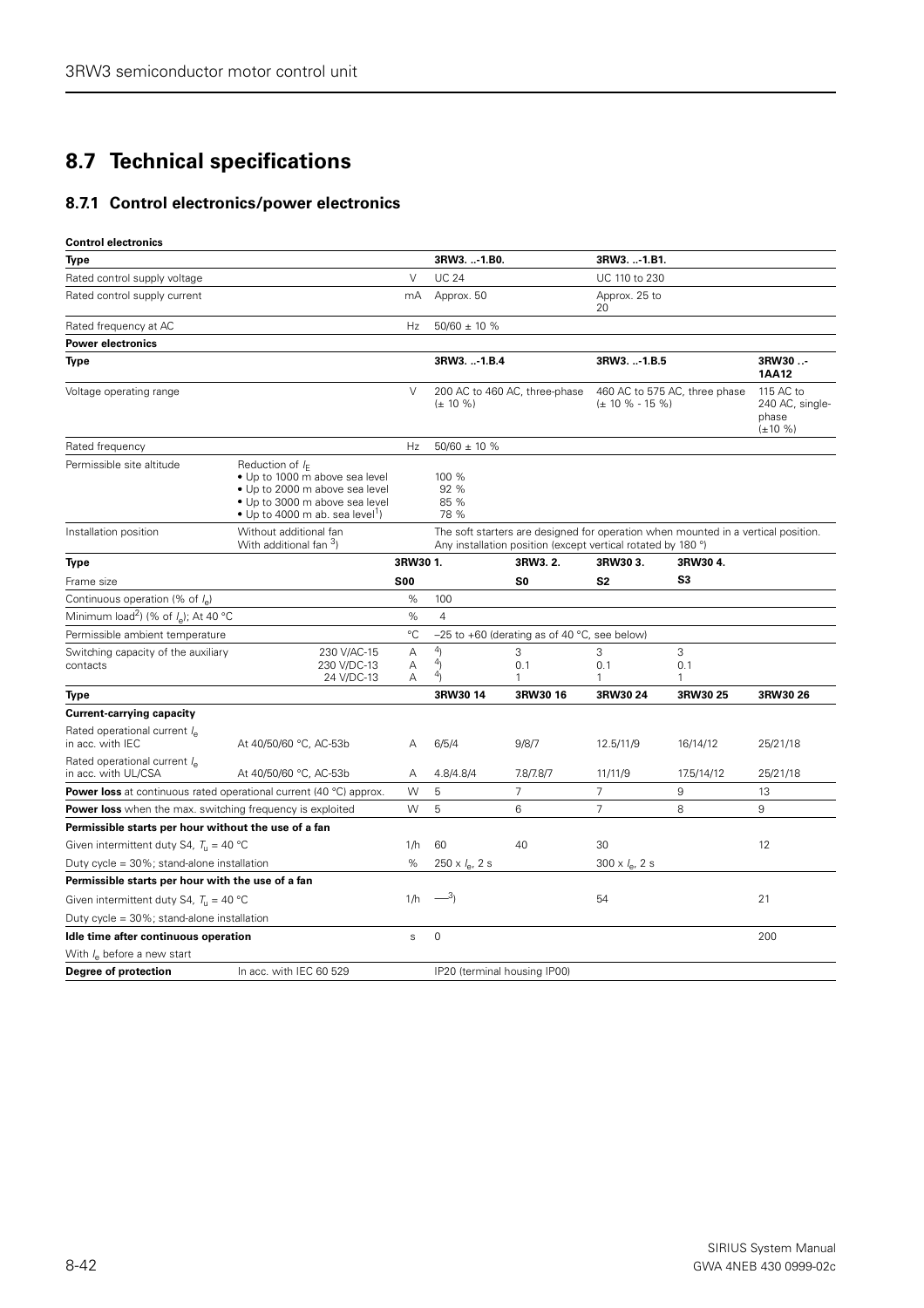| <b>Conductor cross-sections</b>                    |                                            |                 |                                                      |          |                                                                                                   |          |          |
|----------------------------------------------------|--------------------------------------------|-----------------|------------------------------------------------------|----------|---------------------------------------------------------------------------------------------------|----------|----------|
| <b>Screw-type terminals</b>                        | <b>Auxiliary conductors:</b>               |                 |                                                      |          |                                                                                                   |          |          |
| (1 or 2 conductors connectable)                    | • Single-core                              |                 |                                                      |          | mm <sup>2</sup> 2 x (0.5 to 1.5); 2 x (0.75 to 2.5) in acc. with IEC 60 947; max. 2 x (0.75 to 4) |          |          |
| for standard screwdrivers<br>size 2 and Pozidriv 2 | • Finely stranded with wire end<br>ferrule |                 | mm <sup>2</sup> 2 x (0.5 to 1.5); 2 x (0.75 to 2.5)  |          |                                                                                                   |          |          |
|                                                    | • AWG cables,                              |                 | AWG 2 x (18 to 14)                                   |          |                                                                                                   |          |          |
|                                                    | single- or multi-core                      |                 | M 3, PZ2                                             |          |                                                                                                   |          |          |
|                                                    | - Terminal screws                          | N <sub>m</sub>  | $0.8$ to 1.0                                         |          | $0.8$ to $1.0$                                                                                    |          |          |
|                                                    | - Tightening torque                        | lb.in           | 7.1 to 8.9                                           |          | 7.1 to 8.9                                                                                        |          |          |
|                                                    | <b>Main conductors:</b>                    |                 |                                                      |          |                                                                                                   |          |          |
|                                                    | • Single-core                              |                 | $mm^2$ 2 x (0.5 to 1.5):<br>$2 \times (0.75$ to 2.5) |          | $2 \times (1 \text{ to } 2.5)$<br>$2 \times (2.5 \text{ to } 6)$                                  |          |          |
|                                                    | • Finely stranded with wire end<br>ferrule |                 | $mm2$ 2 x (0.5 to 2.5)                               |          | $2 \times (1 \text{ to } 2.5)$<br>$2 \times (2.5 \text{ to } 6)$                                  |          |          |
|                                                    | • Multi-core                               | mm <sup>2</sup> |                                                      |          |                                                                                                   |          |          |
| Type                                               |                                            |                 | 3RW30 14                                             | 3RW30 16 | 3RW3024                                                                                           | 3RW30 25 | 3RW30 26 |
|                                                    | • AWG cables,<br>single- or multi-core     |                 | AWG 2 x (18 to 14)                                   |          | $2 \times (14$ to 10)                                                                             |          |          |
|                                                    | - Terminal screws                          |                 | M 3, PZ2                                             |          | M 4, PZ2                                                                                          |          |          |
|                                                    | - Tightening torque                        | Nm.<br>lb.in    | 0.8 to 1.2<br>7 to 10.3                              |          | 2 to 2.2<br>18 to 22                                                                              |          |          |

1)Over 4000 m on request

2)The rated current for the motor (specified on the motor's type plate) should amount at least to the specified percentage of the SIRIUS soft starter's device rated current *I<sub>e</sub>*.

3)In the case of frame size S00, it is not possible to install the fan provided as an accessory.

4)Frame size S00 does not have any auxiliary contacts.

| <b>Power electronics</b>                                                  |                         |     |                              |                              |          |                             |          |           |
|---------------------------------------------------------------------------|-------------------------|-----|------------------------------|------------------------------|----------|-----------------------------|----------|-----------|
| Type                                                                      |                         |     | 3RW3034                      | 3RW3035                      | 3RW3036  | 3RW3044                     | 3RW30 45 | 3RW3046   |
| <b>Current-carrying capacity</b>                                          |                         |     |                              |                              |          |                             |          |           |
| Rated operational current /<br>in acc. with IEC                           | At 40/50/60 °C, AC-53b  | A   | 32/27/23                     | 38/32/27                     | 45/38/32 | 63/54/46                    | 75/64/54 | 100/85/72 |
| Rated operational current /<br>in acc. with UL/CSA                        | At 40/50/60 °C, AC-53b  | A   | 27/27/23                     | 34/32/27                     | 42/38/32 | 62/54/46                    | 68/64/54 | 99/85/72  |
| <b>Power loss</b> at continuous rated operational current (40 °C) approx. |                         | W   | 10                           | 13                           | 17       | 13                          | 16       | 26        |
| Permissible starts per hour                                               |                         |     |                              |                              |          |                             |          |           |
| Given interm. duty S4, $T_{1} = 40$ °C                                    |                         | 1/h | 20                           | 15                           | 5        | 20                          | 30       | 15        |
| Duty cycle = $30\%$                                                       |                         | %   | $300 \times I_{\rm e}$ , 3 s |                              |          | $300 \times I_{\rm e}$ , 4s |          |           |
| Permissible starts per hour with the use of a fan                         |                         |     |                              |                              |          |                             |          |           |
| Given interm. duty S4, $T_{\text{u}} = 40 \text{ °C}$                     |                         | 1/h | 44                           | 27                           | 9        | 32                          | 48       | 24        |
| Duty cycle = $30\%$ ; stand-alone installation                            |                         |     |                              |                              |          |                             |          |           |
| Idle time after cont. operation                                           |                         | S   | $\mathbf 0$                  |                              | 400      | 0                           |          |           |
| with $I_{\rm e}$ before a new start                                       |                         |     |                              |                              |          |                             |          |           |
| Degree of protection                                                      | In acc. with IEC 60 529 |     |                              | IP20 (terminal housing IP00) |          | IP20 <sup>1</sup>           |          |           |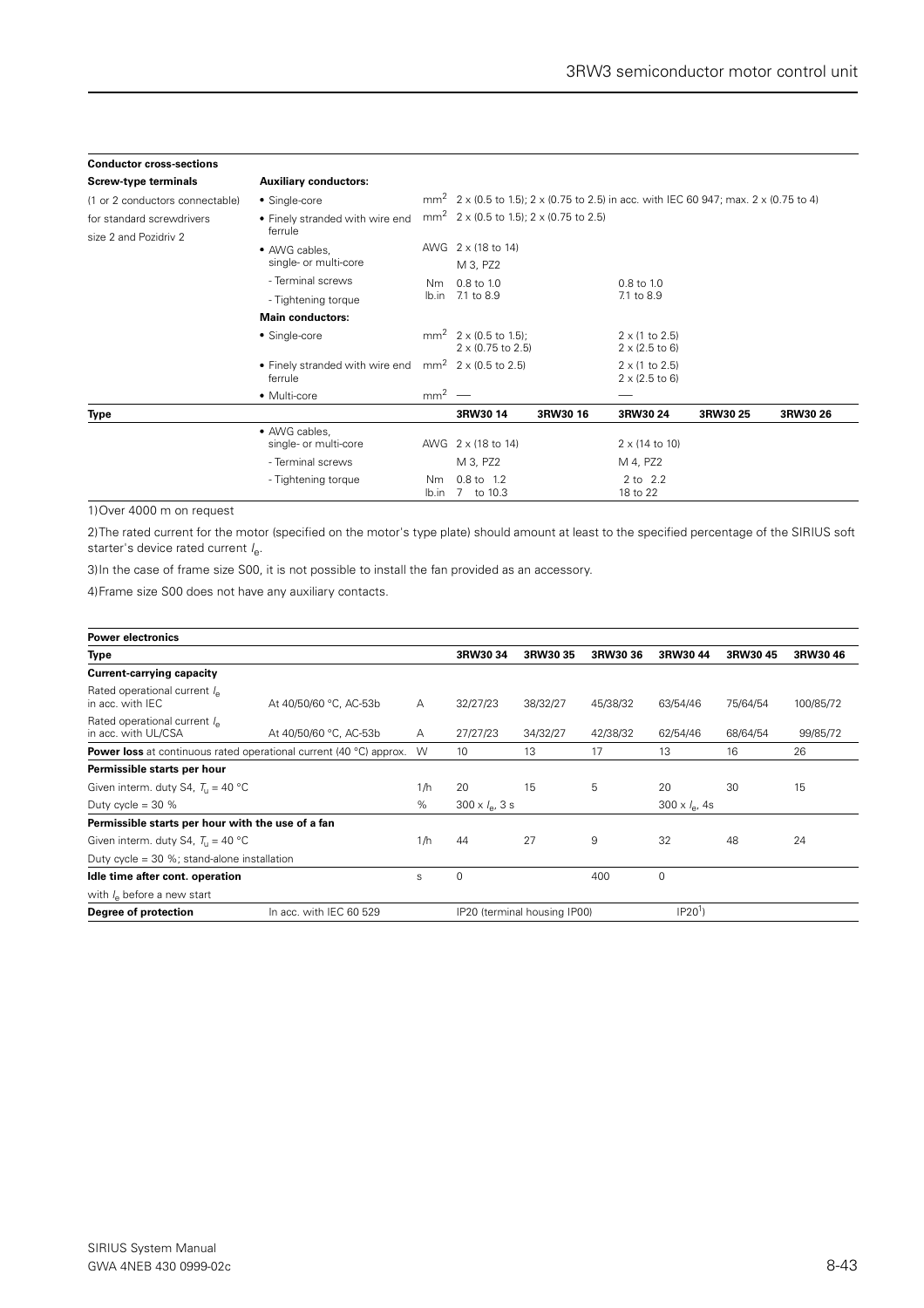#### **Conductor cross-sections Screw-type terminals Auxiliary conductors:**

- Tightening torque Nm

lb.in

| (1 or 2 conductors connectable) | • Single-core                              | mm <sup>2</sup> |                                                                      | 2 x (0.5 to 1.5); 2 x (0.75 to 2.5) in acc. with IEC 60 947; max. 2 x (0.75 to 4) |
|---------------------------------|--------------------------------------------|-----------------|----------------------------------------------------------------------|-----------------------------------------------------------------------------------|
| for standard screwdrivers       | • Finely stranded with wire<br>end ferrule | mm <sup>2</sup> | $2 \times (0.5 \text{ to } 1.5)$ ; $2 \times (0.75 \text{ to } 2.5)$ |                                                                                   |
| size 2 and Pozidriy 2           | • AWG cables,<br>single- or multi-core     | AWG             | $2 \times (18 \text{ to } 14)$                                       |                                                                                   |
|                                 | - Terminal screws                          |                 | M 3                                                                  |                                                                                   |
|                                 | - Tightening torque                        | Nm.<br>lb.in    | $0.8$ to $1.0$<br>7.1 to 8.9                                         |                                                                                   |
|                                 | <b>Main conductors:</b>                    |                 |                                                                      |                                                                                   |
|                                 | • Single-core                              | mm <sup>2</sup> | $2 \times (0.75$ to 16)                                              |                                                                                   |
|                                 | • Finely stranded with wire<br>end ferrule | mm <sup>2</sup> | $2 \times (0.75$ to 16)<br>$1 \times (0.75$ to 25)                   |                                                                                   |
|                                 | • Multi-core                               | mm <sup>2</sup> | 2 x (0.75 to 25)<br>$1 \times (0.75$ to 35)                          | $2 \times (10 \text{ to } 50)$<br>$1 \times (10 \text{ to } 70)$                  |
|                                 | • AWG cables.                              |                 |                                                                      |                                                                                   |
|                                 | single- or multi-core                      | AWG             | $2 \times (18 \text{ to } 3)$<br>$1 \times (18 \text{ to } 2)$       | $2 \times (10 \text{ to } 1/0)$<br>$1 \times (10 \text{ to } 2/0)$                |
|                                 | - Terminal screws                          |                 | M 6, box terminal, PZ2                                               | M6 (Allan screw)                                                                  |

3 to 4.5 27 to 40

4 to 6 35 to 53

| <b>General specifications</b>           |                                           |                                                                                                                    |
|-----------------------------------------|-------------------------------------------|--------------------------------------------------------------------------------------------------------------------|
|                                         | <b>Standard</b>                           | <b>Parameters</b>                                                                                                  |
| <b>EMC</b> noise immunity               |                                           |                                                                                                                    |
| Electrostatic discharge (ESD)           | IEC 1000-4-2.                             | Severity 3: 6/8 kV                                                                                                 |
| El. magn. RF fields                     | IEC 1000-4-3                              | Frequency range: 80 to 1000 MHz with 80 % at 1 kHz<br>Severity 3, 10 V/m                                           |
| <b>Conducted RF disturbance</b>         | IEC 61000-4-6<br>EN 60 947-4-2<br>SN-IACS | Frequency range: 80 MHz to 1000 MHz with 80 %<br>at 1 kHz<br>10 V at 0.15 MHz to 80 MHz<br>3 V at 10 kHz to 80 MHz |
| <b>Burst</b>                            | IEC 1000-4-4                              | Severity 3: 1/2 kV                                                                                                 |
| Surge                                   | IEC 1000-4-5                              | Severity 3: 1/2 kV                                                                                                 |
| <b>EMC</b> emitted interference         |                                           |                                                                                                                    |
| <b>EMC radio interference intensity</b> | CISPR 11/09.1990                          | Limit value of class B at 30 MHz to 1000 MHz                                                                       |
| Radio interference voltage              | CISPR 11/09.1990<br>EN 60 947-4-2         | (0.15 MHz to 30 MHz): device class A (industry)                                                                    |

<sup>1</sup>) IP20 only with attached box terminal (delivery state). Without box terminal IP00.

<sup>2</sup>) Device class B (public power supply networks) is complied with only in the case of variants 3RW3.-1AB0. with control supply voltage UC of 24 V. For the 3RW3.-1A.1. variants with a control supply voltage UC of 110 V to 230 V, single-stage filters (e.g. type B84143-A...) must be connected upstream.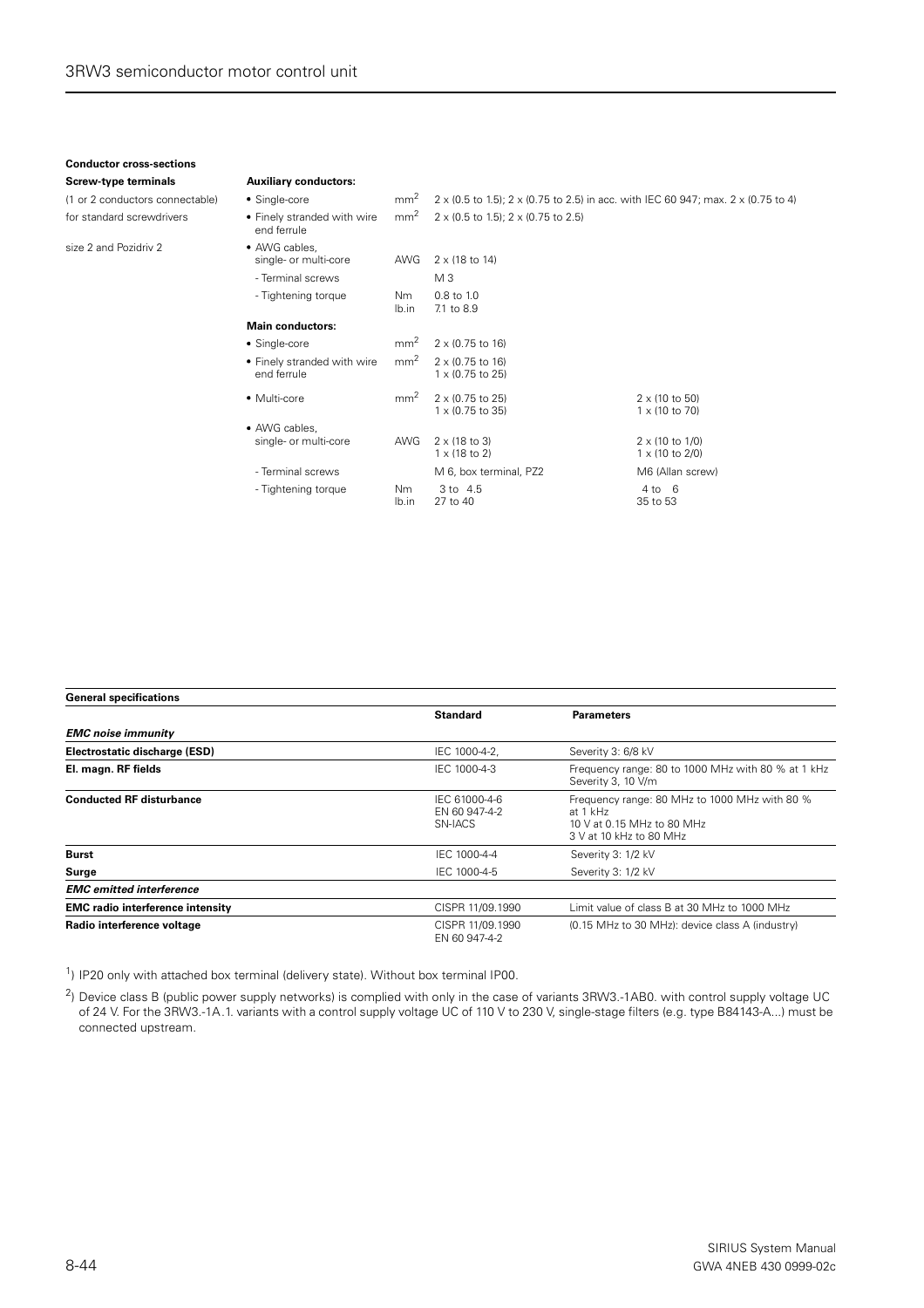### <span id="page-44-0"></span>**8.7.2 Short-circuit protection and fuse coordination**

|                                                      | IEC 60947-4-1/DIN VDE 0660 Part 102 draws a distinction between two<br>coordination types, known as coordination type 1 and coordination type 2. In<br>both coordination types, the short circuit to be dealt with is reliably discon-<br>nected. The differences lie only in the degree to which the device is dam-<br>aged after a short circuit.                                    |
|------------------------------------------------------|----------------------------------------------------------------------------------------------------------------------------------------------------------------------------------------------------------------------------------------------------------------------------------------------------------------------------------------------------------------------------------------|
| <b>Coordination type 1</b>                           | The motor feeder can be operable after each short-circuit disconnection.<br>Damage to the soft starter is possible. The circuit breaker itself always<br>attains coordination type 1.                                                                                                                                                                                                  |
| <b>Coordination type 2</b>                           | After a short-circuit event there must be no damage to the soft starter or<br>any other switching device; only the backup fuse may be destroyed. The<br>actual motor feeder can be put into operation again immediately once the<br>short circuit fuse has been replaced.                                                                                                              |
| <b>Maximum short-circuit</b><br>current              | All the specified fuse configurations are designed for a maximum short-cir-<br>cuit current of 50 kA. This ensures that short circuits of 50 kA can be dis-<br>connected without posing a threat to persons or the system.                                                                                                                                                             |
| <b>Motor feeder:</b><br>coordination type 1          | Note on configuration<br>A fuseless configuration is recommended for motor feeders (i.e. the combi-<br>nation of a 3RV circuit breakers and a 3RW30 soft starter). Coordination type<br>1 is thus attained.                                                                                                                                                                            |
| <b>Motor feeder:</b><br>coordination type 2          | To set up a motor feeder of coordination type 2, the feeder must be fused<br>(i.e. the motor must be provided with overload protection).<br>The following can be used:<br>• The 3NE1 all-range fuse, which unifies line protection and semiconductor<br>protection<br>• The 3NE8 semiconductor protection fuse, in which case additional protec-<br>tion must be provided for the line |
| <b>Comparison of coordi-</b><br>nation types 1 and 2 | The configuration variant on the basis of coordination type 2 is associated<br>with higher costs than that of coordination type 1, which is why the fuseless<br>configuration (coordination type 1) is recommended. The advantages are:<br>• Fewer components in the cubicle<br>Less effort required for wiring<br>Less cubicle space required<br>$\bullet$<br>Lower price             |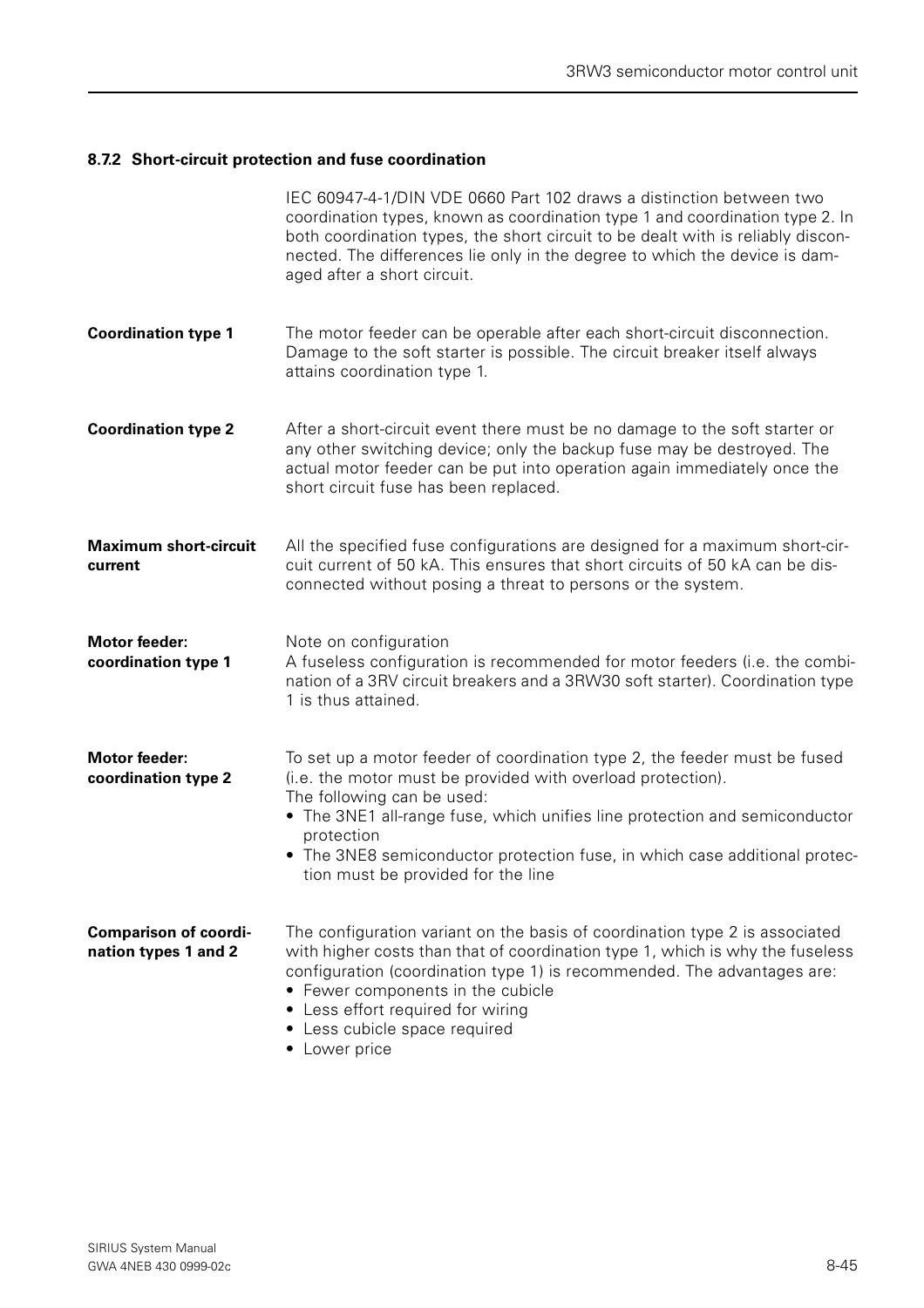#### **Fuse configurations with SITOR 3NE1..-0**

The following table specifies the fuse configuration (coordination type 2) for 3RW30/31 with SITOR fuses 3NE1..-0 (short-circuit and line protection); max. short-circuit current 50 kA:

| Order number<br><b>Soft starter</b> | Order number<br>of the fuse | <b>Rated current</b><br>of the fuse | Frame size of<br>the fuse |
|-------------------------------------|-----------------------------|-------------------------------------|---------------------------|
| <b>MLFB</b>                         | <b>MLFB</b>                 | A                                   |                           |
| 3RW3014                             | 3NE1814-0 <sup>1)</sup>     | 20                                  | 000                       |
| 3RW3016                             | 3NE1815-0 <sup>1)</sup>     | 25                                  | 000                       |
| 3RW30 24/3RW31 24                   | 3NE1815-0 <sup>2)</sup>     | 25                                  | 000                       |
| 3RW30 25/3RW31 25                   | 3NE1815-0 <sup>2)</sup>     | 25                                  | 000                       |
| 3RW30 26/3RW31 26                   | 3NE1802-0 <sup>2)</sup>     | 40                                  | 000                       |
| 3RW30 34                            | 3NE1818-0 <sup>2)</sup>     | 63                                  | 000                       |
| 3RW30 35                            | 3NE1820-0 <sup>2)</sup>     | 80                                  | 000                       |
| 3RW30 36                            | 3NE1820-0 <sup>2)</sup>     | 80                                  | 000                       |
| 3RW3044                             | 3NE1820-0 <sup>2)</sup>     | 80                                  | 000                       |
| 3RW3045                             | 3NE1021-0 <sup>2)</sup>     | 100                                 | 00                        |
| 3RW3046                             | $\left(3\right)$            |                                     |                           |

Table 8-18: Fuse configurations (SITOR)

1)Fuse coordination for max. 400 V

2)Fuse coordination for max. 500 V

3)Fuse coordination with all-range fuses not possible; pure semiconductor protection fuses plus circuit breakers can be used instead (see following table)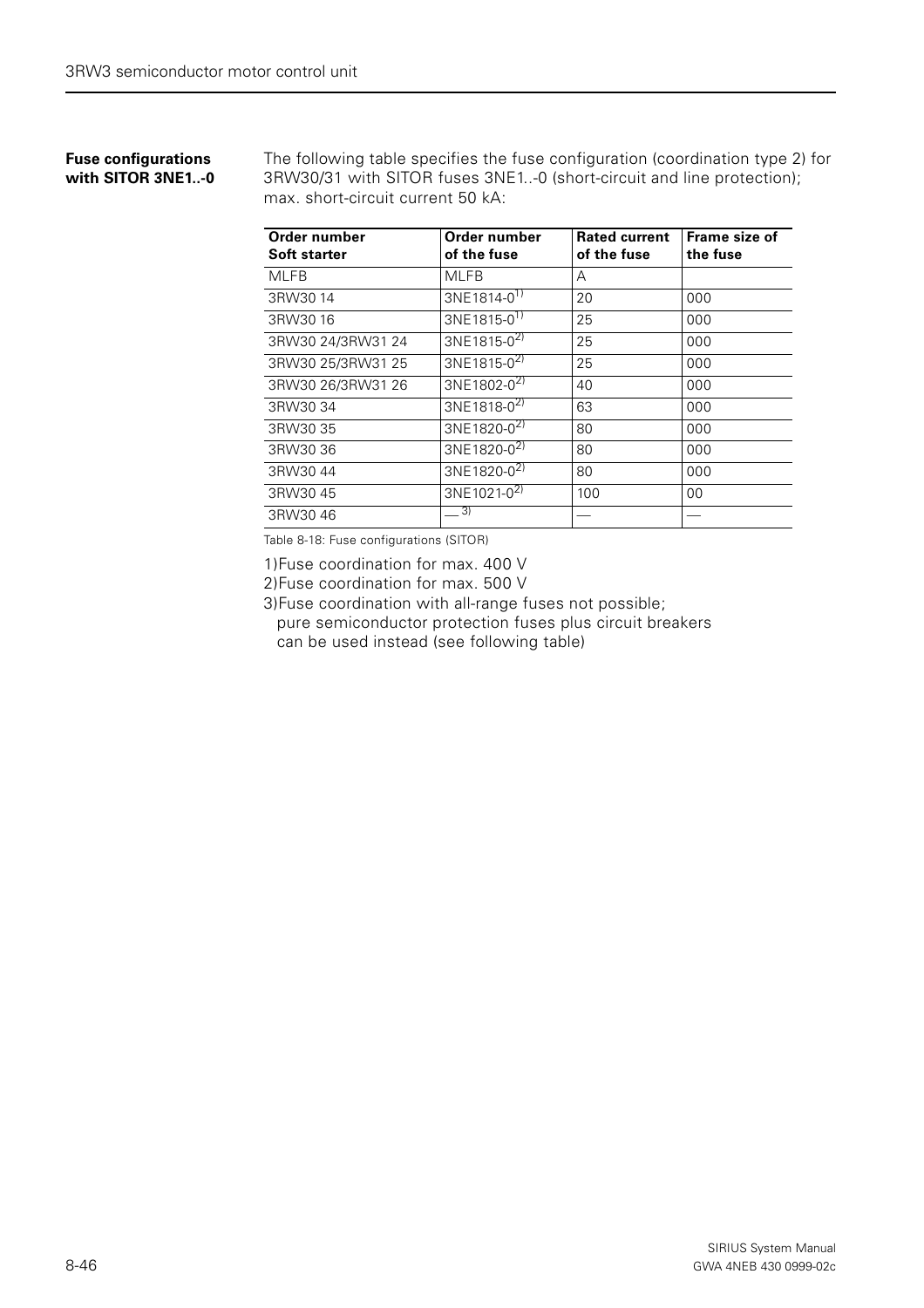### **Fuse configurations with SITOR 3NE8**

The following table specifies the fuse configuration (coordination type 2) for 3RW30/31 with SITOR fuses 3NE8 (semiconductor protection is provided by the fuse; line protection and overload protection are provided by the circuit breaker); max. short-circuit current 50 kA/400 V:

| Order number<br><b>Soft starter</b> | Order<br>number<br>of the fuse | <b>Rated cur-</b><br>rent of the<br>fuse | <b>Frame</b><br>size of<br>the fuse | Order<br>number<br>of the circuit<br>breaker <sup>2)</sup> | Link module<br><b>3RW - 3RV</b> |
|-------------------------------------|--------------------------------|------------------------------------------|-------------------------------------|------------------------------------------------------------|---------------------------------|
| <b>MLFB</b>                         | <b>MLFB</b>                    | A                                        | Size                                | <b>MLFB</b>                                                | MLEB <sup>3</sup>               |
| 3RW3014                             | 3NE80 03                       | 35                                       | 00                                  | 3RV1011                                                    | 3RA19 11-1A                     |
| 3RW3016                             | 3NE8003                        | 35                                       | 00                                  | 3RV1011                                                    | 3RA19 11-1A                     |
| 3RW30 24/<br>3RW31 24               | 3NE80 03                       | 35                                       | 00                                  | 3RV10 21                                                   | 3RA19 21-1A                     |
| 3RW30 25/<br>3RW31 25               | 3NE80 03                       | 35                                       | 00                                  | 3RV10 21                                                   | 3RA19 21-1A                     |
| 3RW30 26/<br>3RW31 26               | $-1)$                          |                                          |                                     |                                                            |                                 |
| 3RW30 34                            | 3NE80 22                       | 125                                      | 00                                  | 3RV10 31                                                   | 3RA19 31-1A                     |
| 3RW30 35                            | 3NE80 24                       | 160                                      | 00                                  | 3RV10 31                                                   | 3RA19 31-1A                     |
| 3RW30 36                            | 3NE80 24                       | 160                                      | 00                                  | 3RV10 31                                                   | 3RA19 31-1A                     |
| 3RW3044                             | 3NE80 24                       | 160                                      | 00                                  | 3RV1041                                                    | 3RA19 41-1A                     |
| 3RW3045                             | 3NE80 24                       | 160                                      | 00                                  | 3RV1041                                                    | 3RA19 41-1A                     |
| 3RW3046                             | 3NE80 24                       | 160                                      | 00                                  | 3RV1041                                                    | 3RA19 41-1A                     |

Table 8-19: Fuse configurations (SITOR)

- 1) Coordination with pure semiconductor protection fuses is not possible; all-range fuses 3NE1..-0 can be used (see the table above)
- 2) The selection and setting of the circuit breaker is based on the rated current for the motor
- 3) Note the unit of quantity

If the motor is to be configured to meet UL requirements, the order number of the fuse must be specified (3NE80..-1).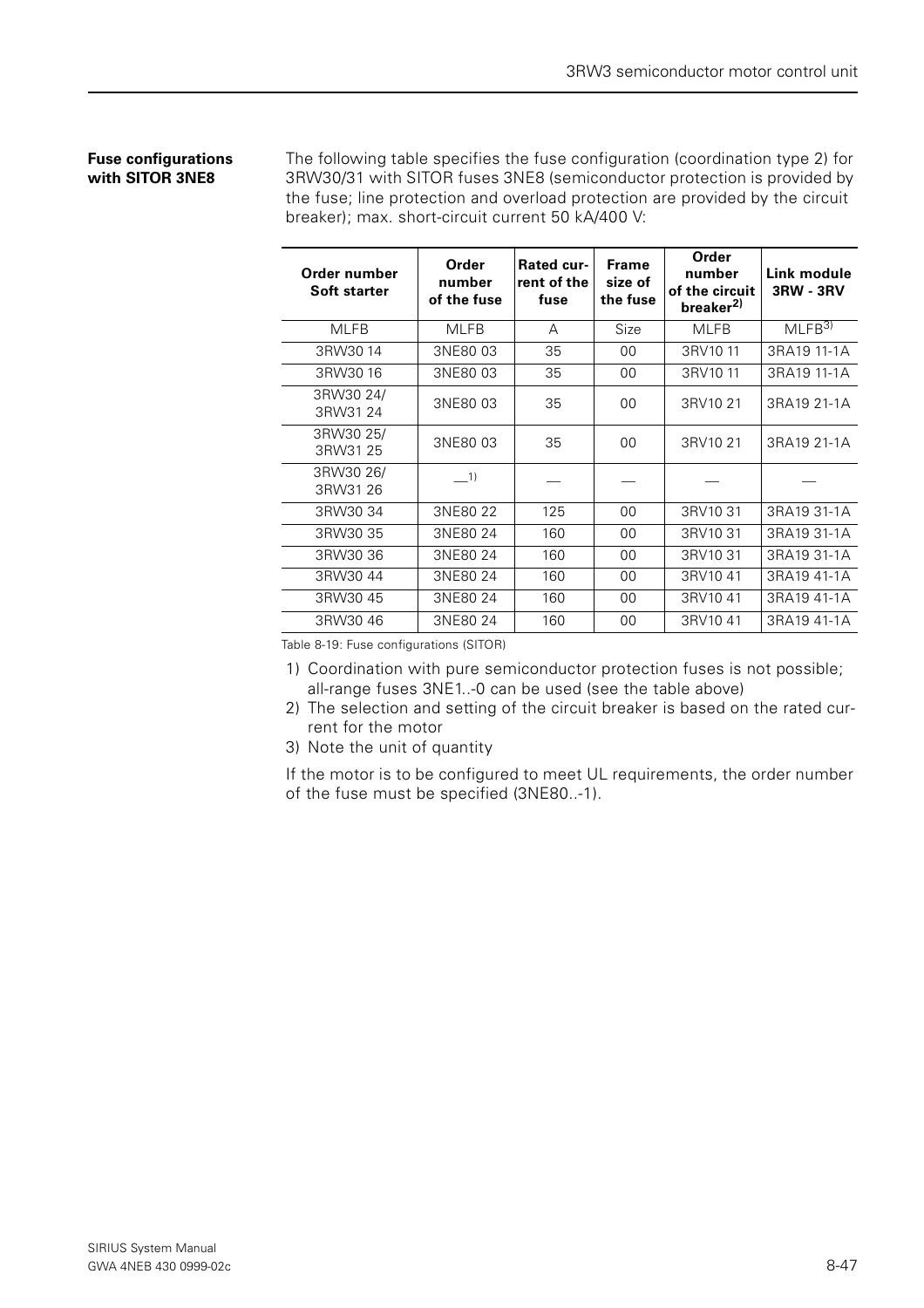**Fuseless configuration** The following table specifies the components of the fuseless configuration (coordination type 1) for 3RW30/31; short-circuit current of 50 kA/400 V:

| Order number<br>of the soft starter | Order number<br>of the circuit<br>breaker $^{1)}$ | Link module       |
|-------------------------------------|---------------------------------------------------|-------------------|
| <b>MLFB</b>                         | <b>MLFB</b>                                       | MLFB <sup>3</sup> |
| 3RW3014                             | 3RV10 11 <sup>2)</sup>                            | 3RA19 11-1A       |
| 3RW3016                             | 3RV10 11 <sup>2)</sup>                            | 3RA19 11-1A       |
| 3RW30 24/<br>3RW3124                | 3RV10 21                                          | 3RA19 21-1A       |
| 3RW30 25/<br>3RW31 25               | 3RV10 21                                          | 3RA19 21-1A       |
| 3RW30 26/<br>3RW31 26               | 3RV10 21                                          | 3RA19 21-1A       |
| 3RW3034                             | 3RV10 31                                          | 3RA19 31-1A       |
| 3RW30 35                            | 3RV10 31                                          | 3RA19 31-1A       |
| 3RW3036                             | 3RV10 31                                          | 3RA19 31-1A       |
| 3RW3044                             | 3RV1041                                           | 3RA19 41-1A       |
| 3RW3045                             | 3RV1041                                           | 3RA19 41-1A       |
| 3RW3046                             | 3RV1041                                           | 3RA19 41-1A       |

Table 8-20: Motor feeder: fuseless configuration

- 1) The selection and setting of the circuit breaker is based on the rated current for the motor
- 2) 50 mm clearance is required above and below between the 3RW and grounded parts
- 3) Note the unit of quantity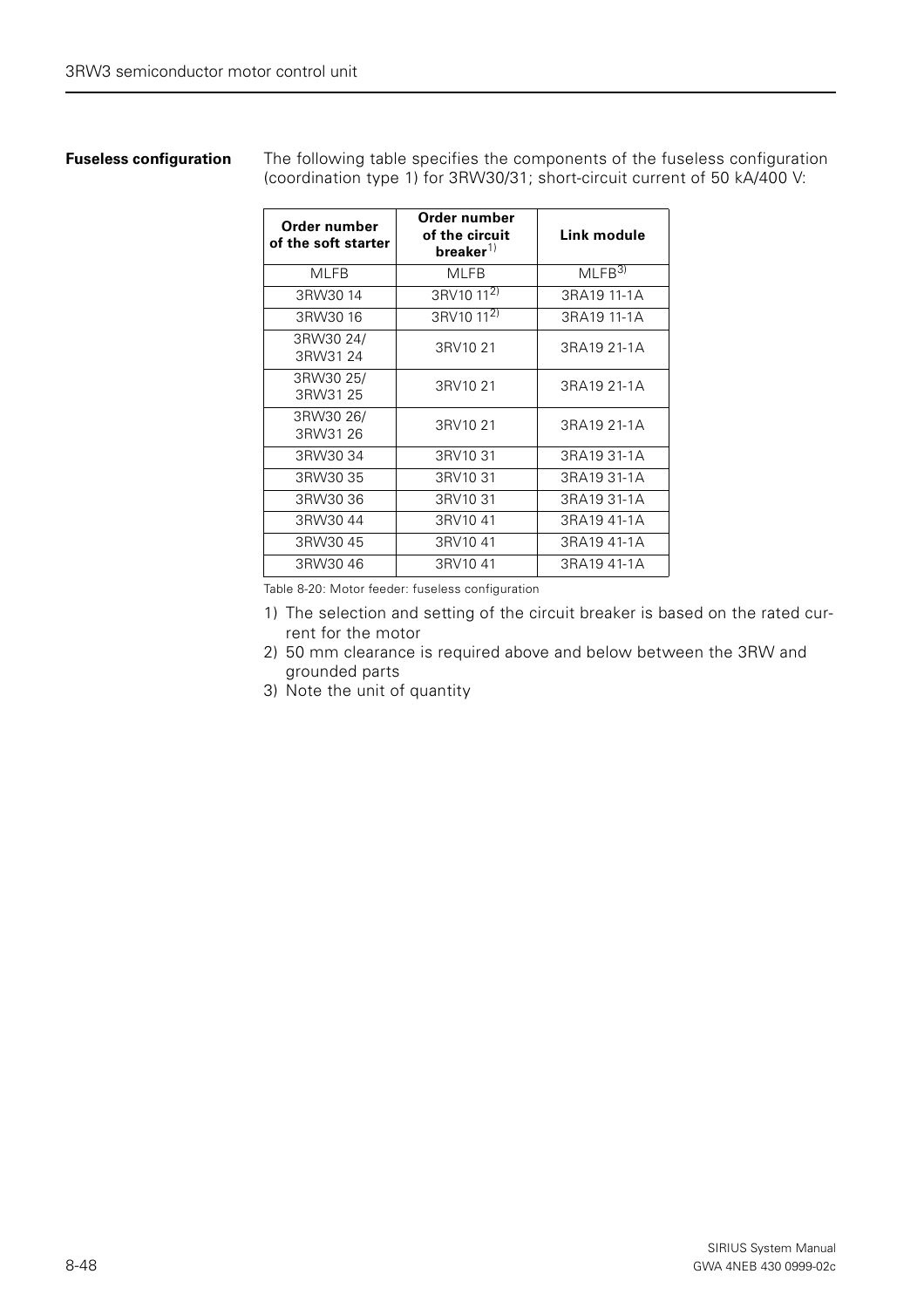#### **Fused configuration** The following table specifies the components of the fused configuration (coordination type 1) for 3RW30/31; short-circuit current of 50 kA/400 V:

| Order number<br>of the soft<br>starter | Order<br>number<br>of the fuse | <b>Fuse rated</b><br>current/<br>frame size | Order number<br>of the therm.<br>overload<br>relay $^{1)}$ | Order<br>number<br>of the elec-<br>tron. over-<br>load relay $^{1)}$ | Order<br>number<br>of the<br>contactor |
|----------------------------------------|--------------------------------|---------------------------------------------|------------------------------------------------------------|----------------------------------------------------------------------|----------------------------------------|
| <b>MLFB</b>                            | <b>MLFB</b>                    | A / size                                    | <b>MLFB</b>                                                | <b>MLFB</b>                                                          | <b>MLFB</b>                            |
| 3RW3014                                | 3NA38 10                       | 25/00                                       | 3RU11 16 <sup>2)4)</sup>                                   | 3RB10 16 <sup>2)4)</sup>                                             | 3RT1015                                |
| 3RW3016                                | 3NA38 10                       | 25/00                                       | 3RU11 16 <sup>2)4)</sup>                                   | 3RB10 16 <sup>2)4)</sup>                                             | 3RT1016                                |
| 3RW30 24/<br>3RW31 24                  | 3NA38 22                       | 63/00                                       | 3RU11 263)                                                 | 3RB10 26 <sup>3)</sup>                                               | 3RT10 24                               |
| 3RW30 25/<br>3RW31 25                  | 3NA38 22                       | 63/00                                       | 3RU11 26 <sup>3)</sup>                                     | 3RB10 26 <sup>3)</sup>                                               | 3RT10 25                               |
| 3RW30 26/<br>3RW31 26                  | 3NA38 24                       | 80/00                                       | 3RU11 263)                                                 | 3RB10 263)                                                           | 3RT10 26                               |
| 3RW30 34                               | 3NA3830                        | 100/00                                      | 3RU11 36 <sup>3)</sup>                                     |                                                                      | 3RT10 34                               |
| 3RW30 35                               | 3NA3830                        | 100/00                                      | 3RU11 36 <sup>3)</sup>                                     |                                                                      | 3RT10 35                               |
| 3RW30 36                               | 3NA3830                        | 100/00                                      | 3RU11 363)                                                 |                                                                      | 3RT10 36                               |
| 3RW3044                                | 3NA3144                        | 250/1                                       | 3RU11 463)                                                 |                                                                      | 3RT1044                                |
| 3RW3045                                | 3NA3144                        | 250/1                                       | 3RU11 463)                                                 |                                                                      | 3RT1045                                |
| 3RW3046                                | 3NA3144                        | 250/1                                       | 3RU11 463)                                                 |                                                                      | 3RT1046                                |

Table 8-21: Motor feeder: fused configuration

- 1) The selection and setting of the overload relay is based on the rated current for the motor
- 2) Short-circuit current of 50 kA to max. 400 V
- 3) Short-circuit current of 50 kA to max. 500 V
- 4) 50 mm clearance is required above and below between the 3RW and grounded parts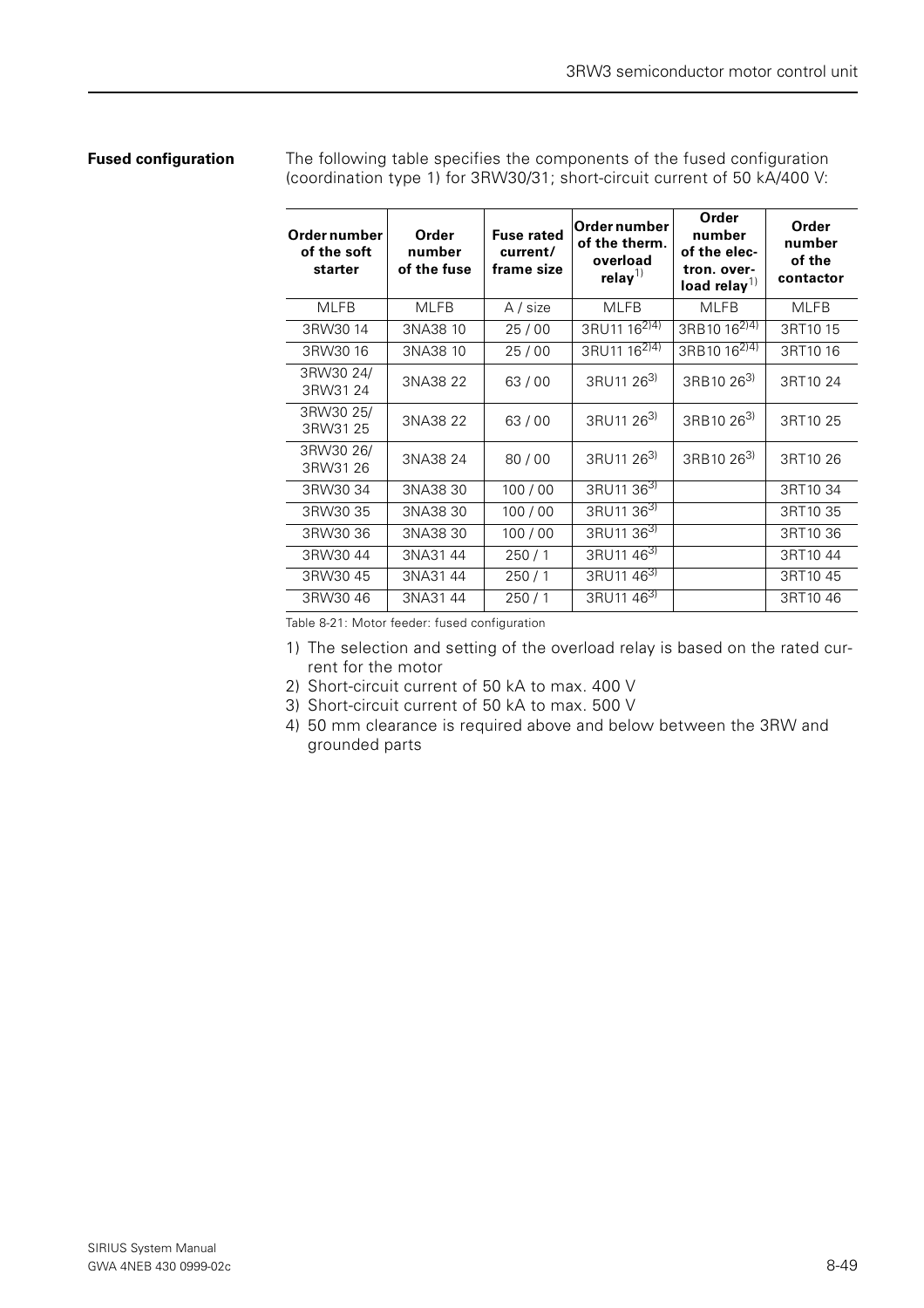### <span id="page-49-0"></span>**8.7.3 Site altitude**

If the site altitude is above 1000 m, the following are necessary:

- A reduction in the rated current for thermal reasons
- A reduction in the rated voltage on account of the diminished dielectric strength

#### **Reductions as a function of site altitude** The diagram below plots the reductions in rated current and rated operating voltage as a function of site altitude:



Site altitude in m

Fig. 8-26: Reductions as a function of site altitude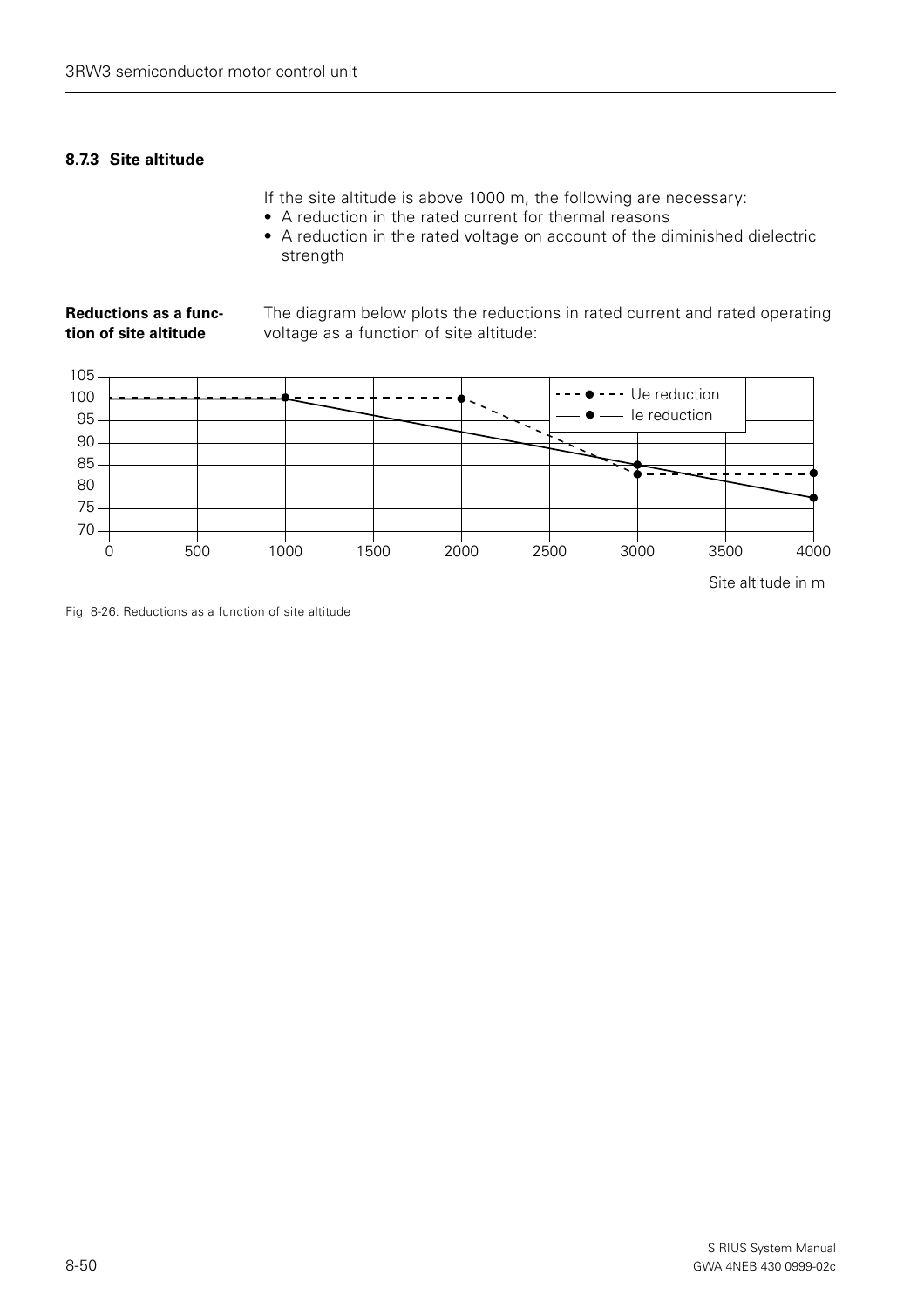### <span id="page-50-0"></span>**8.7.4 Specifications in acc. with IEC**

The specified motor ratings are guide values.

The soft starter must be selected on the basis of the rated current  $I_{\alpha}$ .

The motor ratings are based on the values specified in DIN 42 973 ( $\overline{k}W$ ) and NEC 96 / UL 508 (hp).

| 230 V    | 400 V    | Ŀе   | Order number    | 500 V    | ۱e.  | Order number   |
|----------|----------|------|-----------------|----------|------|----------------|
| Pe in kW | Pe in kW | In A | <b>MLFB</b>     | Pe in kW | In A | <b>MLFB</b>    |
| 1.5      | 3        | 6    | 3RW30 14-1 CB.4 |          |      |                |
| 2.2      | 4        | 9    | 3RW30 16-1CB.4  |          |      |                |
| 3        | 5.5      | 12.5 | 3RW30 24-1AB.4  | 7.5      | 12.5 | 3RW30 24-1AB.5 |
| 4        | 7.5      | 16   | 3RW30 25-1AB.4  | 7.5      | 16   | 3RW30 25-1AB.5 |
| 5.5      | 11       | 25   | 3RW30 26-1AB.4  | 15       | 25   | 3RW30 26-1AB.5 |
| 7.5      | 15       | 32   | 3RW30 34-1AB.4  | 18.5     | 32   | 3RW30 34-1AB.5 |
| 11       | 18.5     | 38   | 3RW30 35-1AB.4  | 22       | 38   | 3RW30 35-1AB.5 |
| 11       | 22       | 45   | 3RW30 36-1AB.4  | 30       | 45   | 3RW30 36-1AB.5 |
| 19       | 30       | 63   | 3RW30 44-1AB.4  | 37       | 63   | 3RW30 44-1AB.5 |
| 22       | 37       | 75   | 3RW30 45-1AB.4  | 45       | 75   | 3RW30 45-1AB.5 |
| 30       | 55       | 100  | 3RW30 46-1AB.4  | 70       | 100  | 3RW30 46-1AB.5 |

#### **Ambient temperature = 40 °C**

Table 8-22: 3RW3 motor ratings in acc. with IEC at 40 °C

### **Ambient temperature = 50 °C**

| 230 V    | 400V          | ۱e.  | Order number   | 500 V    | łе.  | Order number   |
|----------|---------------|------|----------------|----------|------|----------------|
| Pe in kW | Pe in kW      | In A | <b>MLFB</b>    | Pe in kW | In A | <b>MLFB</b>    |
|          | $2.2^{\circ}$ | 5    | 3RW30 14-1CB.4 |          |      |                |
| 1.5      | 4             | 8    | 3RW30 16-1CB.4 |          |      |                |
| 3        | 5.5           | 11   | 3RW30 24-1AB.4 | 5.5      | 11   | 3RW30 24-1AB.5 |
| 4        | $5-5$         | 14   | 3RW30 25-1AB.4 | 7.5      | 14   | 3RW30 25-1AB.5 |
| 5.5      | 11            | 21   | 3RW30 26-1AB.4 | 11       | 21   | 3RW30 26-1AB.5 |
| 7.5      | 11            | 27   | 3RW30 34-1AB.4 | 15       | 27   | 3RW30 34-1AB.5 |
| 7.5      | 15            | 32   | 3RW30 35-1AB.4 | 18.5     | 32   | 3RW30 35-1AB.5 |
| 11       | 18.5          | 38   | 3RW30 36-1AB.4 | 22       | 38   | 3RW30 36-1AB.5 |
| 15       | 22            | 54   | 3RW30 44-1AB.4 | 30       | 54   | 3RW30 44-1AB.5 |
| 18.5     | 30            | 64   | 3RW30 45-1AB.4 | 37       | 64   | 3RW30 45-1AB.5 |
| 22       | 45            | 85   | 3RW3046-1AB-4  | 55       | 85   | 3RW30 46-1AB.5 |

Table 8-23: 3RW3 motor ratings in acc. with IEC at 50 °C

## **Ambient temperature = 60 °C**

| 230 V          | 400 V    | l <sub>e</sub> | Order number   | 500 V    | ۱e.  | Order number   |
|----------------|----------|----------------|----------------|----------|------|----------------|
| Pe in kW       | Pe in kW | In $A$         | <b>MLFB</b>    | Pe in kW | In A | <b>MLFB</b>    |
| 0.75           | 1.5      | 4              | 3RW30 14-1CB.4 |          |      |                |
| 1.5            | 3        |                | 3RW30 16-1CB.4 |          |      |                |
| $2.2^{\circ}$  | 4        | 9              | 3RW30 24-1AB.4 | 5.5      | 9    | 3RW30 24-1AB.5 |
| 3              | 5.5      | 12             | 3RW30 25-1AB.4 | 7.5      | 12   | 3RW30 25-1AB.5 |
| $\overline{4}$ | 7.5      | 18             | 3RW30 26-1AB.4 | 11       | 18   | 3RW30 26-1AB.5 |
| 5.5            | 11       | 23             | 3RW30 34-1AB.4 | 15       | 23   | 3RW30 34-1AB.5 |
| 7.5            | 11       | 27             | 3RW30 35-1AB.4 | 15       | 27   | 3RW30 35-1AB.5 |
| 7.5            | 15       | 32             | 3RW30 36-1AB.4 | 18.45    | 32   | 3RW30 36-1AB.5 |
| 11             | 22       | 46             | 3RW30 44-1AB.4 | 30       | 46   | 3RW30 44-1AB.5 |
| 15             | 22       | 54             | 3RW30 45-1AB.4 | 30       | 54   | 3RW30 45-1AB.5 |
| 18.5           | 37       | 72             | 3RW30 46-1AB.4 | 45       | 72   | 3RW30 46-1AB.5 |

Table 8-24: 3RW3 motor ratings in acc. with IEC at 60 °C